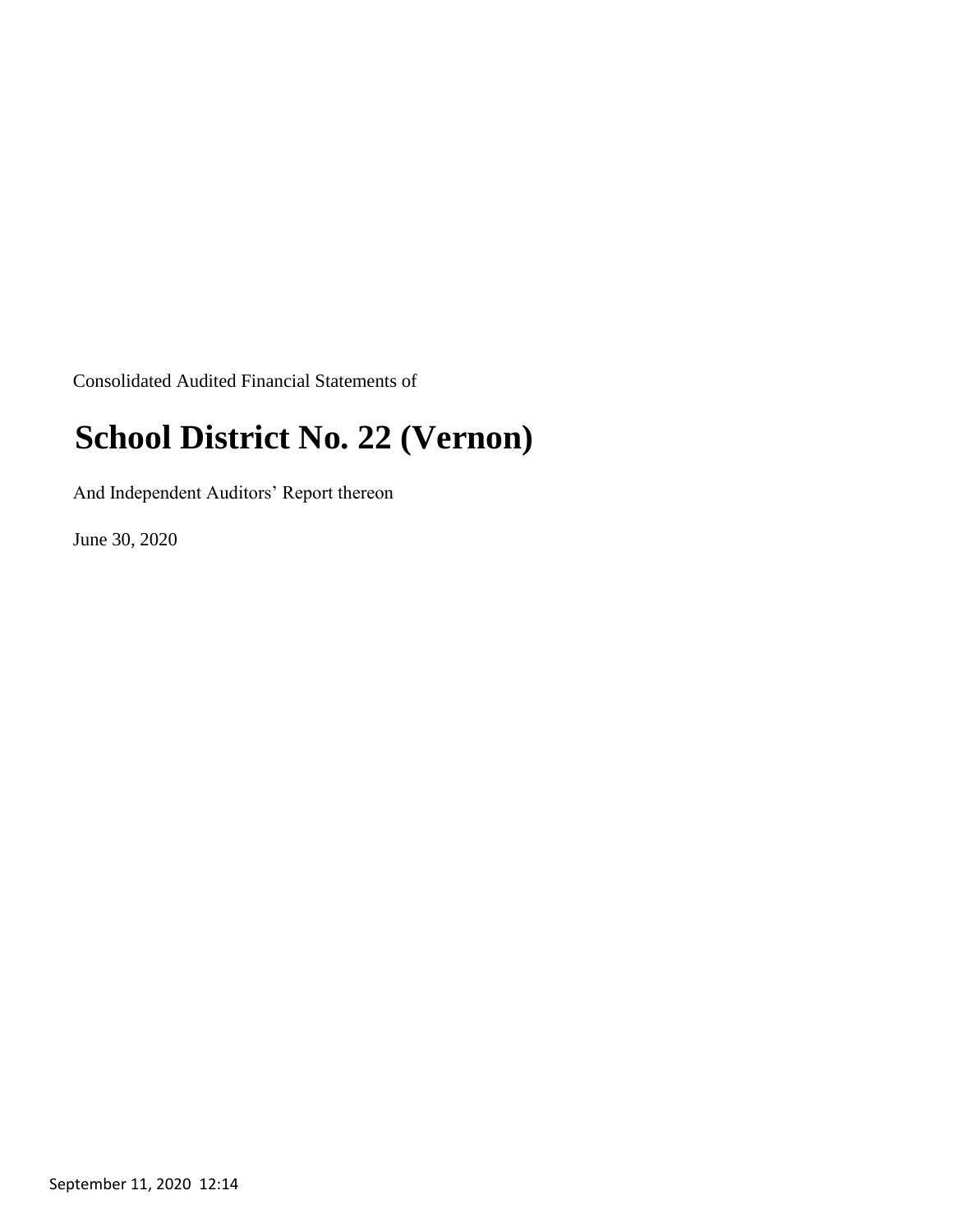# School District No. 22 (Vernon)<br>June 30, 2020

### Table of Contents

| $\overline{1}$ |
|----------------|
| $2 - 4$        |
| $\sqrt{5}$     |
| 6              |
| $\overline{7}$ |
| 8              |
| $9 - 28$       |
| 29             |
| 30             |
| 31             |
| 32             |
| 33             |
| 35             |
| 36             |
| 38             |
| 39             |
| 40             |
| 41             |
| 42             |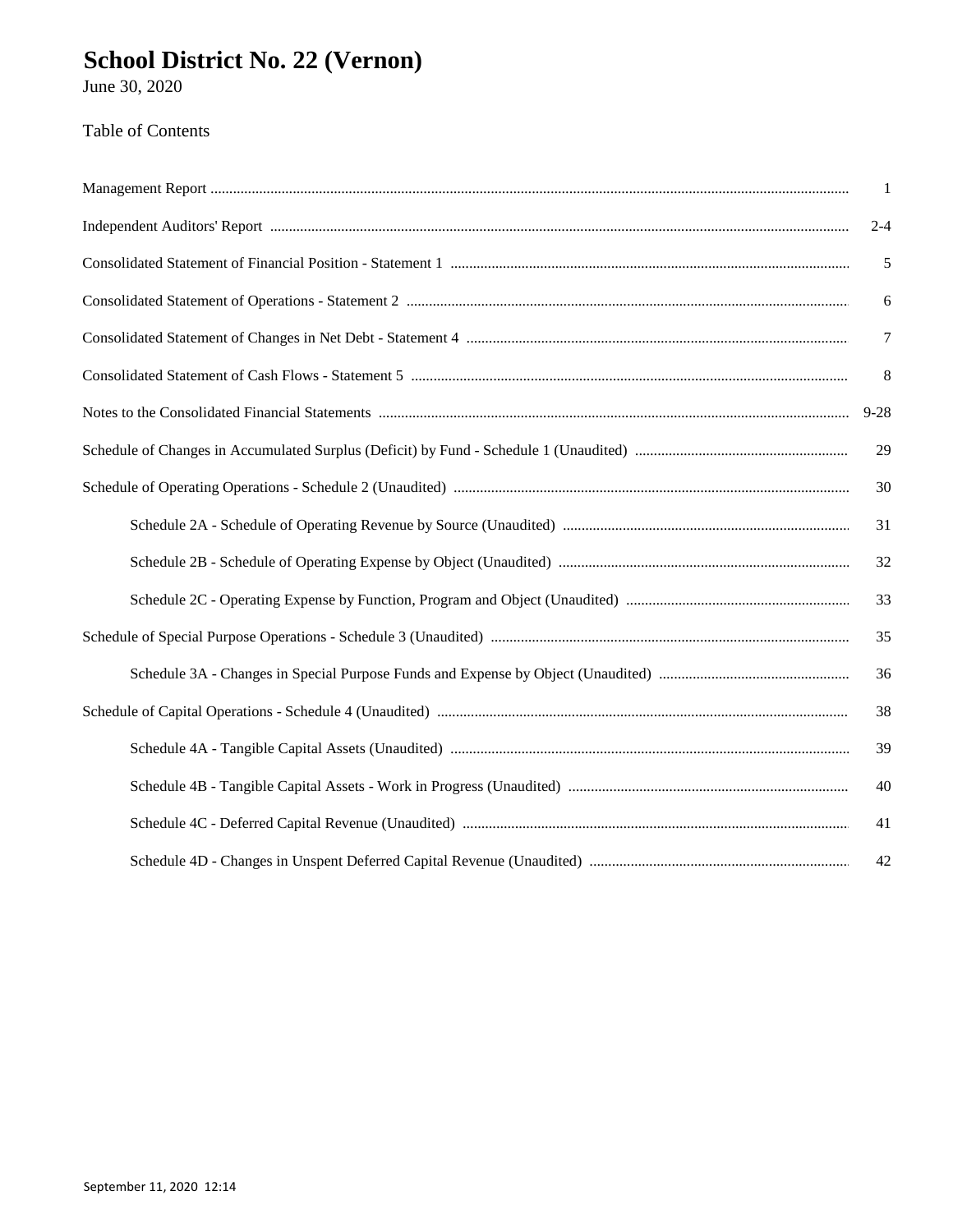#### **MANAGEMENT REPORT**

Version: 3302-2556-9574

Management's Responsibility for the Consolidated Financial Statements.

The accompanying consolidated financial statements of School District No. 22 (Vernon) have been prepared by management in accordance with the accounting requirements of Section 23.1 of the Budget Transparency and Accountability Act of British Columbia, supplemented by Regulations 257/2010 and 198/2011 issued by the Province of British Columbia Treasury Board, and the integrity and objectivity of these statements are management's responsibility. Management is also responsible for all of the notes to the consolidated financial statements and schedules, and for ensuring that this information is consistent, where appropriate, with the information contained in the consolidated financial statements.

The preparation of consolidated financial statements necessarily involves the use of estimates based on management's judgment particularly when transactions affecting the current accounting period cannot be finalized with certainty until future periods.

Management is also responsible for implementing and maintaining a system of internal controls to provide reasonable assurance that assets are safeguarded, transactions are properly authorized and reliable financial information is produced.

The Board of Education of School District No. 22 (Vernon) (called the ''Board'') is responsible for ensuring that management fulfills its responsibilities for financial reporting and internal control and exercises these responsibilities through the Board. The Board reviews internal consolidated financial statements on a quarterly basis and externally audited consolidated financial statements yearly.

The external auditors, KPMG LLP, conduct an independent examination, in accordance with Canadian generally accepted auditing standards, and express their opinion on the consolidated financial statements. The external auditors have full and free access to financial management of School District No. 22 (Vernon) and meet when required. The accompanying Independent Auditors' Report outlines their responsibilities, the scope of their examination and their opinion on the School District's consolidated financial statements.

On behalf of School District No. 22 (Vernon)

Signature of the Chairperson of the Board of Education

Signature of the Superintendent

Signature of the Secretary Treasurer Date Signed Date Signed

Date Signed

Date Signed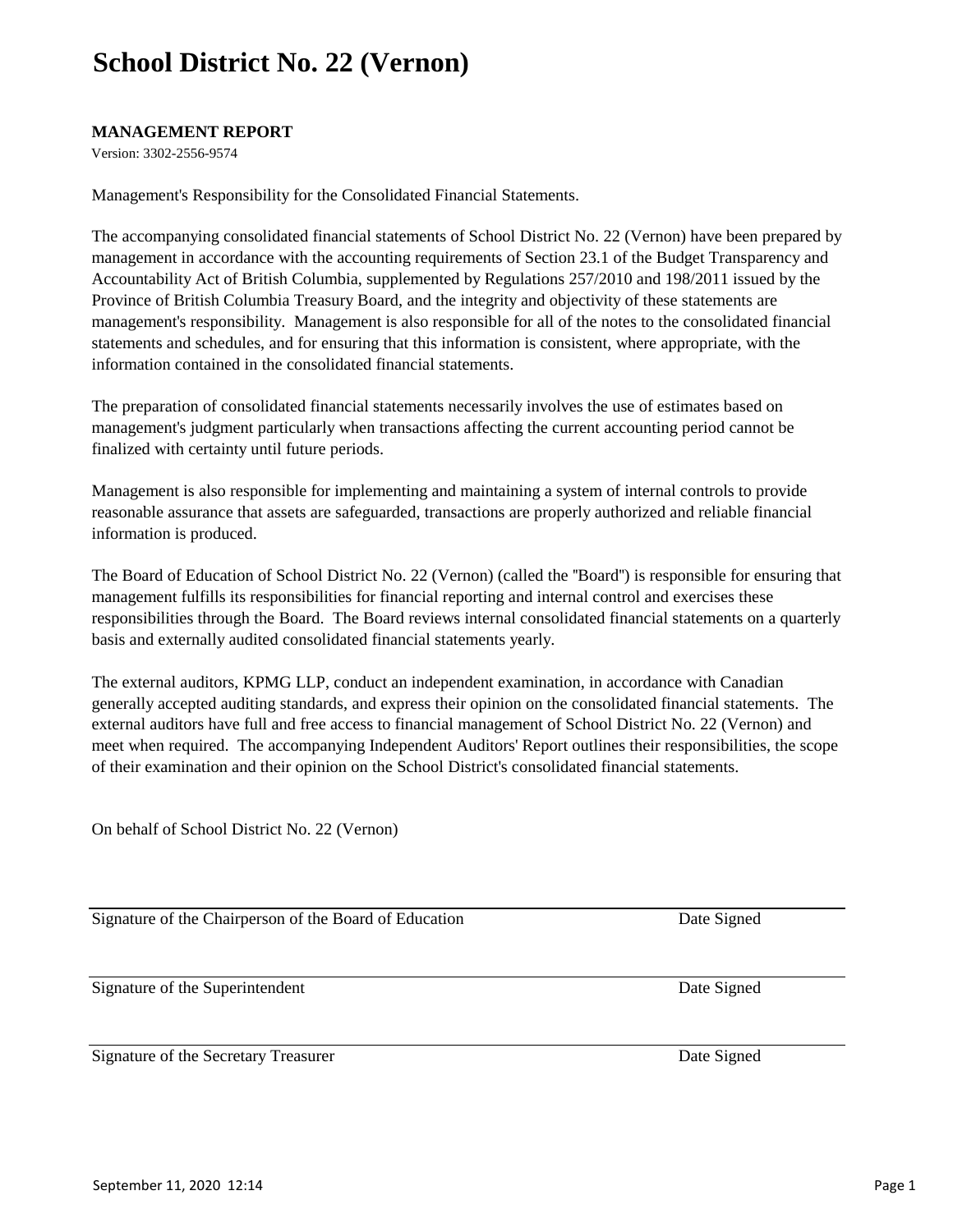

KPMG LLP Credit Union Building 3205-32 Street, 4th Floor Vernon BC V1T 5M7 Canada Tel (250) 503-5300 Fax (250) 545-6440

#### **INDEPENDENT AUDITORS' REPORT**

To the Board of Education of the School District No. 22 (Vernon), and To the Minister of Education, Province of British Columbia

#### **Opinion**

We have audited the financial statements of School District No. 22 (Vernon) (the Entity), which comprise:

- The statement of financial position as at June 30, 2020
- the statement of operations for the year then ended
- the statement of changes in net financial assets (debt) for the year then ended
- the statement of cash flows for the year then ended
- and notes to the financial statements, including a summary of significant accounting policies

(Hereinafter referred to as the "financial statements").

In our opinion, the accompanying financial statements are prepared, in all material respects, in accordance with the financial reporting provisions of Section 23.1 of the Budget Transparency and Accountability Act of the Province of British Columbia.

#### **Basis for Opinion**

We conducted our audit in accordance with Canadian generally accepted auditing standards. Our responsibilities under those standards are further described in the "Auditors' Responsibilities for the Audit of the Financial Statements" section of our auditors' report.

We are independent of the Entity in accordance with the ethical requirements that are relevant to our audit of the financial statements in Canada and we have fulfilled our other responsibilities in accordance with these requirements.

We believe that the audit evidence we have obtained is sufficient and appropriate to provide a basis for our opinion.

#### **Emphasis of Matter – Financial Reporting Framework**

We draw attention to note 2 to the financial statements which describes the applicable financial reporting framework and the significant differences between the financial reporting framework and Canadian public sector accounting standards.

Our opinion is not modified in respect of this matter.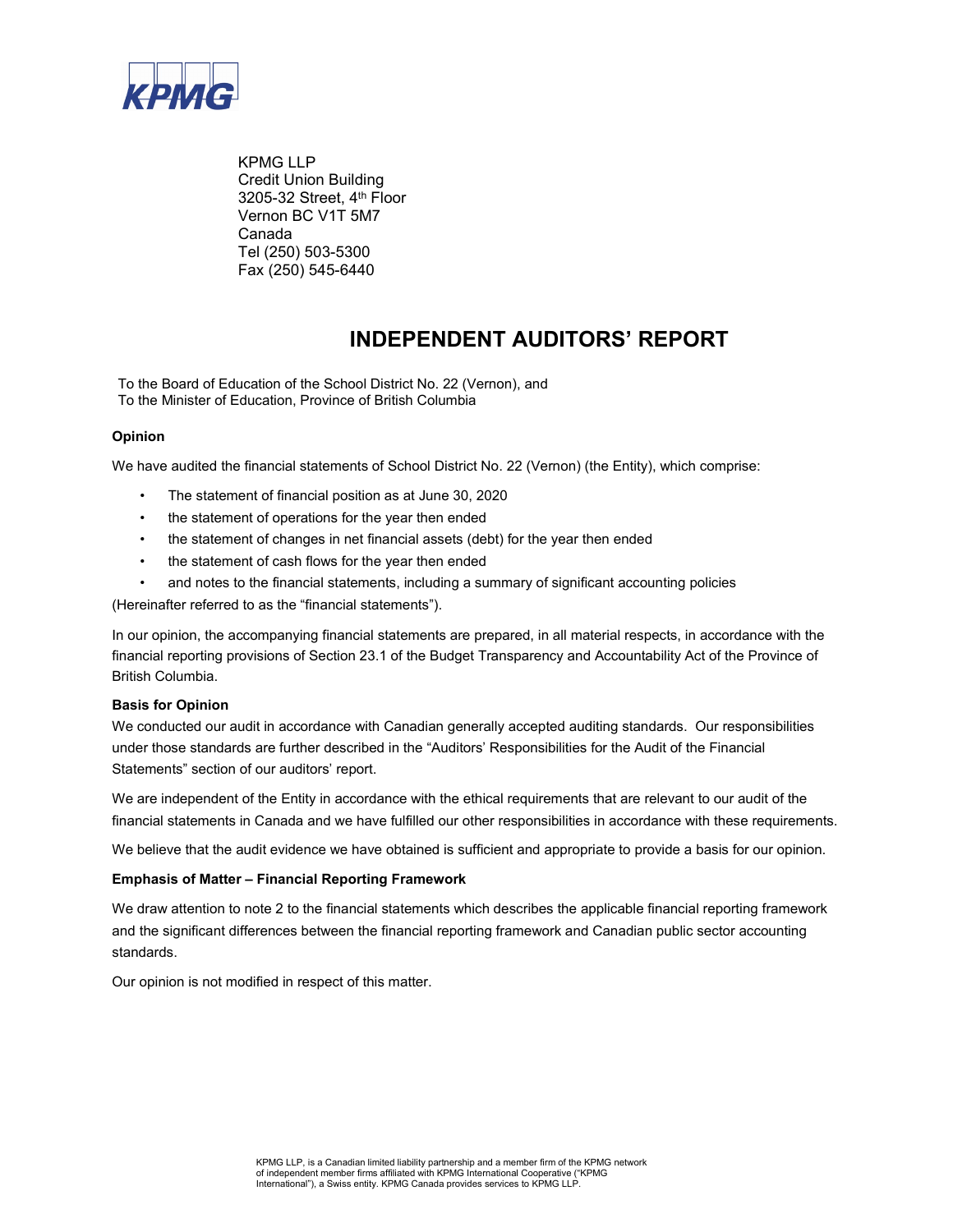

#### **Other Information**

Management is responsible for the other information. Other information comprises:

- Unaudited Schedules 1 4 attached to the audited financial statements; and
- Information, other than the financial statements and the auditors' report thereon, included in the Financial Statement Discussion and Analysis document.

Our opinion on the financial statements does not cover the other information and we do not and will not express any form of assurance conclusion thereon.

In connection with our audit of the financial statements, our responsibility is to read the other information identified above and, in doing so, consider whether the other information is materially inconsistent with the financial statements or our knowledge obtained in the audit, or otherwise appears to be materially misstated.

We obtained the Information, other than the financial statements and the auditors' report thereon, included in the Financial Statement Discussion and Analysis document as at the date of this auditors' report. If, based on the work we have performed on this other information, we conclude that there is a material misstatement of this other information, we are required to report that fact in the auditors' report.

We have nothing to report in this regard.

#### **Responsibilities of Management and Those Charged with Governance for the Financial Statements**

Management is responsible for the preparation of the financial statements in accordance with the financial reporting provisions of Section 23.1 of the Budget and Transparency and Accountability Act of the Province of British Columbia and for such internal control as management determines is necessary to enable the preparation of financial statements that are free from material misstatement, whether due to fraud or error.

In preparing the financial statements, management is responsible for assessing the Entity's ability to continue as a going concern, disclosing as applicable, matters related to going concern and using the going concern basis of accounting unless management either intends to liquidate the Entity or to cease operations, or has no realistic alternative but to do so.

Those charged with governance are responsible for overseeing the Entity's financial reporting process.

#### **Auditors' Responsibilities for the Audit of the Financial Statements**

Our objectives are to obtain reasonable assurance about whether the financial statements as a whole are free from material misstatement, whether due to fraud or error, and to issue an auditors' report that includes our opinion.

Reasonable assurance is a high level of assurance, but is not a guarantee that an audit conducted in accordance with Canadian generally accepted auditing standards will always detect a material misstatement when it exists.

Misstatements can arise from fraud or error and are considered material if, individually or in the aggregate, they could reasonably be expected to influence the economic decisions of users taken on the basis of the financial statements.

As part of an audit in accordance with Canadian generally accepted auditing standards, we exercise professional judgment and maintain professional skepticism throughout the audit.

We also:

• Identify and assess the risks of material misstatement of the financial statements, whether due to fraud or error, design and perform audit procedures responsive to those risks, and obtain audit evidence that is sufficient and appropriate to provide a basis for our opinion.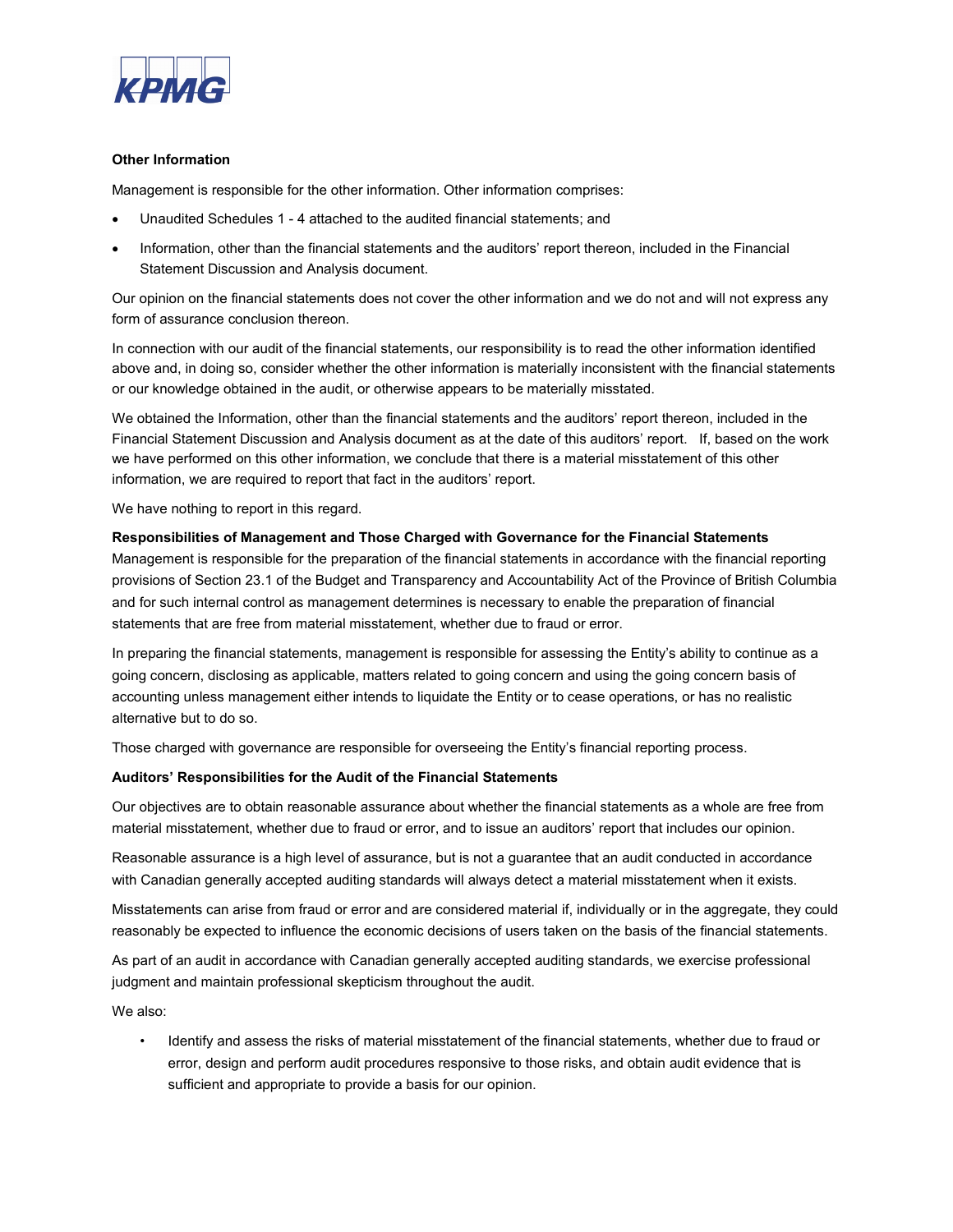

The risk of not detecting a material misstatement resulting from fraud is higher than for one resulting from error, as fraud may involve collusion, forgery, intentional omissions, misrepresentations, or the override of internal control.

- Obtain an understanding of internal control relevant to the audit in order to design audit procedures that are appropriate in the circumstances, but not for the purpose of expressing an opinion on the effectiveness of the Entity's internal control.
- Evaluate the appropriateness of accounting policies used and the reasonableness of accounting estimates and related disclosures made by management.
- Conclude on the appropriateness of management's use of the going concern basis of accounting and, based on the audit evidence obtained, whether a material uncertainty exists related to events or conditions that may cast significant doubt on the Entity's ability to continue as a going concern. If we conclude that a material uncertainty exists, we are required to draw attention in our auditors' report to the related disclosures in the financial statements or, if such disclosures are inadequate, to modify our opinion. Our conclusions are based on the audit evidence obtained up to the date of our auditors' report. However, future events or conditions may cause the Entity to cease to continue as a going concern.
- Communicate with those charged with governance regarding, among other matters, the planned scope and timing of the audit and significant audit findings, including any significant deficiencies in internal control that we identify during our audit.

Chartered Professional Accountants

September 16, 2020 Vernon, Canada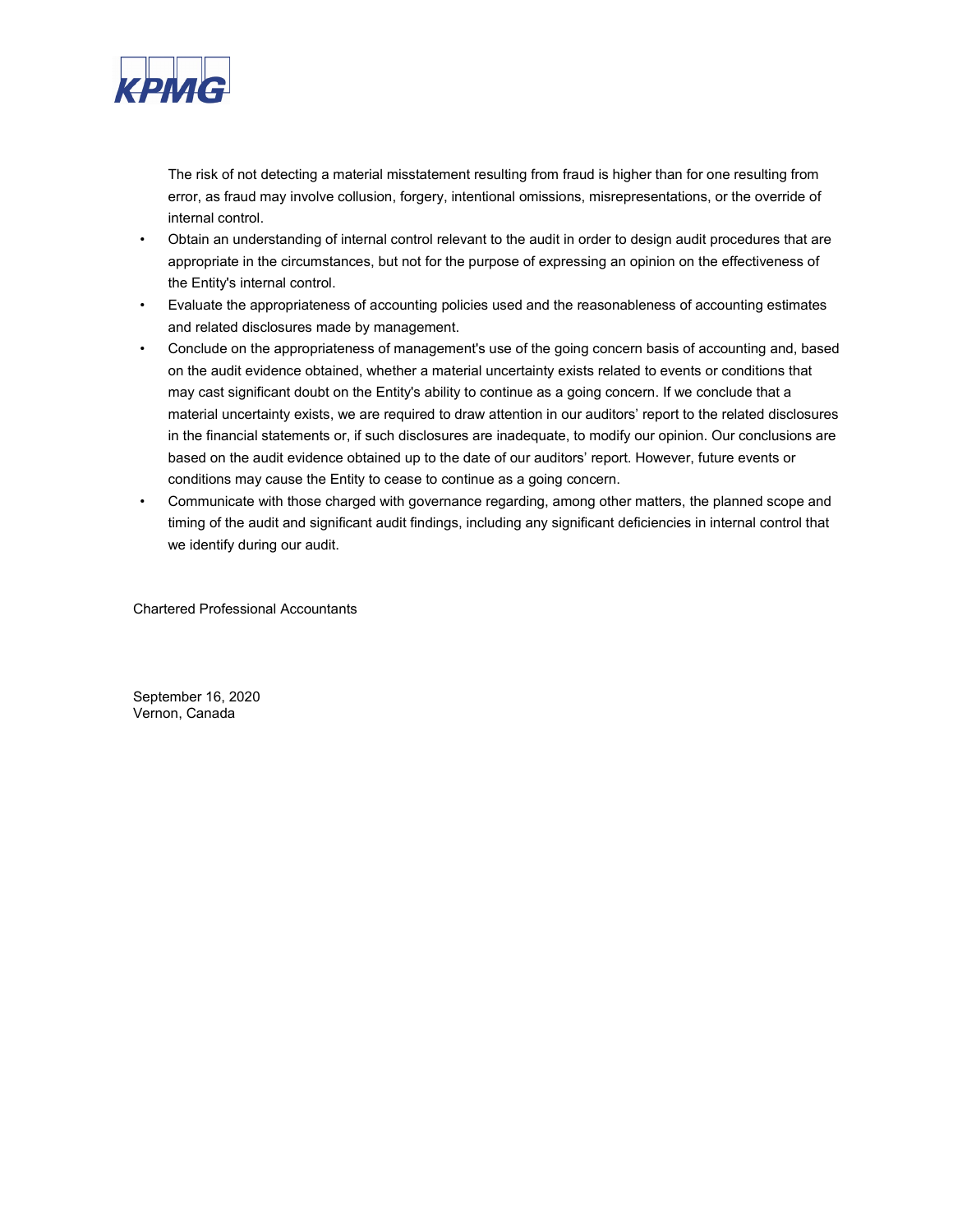|                                                        | 2020           | 2019         |
|--------------------------------------------------------|----------------|--------------|
|                                                        | <b>Actual</b>  | Actual       |
|                                                        | \$             | \$           |
| <b>Financial Assets</b>                                |                |              |
| Cash and Cash Equivalents                              | 24,022,705     | 21,973,134   |
| <b>Accounts Receivable</b>                             |                |              |
| Due from Province - Ministry of Education              | 377,887        | 143,534      |
| Due from First Nations                                 | 299,698        | 299,698      |
| Other                                                  | 676,061        | 317,505      |
| <b>Total Financial Assets</b>                          | 25,376,351     | 22,733,871   |
| <b>Liabilities</b>                                     |                |              |
| Accounts Payable and Accrued Liabilities               |                |              |
| Other (Note 3)                                         | 9,634,434      | 8,610,485    |
| <b>Unearned Revenue (Note 4)</b>                       | 1,263,487      | 2,170,407    |
| Deferred Revenue (Note 5)                              | 1,719,900      | 1,716,296    |
| Deferred Capital Revenue (Note 6)                      | 88,606,616     | 89,647,612   |
| Employee Future Benefits (Note 7)                      | 3,815,802      | 3,539,784    |
| <b>Total Liabilities</b>                               | 105,040,239    | 105,684,584  |
| <b>Net Debt</b>                                        | (79, 663, 888) | (82,950,713) |
| <b>Non-Financial Assets</b>                            |                |              |
| Tangible Capital Assets (Note 8)                       | 116,608,417    | 115,699,715  |
| Prepaid Expenses                                       | 7,825          | 149,184      |
| <b>Total Non-Financial Assets</b>                      | 116,616,242    | 115,848,899  |
| <b>Accumulated Surplus (Deficit) (Note 9)</b>          | 36,952,354     | 32,898,186   |
| Contractual Obligations (Note 10)                      |                |              |
| Approved by the Board                                  |                |              |
|                                                        |                |              |
| Signature of the Chairperson of the Board of Education | Date Signed    |              |

Signature of the Superintendent

Signature of the Secretary Treasurer

### **School District No. 22 (Vernon)**

Consolidated Statement of Financial Position As at June 30, 2020

Date Signed

Date Signed

**Version: 3302-2556-9574**

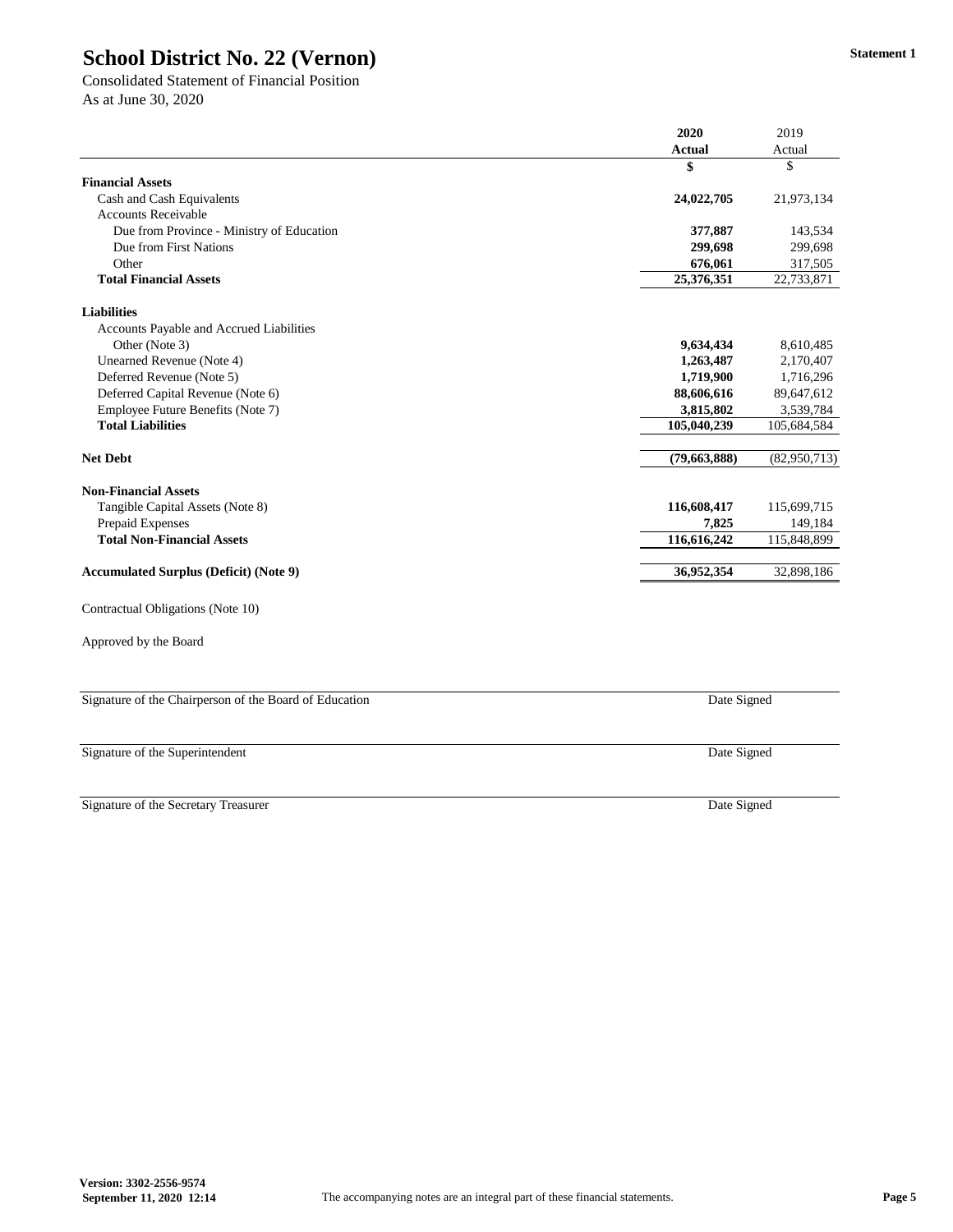|                                                                         | 2020          | 2020          | 2019        |
|-------------------------------------------------------------------------|---------------|---------------|-------------|
|                                                                         | <b>Budget</b> | <b>Actual</b> | Actual      |
|                                                                         | \$            | \$            | \$          |
| <b>Revenues</b>                                                         |               |               |             |
| <b>Provincial Grants</b>                                                |               |               |             |
| Ministry of Education                                                   | 92,772,943    | 93,657,081    | 88,508,444  |
| Other                                                                   | 317,864       | 308,448       | 316,874     |
| <b>Federal Grants</b>                                                   |               | 27,586        |             |
| Tuition                                                                 | 5,278,828     | 5,041,265     | 4,933,289   |
| <b>Other Revenue</b>                                                    | 5,097,897     | 4,881,372     | 4,382,612   |
| <b>Rentals and Leases</b>                                               | 50,000        | 52,432        | 54,426      |
| <b>Investment Income</b>                                                | 345,000       | 409,767       | 484,816     |
| Amortization of Deferred Capital Revenue                                | 4,052,769     | 5,358,506     | 4,095,977   |
| <b>Total Revenue</b>                                                    | 107,915,301   | 109,736,457   | 102,776,438 |
| <b>Expenses (Note 13)</b>                                               |               |               |             |
| Instruction                                                             | 87, 137, 484  | 83,372,259    | 80,022,676  |
| <b>District Administration</b>                                          | 3,259,250     | 3,115,803     | 2,940,744   |
| <b>Operations and Maintenance</b>                                       | 15,373,328    | 16,788,587    | 14,639,212  |
| <b>Transportation and Housing</b>                                       | 2,686,685     | 2,405,640     | 2,466,440   |
| <b>Total Expense</b>                                                    | 108,456,747   | 105,682,289   | 100,069,072 |
| Surplus (Deficit) for the year                                          | (541, 446)    | 4,054,168     | 2,707,366   |
| <b>Accumulated Surplus (Deficit) from Operations, beginning of year</b> |               | 32,898,186    | 30,190,820  |
| Accumulated Surplus (Deficit) from Operations, end of year              |               | 36,952,354    | 32,898,186  |

Consolidated Statement of Operations Year Ended June 30, 2020

**Version: 3302-2556-9574**

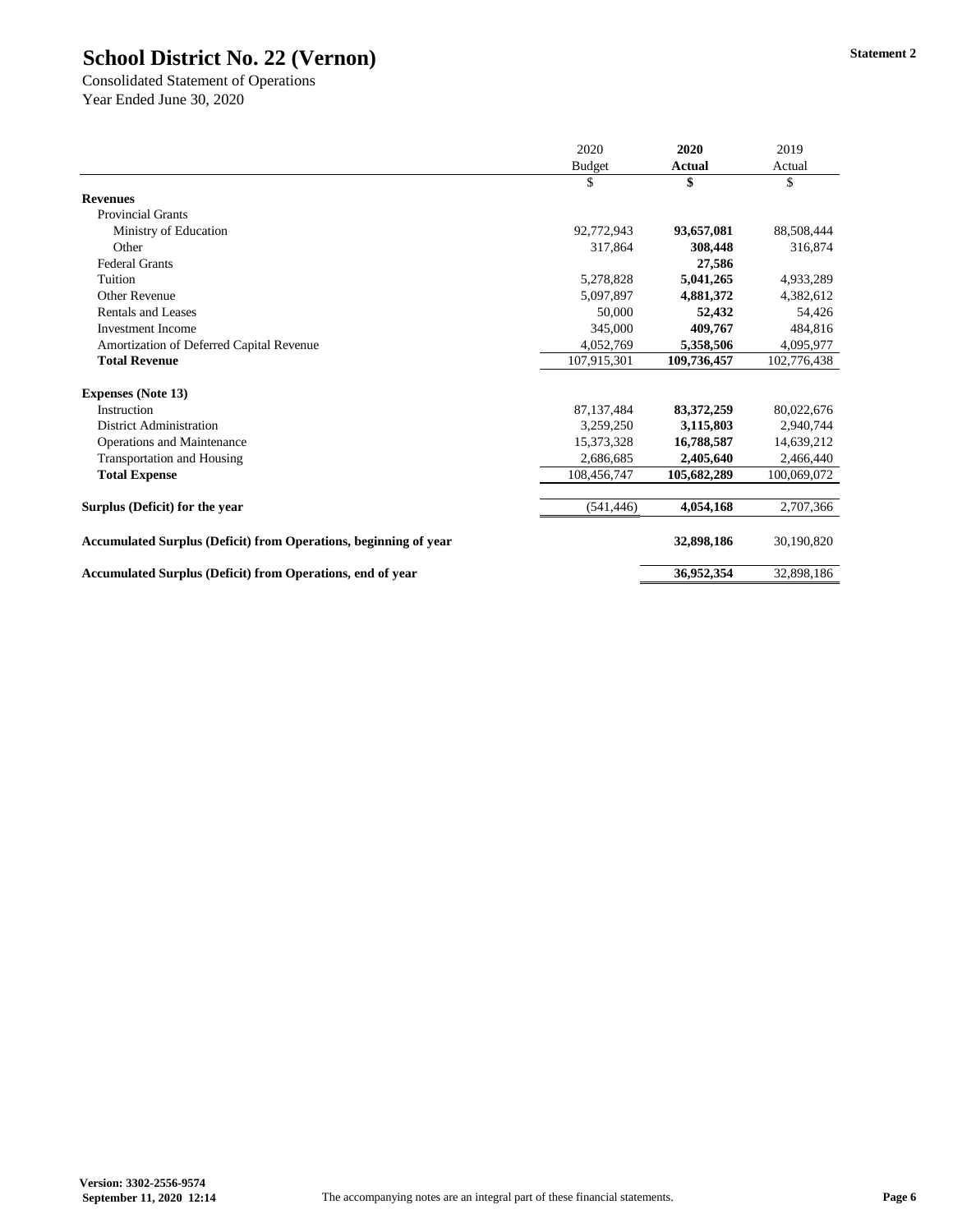|                                                                          | 2020          | 2020          | 2019           |
|--------------------------------------------------------------------------|---------------|---------------|----------------|
|                                                                          | <b>Budget</b> | <b>Actual</b> | Actual         |
|                                                                          | \$            |               | \$             |
| Surplus (Deficit) for the year                                           | (541, 446)    | 4,054,168     | 2,707,366      |
| <b>Effect of change in Tangible Capital Assets</b>                       |               |               |                |
| <b>Acquisition of Tangible Capital Assets</b>                            | (8,194,641)   | (8,175,320)   | (10,611,705)   |
| <b>Amortization of Tangible Capital Assets</b>                           | 5,422,828     | 7,266,618     | 5,759,447      |
| <b>Total Effect of change in Tangible Capital Assets</b>                 | (2,771,813)   | (908, 702)    | (4,852,258)    |
| <b>Acquisition of Prepaid Expenses</b>                                   |               |               | (73, 159)      |
| Use of Prepaid Expenses                                                  |               | 141,359       |                |
| <b>Total Effect of change in Other Non-Financial Assets</b>              |               | 141,359       | (73, 159)      |
| (Increase) Decrease in Net Debt, before Net Remeasurement Gains (Losses) | (3,313,259)   | 3,286,825     | (2,218,051)    |
| <b>Net Remeasurement Gains (Losses)</b>                                  |               |               |                |
| (Increase) Decrease in Net Debt                                          |               | 3,286,825     | (2,218,051)    |
| Net Debt, beginning of year                                              |               | (82,950,713)  | (80, 732, 662) |
| Net Debt, end of year                                                    |               | (79,663,888)  | (82,950,713)   |

Consolidated Statement of Changes in Net Debt Year Ended June 30, 2020

**Version: 3302-2556-9574**

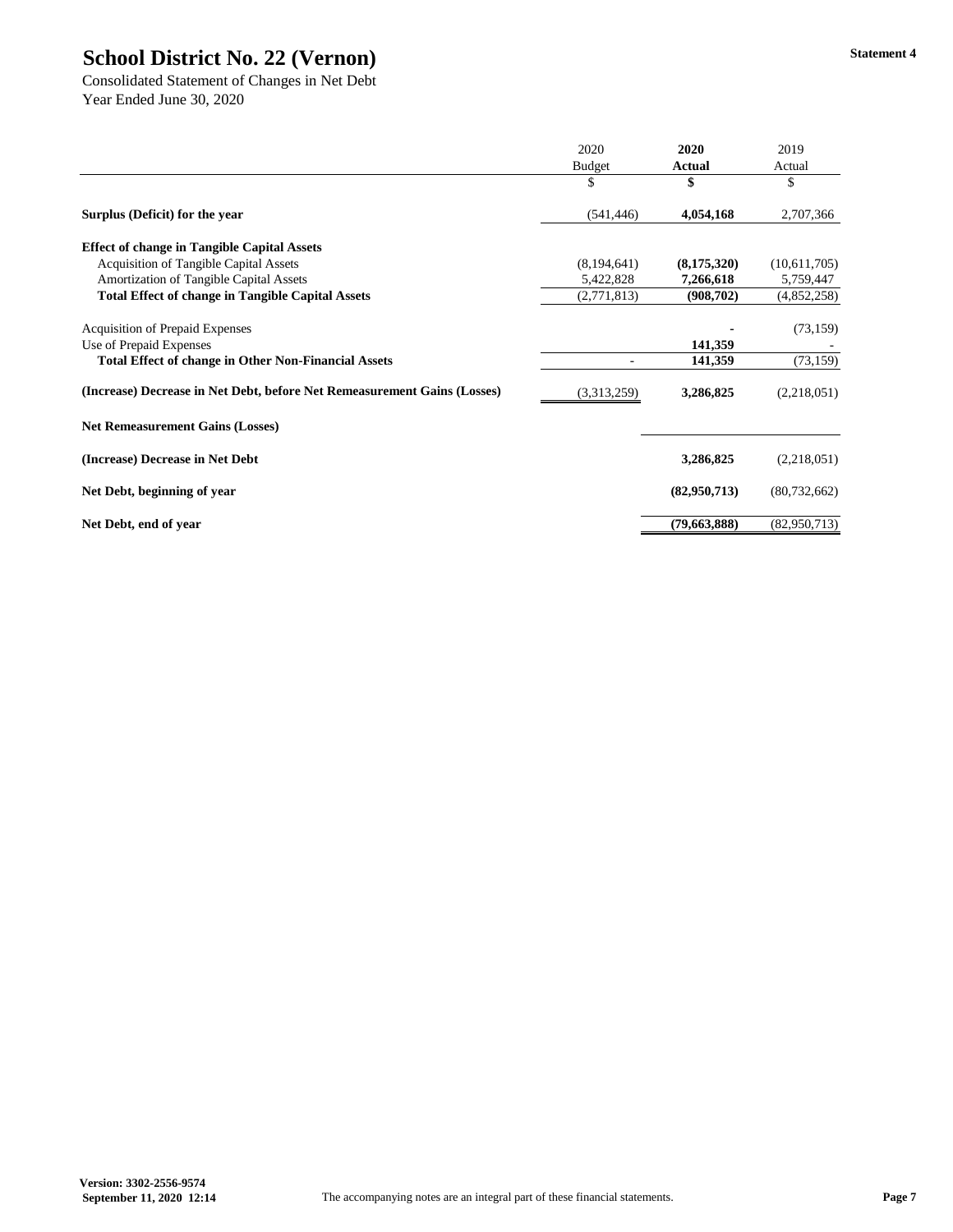| <b>Actual</b><br>\$<br>4,054,168<br>Surplus (Deficit) for the year<br>Changes in Non-Cash Working Capital<br>Decrease (Increase) | Actual<br>\$<br>2,707,366<br>(213, 214)<br>(73, 159) |
|----------------------------------------------------------------------------------------------------------------------------------|------------------------------------------------------|
|                                                                                                                                  |                                                      |
| <b>Operating Transactions</b>                                                                                                    |                                                      |
|                                                                                                                                  |                                                      |
|                                                                                                                                  |                                                      |
|                                                                                                                                  |                                                      |
|                                                                                                                                  |                                                      |
| <b>Accounts Receivable</b><br>(592,909)                                                                                          |                                                      |
| Prepaid Expenses<br>141,359                                                                                                      |                                                      |
| Increase (Decrease)                                                                                                              |                                                      |
| Accounts Payable and Accrued Liabilities<br>1,023,949                                                                            | 940,648                                              |
| <b>Unearned Revenue</b><br>(906, 920)                                                                                            | (270,902)                                            |
| Deferred Revenue<br>3,604                                                                                                        | 542,992                                              |
| 276,018<br><b>Employee Future Benefits</b>                                                                                       | 132,799                                              |
| <b>Other Liabilities</b>                                                                                                         |                                                      |
| Amortization of Tangible Capital Assets<br>7,266,618                                                                             | 5,759,447                                            |
| Amortization of Deferred Capital Revenue<br>(5,358,506)                                                                          | (4,095,977)                                          |
| <b>Total Operating Transactions</b><br>5,907,381                                                                                 | 5,430,000                                            |
| <b>Capital Transactions</b>                                                                                                      |                                                      |
| <b>Tangible Capital Assets Purchased</b><br>(3,855,570)                                                                          | (4,462,202)                                          |
| Tangible Capital Assets - WIP Purchased<br>(4,319,750)                                                                           | (6, 149, 503)                                        |
| <b>Total Capital Transactions</b><br>(8, 175, 320)                                                                               | (10,611,705)                                         |
|                                                                                                                                  |                                                      |
| <b>Financing Transactions</b>                                                                                                    |                                                      |
| Capital Revenue Received<br>4,317,510                                                                                            | 2,772,907                                            |
| <b>Total Financing Transactions</b><br>4,317,510                                                                                 | 2,772,907                                            |
| 2,049,571<br><b>Net Increase (Decrease) in Cash and Cash Equivalents</b>                                                         | (2,408,798)                                          |
|                                                                                                                                  |                                                      |
| Cash and Cash Equivalents, beginning of year<br>21,973,134                                                                       | 24,381,932                                           |
| Cash and Cash Equivalents, end of year<br>24,022,705                                                                             | 21,973,134                                           |
| Cash and Cash Equivalents, end of year, is made up of:                                                                           |                                                      |
| 24,022,705<br>Cash                                                                                                               | 21,973,134                                           |
| 24,022,705                                                                                                                       | 21,973,134                                           |

Consolidated Statement of Cash Flows Year Ended June 30, 2020

**Version: 3302-2556-9574**

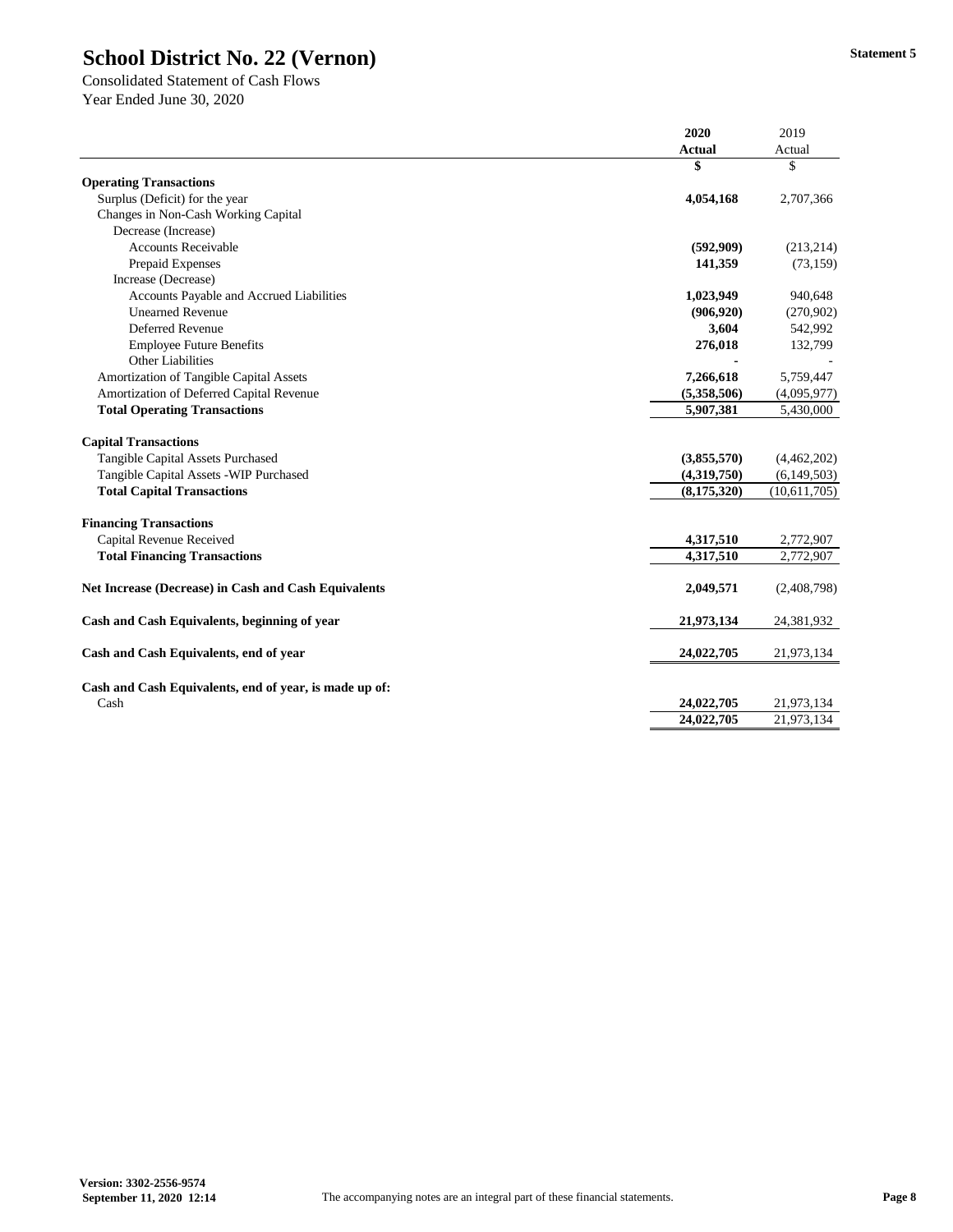#### **NOTE 1 AUTHORITY AND PURPOSE**

The School District, established on April 1, 1946 operates under authority of the *School Act* of British Columbia as a corporation under the name of "The Board of Education of School District No. 22 (Vernon)", and operates as "School District No. 22 (Vernon)." A board of education ("Board") elected for a four-year term governs the School District. The School District provides educational programs to students enrolled in schools in the district, and is principally funded by the Province of British Columbia through the Ministry of Education. The School District is exempt from federal and provincial corporate income taxes.

#### **NOTE 2 SUMMARY OF SIGNIFICANT ACCOUNTING POLICIES**

The consolidated financial statements of the School District are prepared by management in accordance with the basis of accounting described below. Significant accounting policies of the School District are as follows:

a) Basis of Accounting

These consolidated financial statements have been prepared in accordance with Section 23.1 of the Budget Transparency and Accountability Act of the Province of British Columbia supplemented by Regulations 257/2010 and 198/2011 issued by the Province of British Columbia Treasury Board. The Budget Transparency and Accountability Act requires that the financial statements be prepared in accordance with the set of standards and guidelines that comprise generally accepted accounting principles for senior governments in Canada, or if the Treasury Board makes a regulation, the set of standards and guidelines that comprise generally accepted accounting principles for senior governments in Canada as modified by the alternate standard or guideline or part thereof adopted in the regulation.

Regulation 257/2010 requires all tax-payer supported organizations in the Schools, Universities, Colleges and Hospitals sectors to adopt Canadian public sector accounting standards without any PS4200 elections.

Regulation 198/2011 requires that restricted contributions received or receivable for acquiring or developing a depreciable tangible capital asset or contributions in the form of a depreciable tangible capital asset are to be deferred and recognized in revenue at the same rate that amortization of the related tangible capital asset is recorded.

For British Columbia tax-payer supported organizations, these contributions include government transfers and externally restricted contributions.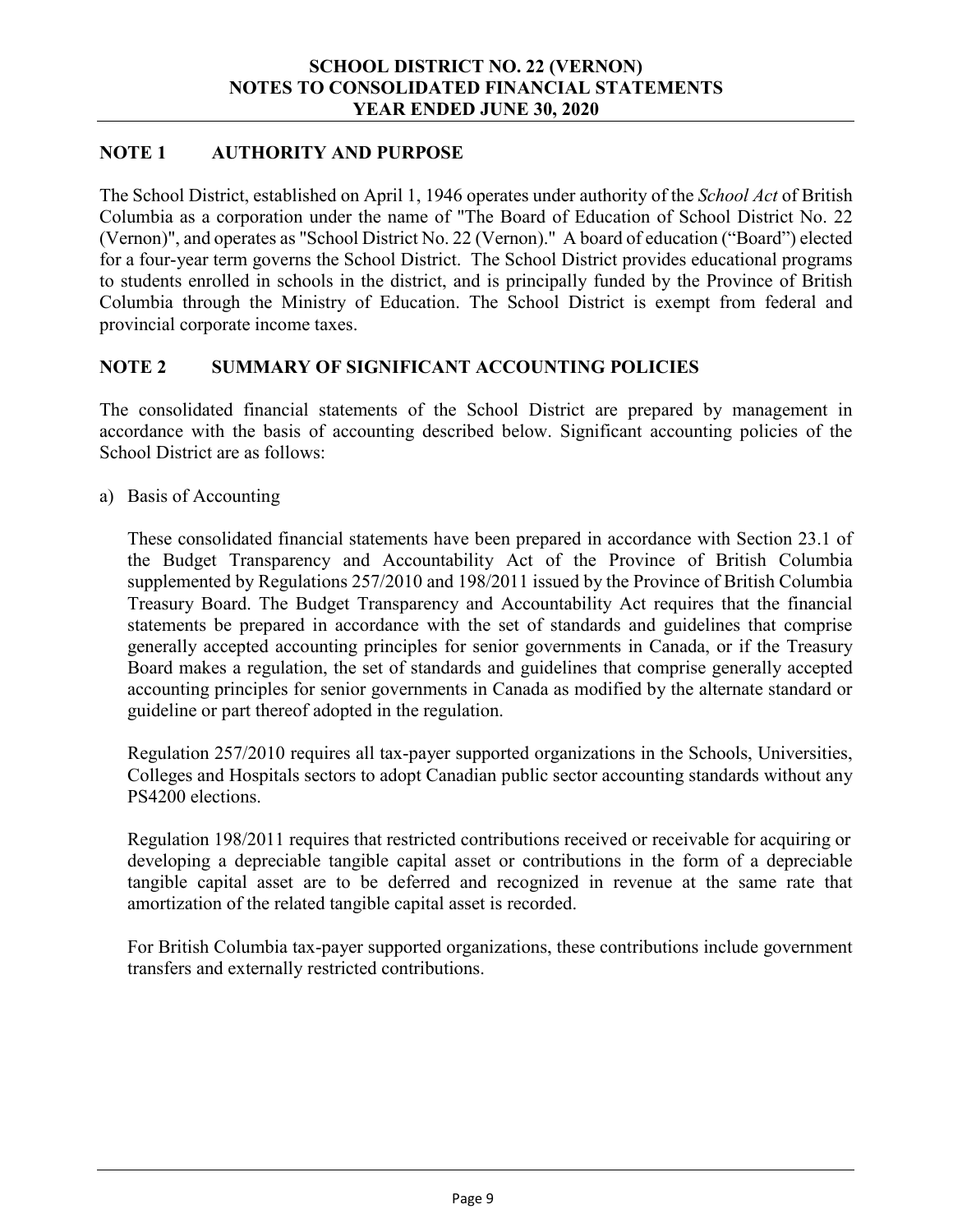#### **NOTE 2 SUMMARY OF SIGNIFICANT ACCOUNTING POLICIES** *(Continued)*

#### a) Basis of Accounting *(Continued)*

The accounting policy requirements under Regulation 198/2011 are significantly different from the requirements of Canadian public sector accounting standards which requires that

- government transfers, which do not contain a stipulation that creates a liability, be recognized as revenue by the recipient when approved by the transferor and the eligibility criteria have been met in accordance with public sector accounting standard PS3410; and
- externally restricted contributions be recognized as revenue in the period in which the resources are used for the purpose or purposes specified in accordance with public sector accounting standard PS3100.

As a result, revenue recognized in the statement of operations and certain related deferred capital contributions would be recorded differently under Canadian Public Sector Accounting Standards.

b) Basis of Consolidation

These consolidated financial statements reflect the assets, liabilities, revenues, and expenses of the reporting entity, which is comprised of all controlled entities. Inter-departmental balances and organizational transactions have been eliminated.

The School District controls 554210 B.C. Ltd, a company which owns a woodlot license. 554210 B.C. Ltd is incorporated under the BC Company Act. Revenue is generated by 554210 B.C. Ltd primarily through the sale of timber. All of the shares of 554210 B.C. Ltd are held by third parties in trust for the benefit of the School District.

c) Cash and Cash Equivalents

Cash and cash equivalents include cash deposits that are readily convertible to known amounts of cash and that are subject to an insignificant risk of change in value. These cash equivalents generally have a maturity of three months or less at acquisition and are held for the purpose of meeting short-term cash commitments rather than for investing.

d) Accounts Receivable

Accounts receivable are measured at amortized cost and shown net of allowance for doubtful accounts.

e) Unearned Revenue

Unearned revenue includes tuition fees received for courses to be delivered in future periods and receipt of proceeds for services or products to be delivered in a future period. Revenue will be recognized in that future period when the courses, services, or products are provided.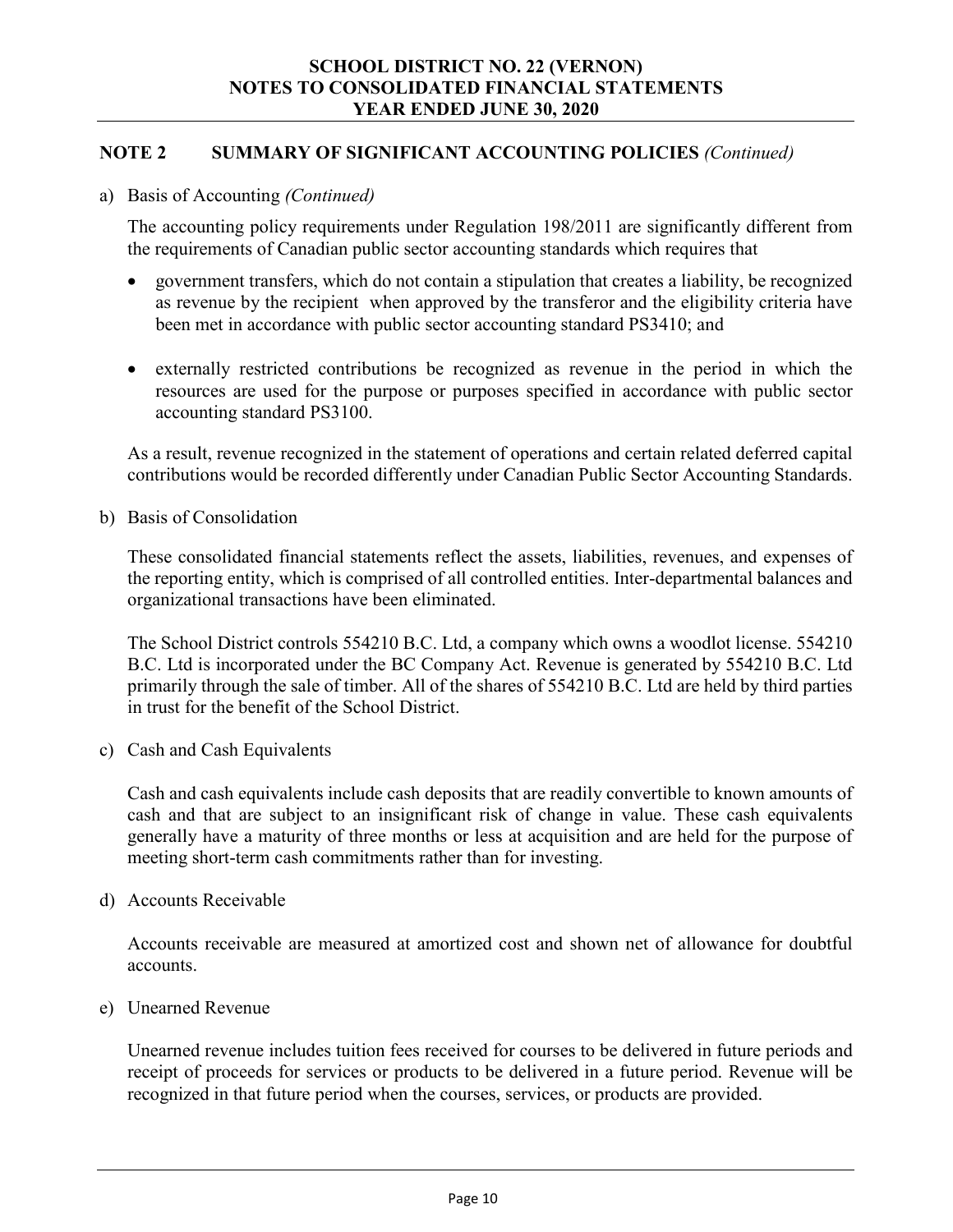#### **NOTE 2 SUMMARY OF SIGNIFICANT ACCOUNTING POLICIES** *(Continued)*

f) Deferred Revenue

Deferred revenue includes contributions received with stipulations that meet the description of restricted contributions in the Restricted Contributions Regulation 198/2011 issued by the Treasury Board. When restrictions are met, deferred revenue is recognized as revenue in the fiscal year in a manner consistent with the circumstances and evidence used to support the initial recognition of the contributions received as a liability as detailed in Note 2 n).

#### g) Deferred Capital Revenue

Funding received for the acquisition of depreciable tangible capital assets is recorded as deferred capital revenue and amortized over the life of the asset acquired as revenue in the statement of operations as detailed in Note 2 n).

This accounting treatment is not consistent with the requirements of Canadian public sector accounting standards, which require that government transfers be recognized as revenue when approved by the transferor and eligibility criteria have been met unless the transfer contains a stipulation that creates a liability, in which case the transfer is recognized as revenue over the period that the liability is extinguished.

h) Employee Future Benefits

The School District provides certain post-employment benefits including vested and non-vested benefits for certain employees pursuant to certain contracts and union agreements.

The School District accrues its obligations and related costs including both vested and non-vested benefits under employee future benefit plans. Benefits include accumulating nonvested sick leave, retirement/severance and death benefits. The benefits cost is actuarially determined using the projected unit credit method pro-rated on service and using management's best estimate of expected salary escalation, termination rates, retirement rates and mortality. The discount rate used to measure obligations is based on the cost of borrowing.

The cumulative unrecognized actuarial gains and losses are amortized over the expected average remaining service lifetime ("EARSL") of active employees covered under the plan.

The most recent valuation of the obligation was performed at March 31, 2019 and projected to March 31, 2022. The next valuation will be performed at March 31, 2022 for use at June 30, 2022. For the purposes of determining the financial position of the plans and the employee future benefit costs, a measurement date of March 31 was adopted for all periods subsequent to July 1, 2004.

The School District and its employees make contributions to the Teachers' Pension Plan and Municipal Pension Plan. The plans are multi-employer plans where assets and obligations are not separated. The costs are expensed as incurred.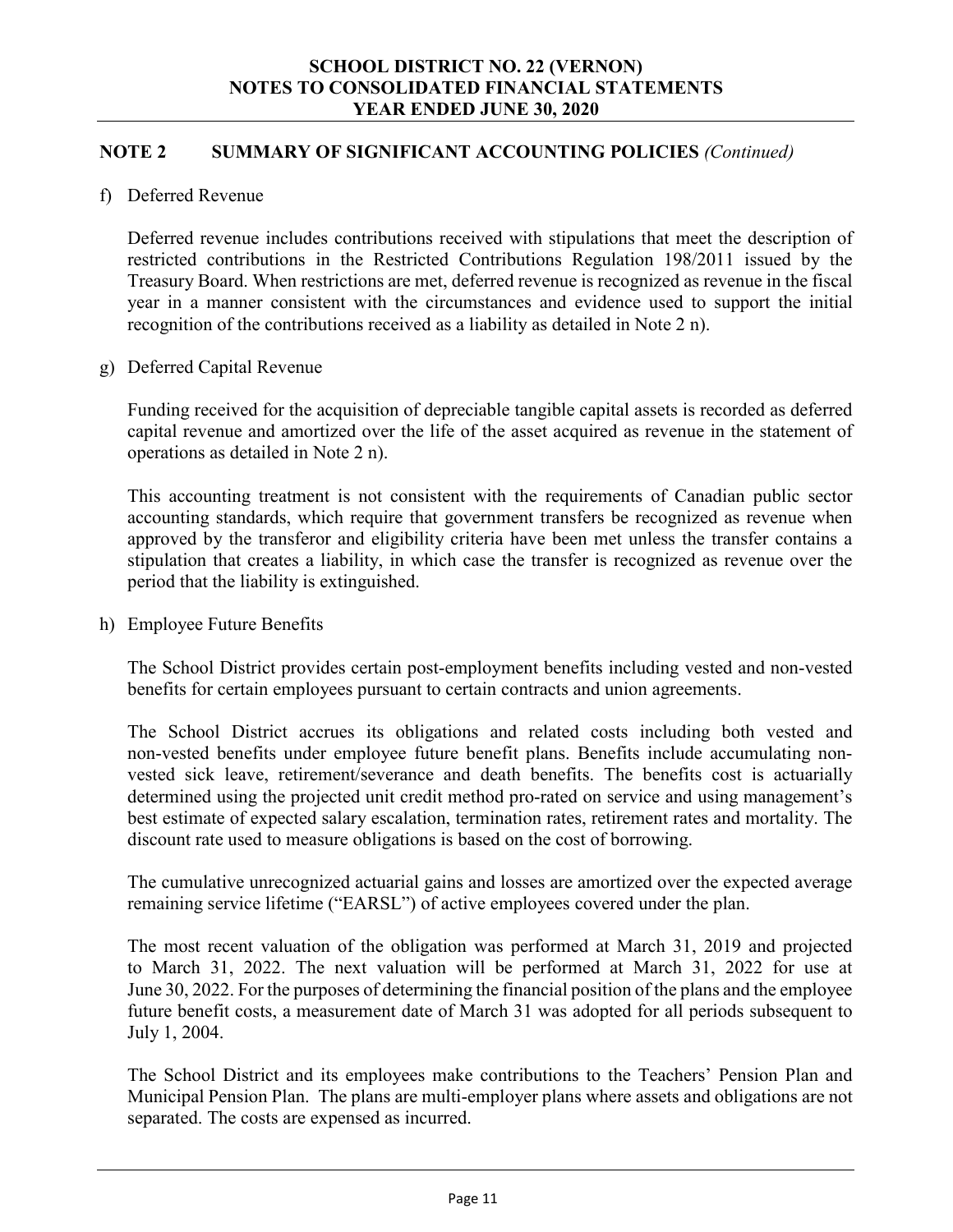#### **NOTE 2 SUMMARY OF SIGNIFICANT ACCOUNTING POLICIES** *(Continued)*

i) Asset Retirement Obligations

Liabilities are recognized for statutory, contractual or legal obligations associated with the retirement of tangible capital assets when those obligations result from the acquisition, construction, development or normal operation of the assets. The obligations are measured initially at fair value, determined using present value methodology, and the resulting costs capitalized into the carrying amount of the related tangible capital asset. In subsequent periods, the liability is adjusted for accretion and any changes in the amount or timing of the underlying future cash flows. The capitalized asset retirement cost is amortized on the same basis as the related asset and accretion expense is included in the Consolidated Statement of Operations.

j) Tangible Capital Assets

The following criteria apply:

- Tangible capital assets acquired or constructed are recorded at cost which includes amounts that are directly related to the acquisition, design, construction, development, improvement or betterment of the assets. Cost also includes overhead directly attributable to construction as well as interest costs that are directly attributable to the acquisition or construction of the asset.
- Donated tangible capital assets are recorded at their fair market value on the date of donation, except in circumstances where fair value cannot be reasonably determined, which are then recognized at nominal value. Transfers of capital assets from related parties are recorded at carrying value.
- Work-in-progress is recorded as an acquisition to the applicable asset class at substantial completion.
- Tangible capital assets are written down to residual value when conditions indicate they no longer contribute to the ability of the School District to provide services or when the value of future economic benefits associated with the sites and buildings are less than their net book value. The write-downs are accounted for as expenses in the Consolidated Statement of Operations.
- Buildings that are demolished or destroyed are written-off.
- Works of art, historic assets and other intangible assets are not recorded as assets in these consolidated financial statements.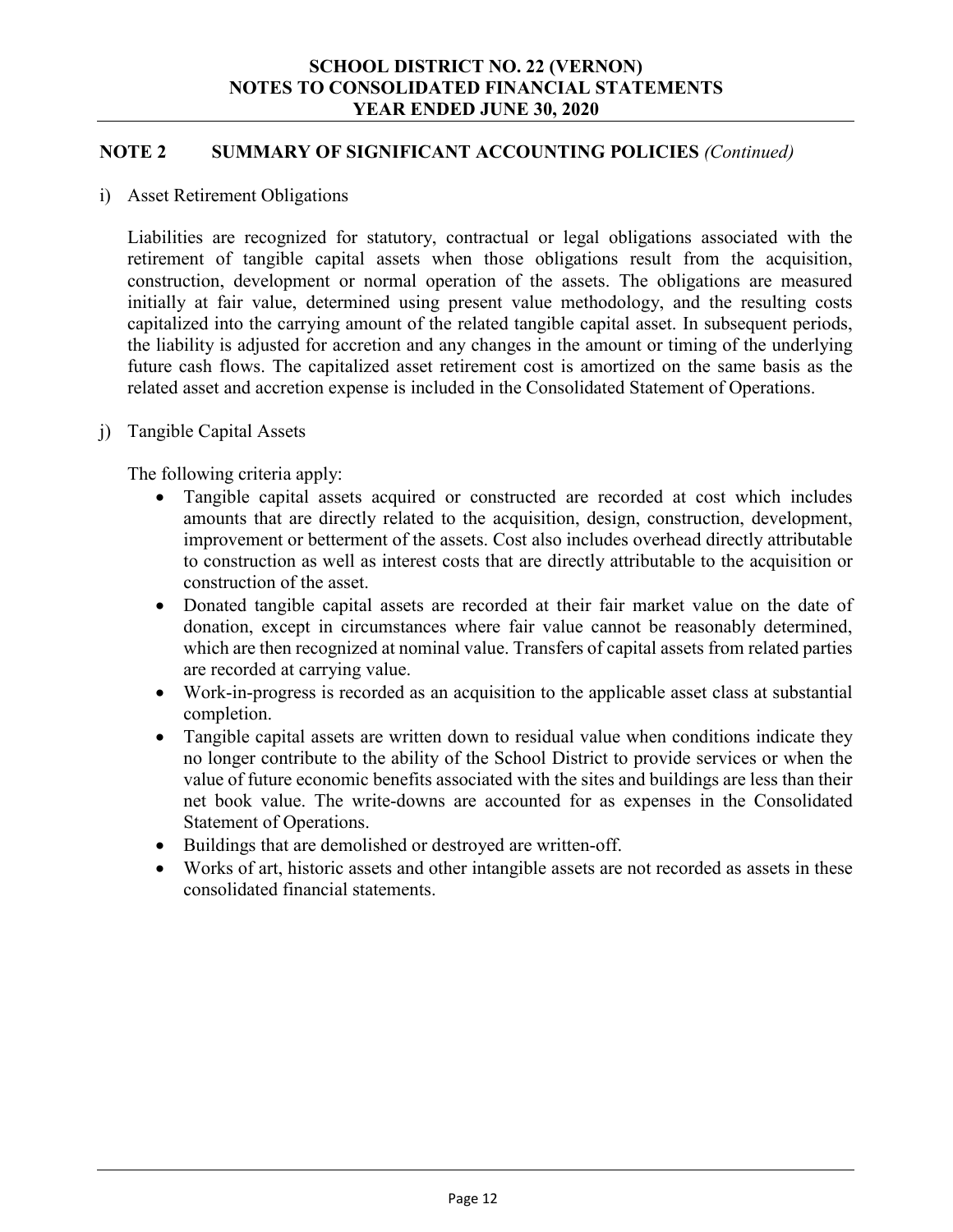#### **NOTE 2 SUMMARY OF SIGNIFICANT ACCOUNTING POLICIES** *(Continued)*

- j) Tangible Capital Assets *(Continued)*
	- The cost, less residual value, of tangible capital assets (excluding sites and work-inprogress), is amortized on a straight-line basis over the estimated useful life of the asset. It is management's responsibility to determine the appropriate useful lives for tangible capital assets. These useful lives are reviewed on a regular basis or if significant events initiate the need to revise. Estimated useful life is as follows:

| <b>Buildings</b>         | 40 years |
|--------------------------|----------|
| Furniture & Equipment    | 10 years |
| Vehicles                 | 10 years |
| <b>Computer Software</b> | 5 years  |
| <b>Computer Hardware</b> | 5 years  |

#### k) Capital Leases

Leases that, from the point of view of the lessee, transfer substantially all the benefits and risks incident to ownership of the property to the School District are considered capital leases. These are accounted for as an asset and an obligation. Capital lease obligations are recorded at the present value of the minimum lease payments excluding executor costs, e.g., insurance, maintenance costs, etc. The discount rate used to determine the present value of the lease payments is the lower of the School District's rate for incremental borrowing or the interest rate implicit in the lease.

All other leases are accounted for as operating leases and the related payments are charged to expenses as incurred.

#### l) Prepaid Expenses

Amounts for insurance, software license fees and other services are included as a prepaid expense and stated at acquisition cost and are charged to expense over the periods expected to benefit from it.

#### m) Funds and Reserves

Certain amounts as approved by the Board are set aside in accumulated surplus for future operating and capital purposes. Transfers to and from funds and reserves are an adjustment to the respective fund when approved.

#### n) Revenue Recognition

Revenues are recorded on an accrual basis in the period in which the transactions or events occurred that gave rise to the revenues, the amounts are considered to be collectible and can be reasonably estimated.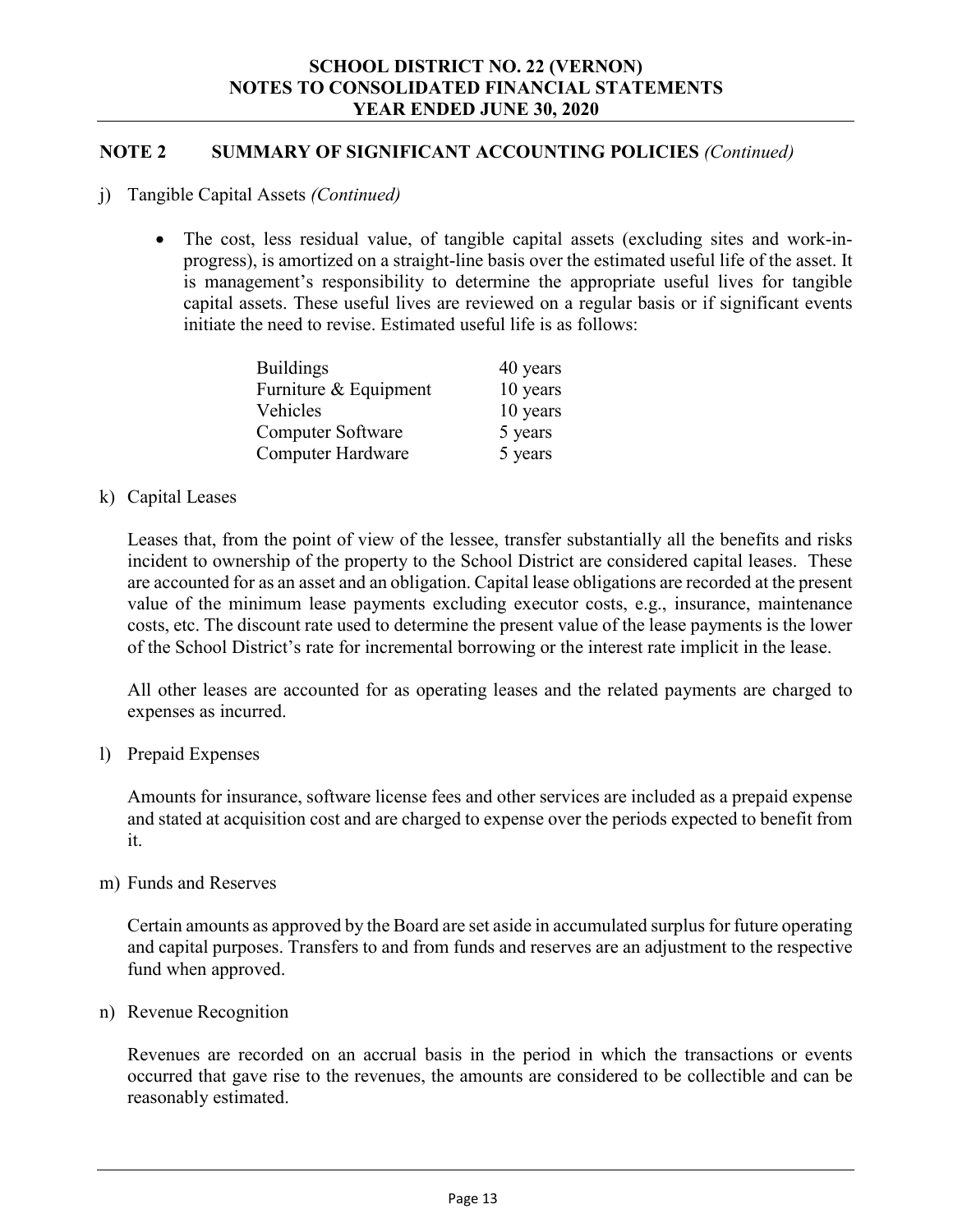#### **NOTE 2 SUMMARY OF SIGNIFICANT ACCOUNTING POLICIES** *(Continued)*

#### n) Revenue Recognition *(Continued)*

Contributions received or where eligibility criteria have been met are recognized as revenue except where the contribution meets the criteria for deferral as described below. Eligibility criteria are the criteria that the School District has to meet in order to receive the contributions including authorization by the transferring government.

For contributions subject to a legislative or contractual stipulation or restriction as to their use, revenue is recognized as follows:

- Non-capital contributions for specific purposes are recorded as deferred revenue and recognized as revenue in the year related expenses are incurred,
- Contributions restricted for site acquisitions are recorded as revenue when the sites are purchased, and
- Contributions restricted for tangible capital assets acquisitions other than sites are recorded as deferred capital revenue and amortized over the useful life of the related assets.

The accounting treatment for restricted contributions is not consistent with the requirements of Canadian public sector accounting standards, which require that government transfers be recognized as revenue when approved by the transferor and eligibility criteria have been met unless the transfer contains a stipulation that creates a liability, in which case the transfer is recognized as revenue over the period that the liability is extinguished.

Donated tangible capital assets other than sites are recorded at fair market value and amortized over the useful life of the assets. Donated sites are recorded as revenue at fair market value when received or receivable.

Revenue related to fees or services received in advance of the fee being earned or the service is performed is deferred and recognized when the fee is earned or service performed.

Investment income is reported in the period earned. When required by the funding party or related Act, investment income earned on deferred revenue is added to the deferred revenue balance.

o) Expenditures

Expenses are reported on an accrual basis. The cost of all goods consumed and services received during the year is expensed.

Categories of Salaries

- Principals and Vice-Principals are categorized as Principals and Vice-Principals.
- Superintendents, Assistant Superintendents, Secretary-Treasurers, Trustees and other employees excluded from union contracts are categorized as Other Professionals.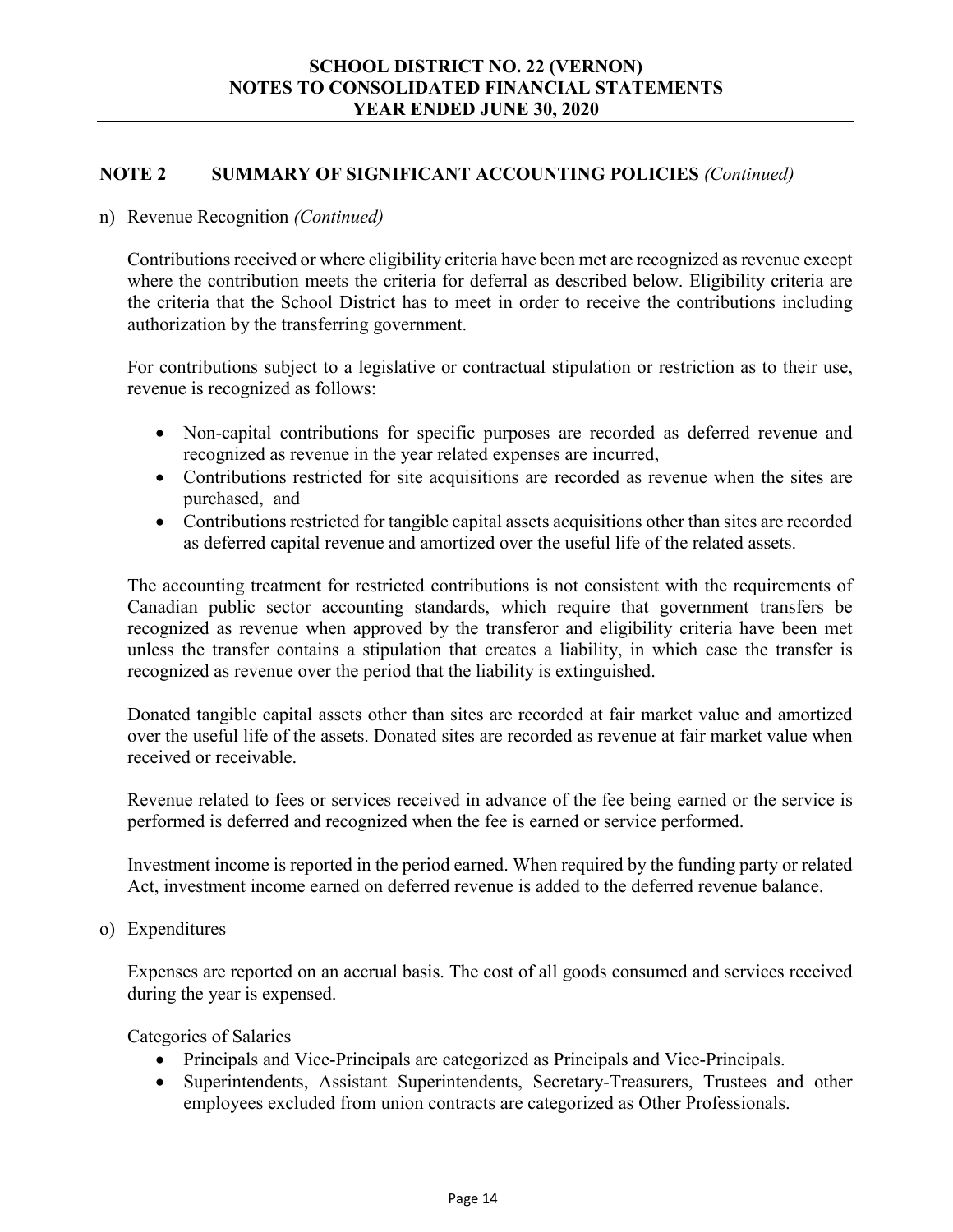#### **NOTE 2 SUMMARY OF SIGNIFICANT ACCOUNTING POLICIES** *(Continued)*

#### o) Expenditures *(Continued)*

Allocation of Costs

- Operating expenses are reported by function, program, and object. Whenever possible, expenditures are determined by actual identification. Additional costs pertaining to specific instructional programs, such as special and aboriginal education, are allocated to these programs. All other costs are allocated to related programs.
- Actual salaries of personnel assigned to two or more functions or programs are allocated based on the time spent in each function and program. School-based clerical salaries are allocated to school administration and partially to other programs to which they may be assigned. Principals and Vice-Principals salaries are allocated to school administration and may be partially allocated to other programs to recognize their other responsibilities.
- Employee benefits and allowances are allocated to the same programs, and in the same proportions, as the individual's salary.
- Supplies and services are allocated based on actual program identification.
- p) Financial Instruments

A contract establishing a financial instrument creates, at its inception, rights and obligations to receive or deliver economic benefits. The financial assets and financial liabilities portray these rights and obligations in the financial statements. The School District recognizes a financial instrument when it becomes a party to a financial instrument contract.

Financial instruments consist of cash and cash equivalents, accounts receivable, accounts payable and accrued liabilities and debt. All financial assets and liabilities are recorded at cost or amortized cost and the associated transaction costs are added to the carrying value of these investments upon initial recognition and amortized using the effective interest rate method. Transaction costs are incremental costs directly attributable to the acquisition or issue of a financial asset or a financial liability.

Unrealized gains and losses from changes in the fair value of financial instruments measured at fair value are recognized in the statement of remeasurement gains and losses. Upon settlement, the cumulative gain or loss is reclassified from the statement of remeasurement gains and losses and recognized in the statement of operations. Interest and dividends attributable to financial instruments are reported in the statement of operations. There are no measurement gains or losses during the periods presented, therefore no statement of remeasurement gains or losses is included in these financial statements.

All financial assets except derivatives are tested annually for impairment. When financial assets are impaired, impairment losses are recorded in the statement of operations. A write-down of a portfolio investment to reflect a loss in value is not reversed for a subsequent increase in value.

For financial instruments measured using amortized cost, the effective interest rate method is used to determine interest revenue or expense.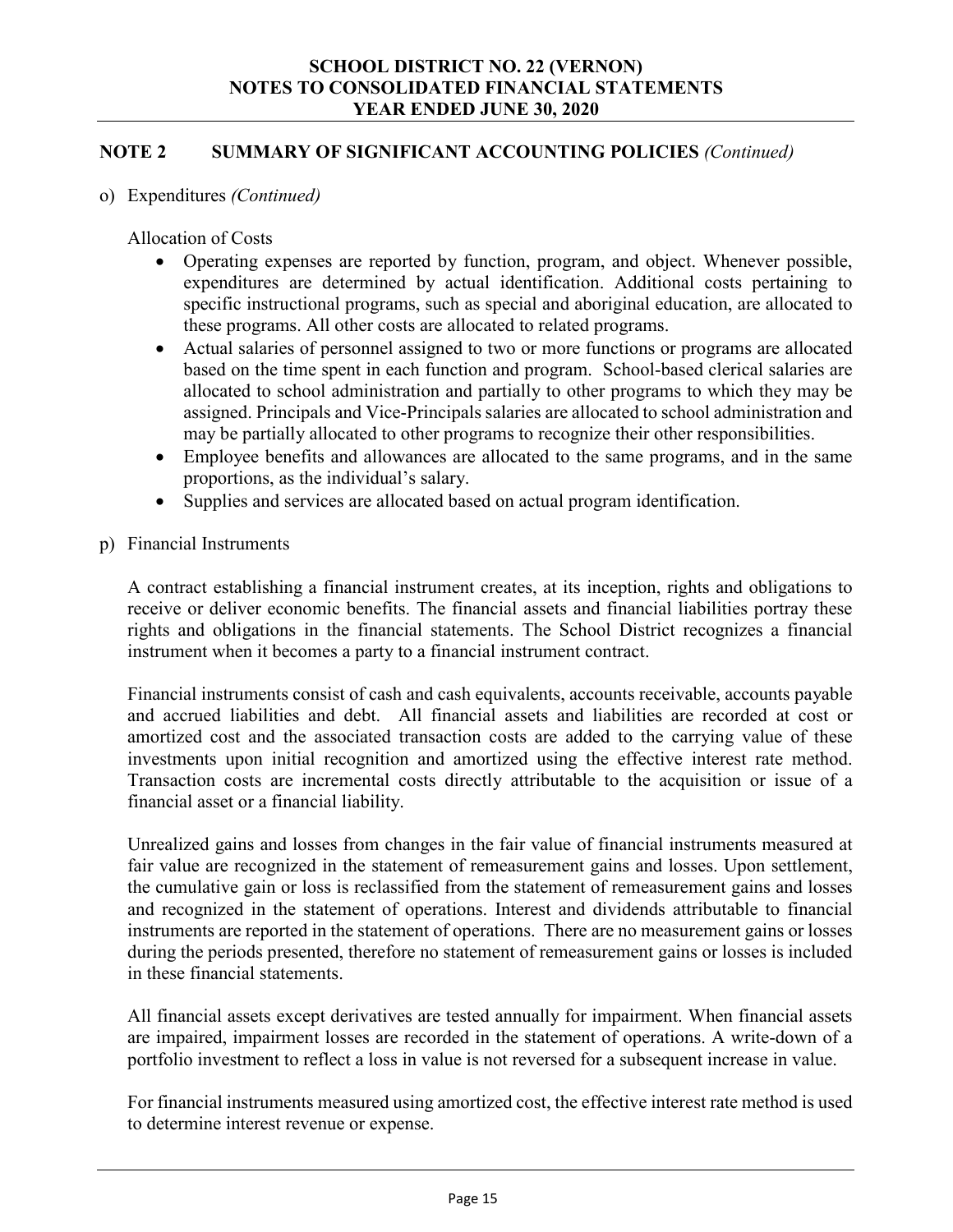#### **NOTE 2 SUMMARY OF SIGNIFICANT ACCOUNTING POLICIES** *(Continued)*

q) Measurement Uncertainty

Preparation of consolidated financial statements in accordance with the basis of accounting described in note 2 a) requires management to make estimates and assumptions that impact reported amounts of assets and liabilities at the date of the consolidated financial statements and revenues and expenses during the reporting periods. Significant areas requiring the use of management estimates relate to the estimated useful life of assets and estimated employee future benefits. Actual results could differ from those estimates.

r) Related Party Transactions

The School District is related through common ownership to all Province of British Columbia ministries, agencies, school districts, health authorities, colleges, universities, and crown corporations. Transactions with these entities, unless disclosed separately, are considered to be in the normal course of operations and are recorded at the exchange amount.

w) Future Changes in Accounting Policies

*PS 3280 Asset Retirement Obligations* issued August 2018 establishes standards for recognition, measurement, presentation and disclosure of legal obligations associated with the retirement of tangible capital assets and is effective July 1, 2021. A liability will be recognized when, as at the financial reporting date:

- (a) there is a legal obligation to incur retirement costs in relation to a tangible capital asset;
- (b) the past transaction or event giving rise to the liability has occurred;
- (c) it is expected that future economic benefits will be given up; and
- (d) a reasonable estimate of the amount can be made.

Liabilities are recognized for statutory, contractual or legal obligations associated with the retirement of tangible capital assets when those obligations result from the acquisition, construction, development or normal operation of the assets. The obligations are measured initially at fair value, determined using present value methodology, and the resulting costs capitalized into the carrying amount of the related tangible capital asset. In subsequent periods, the liability is adjusted for accretion and any changes in the amount or timing of the underlying future cash flows. The capitalized asset retirement cost is amortized on the same basis as the related asset and accretion expense is included in the Consolidated Statement of Operations.

A modified retroactive application has been recommended by Government pending approval in the Fall of 2020. Management is in the process of assessing the impact of adopting this standard on the School District's financial results.

*PS 3400 Revenue* issued November 2018 establishes standards on how to account for and report on revenue. Specifically, it differentiates between revenue arising from transactions that include performance obligations, referred to as "exchange transactions", and transactions that do not have performance obligations, referred to as "non-exchange transactions".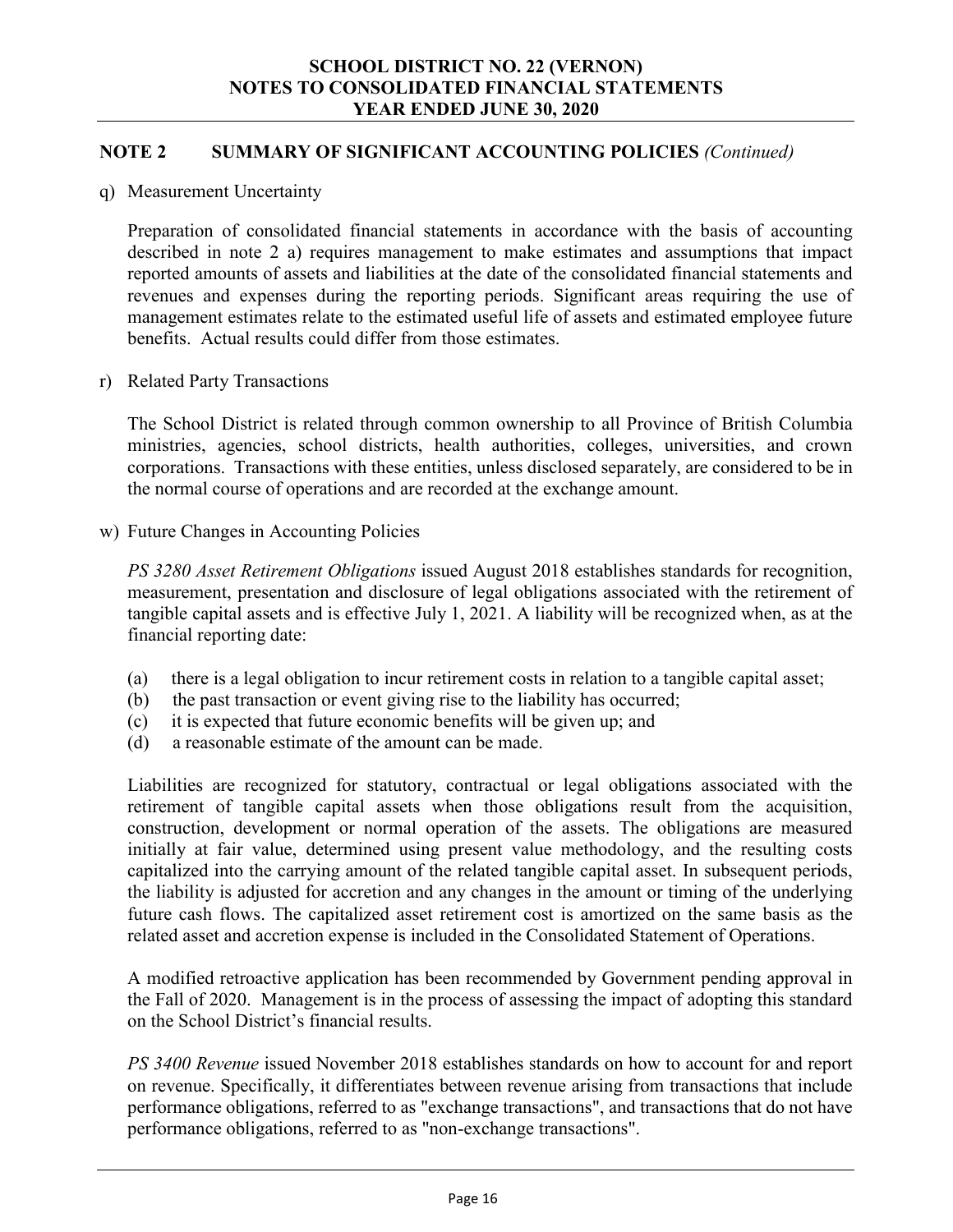#### w) Future Changes in Accounting Policies *(Continued)*

Revenue form transactions with performance obligations should be recognized when (or as) the School District satisfies a performance obligation by providing the promised goods or services to a payor.

Revenue from transactions with no performance obligations should be recognized when a school district:

- (a) has the authority to claim or retain an inflow of economic resources; and
- (b) identifies a past transaction or event that gives rise to an asset.

This standard may be applied retroactively or prospectively. Management is in the process of assessing the impact of adopting this standard on the School District's financial results

#### **NOTE 3 OTHER ACCOUNTS PAYABLE AND ACCRUED LIABILITIES**

|                                                    | 2020        | 2019        |
|----------------------------------------------------|-------------|-------------|
| Trade and other amounts payable                    | \$3,606,919 | \$2,896,694 |
| Wages payable – teachers' 12 month instalment plan | 1,321,451   | 1,249,540   |
| Pension contributions payable                      | 1,210,242   | 1,280,210   |
| Payroll taxes payable                              | 1,871,529   | 1,622,245   |
| Accrued vacation pay                               | 962,530     | 868,513     |
| Other accrued liabilities                          | 393,509     | 693,283     |
| Due to Okanagan Labour Relations Council           | 268,254     |             |
|                                                    | \$9,634,434 | \$8,610,485 |

#### **NOTE 4 UNEARNED REVENUE**

|                            | 2020        | 2019        |
|----------------------------|-------------|-------------|
| Balance, beginning of year | \$2,170,407 | \$2,441,309 |
| Changes for the year:      |             |             |
| Increase:                  |             |             |
| Tuition fees collected     | 4,134,345   | 4,662,387   |
| Decrease:                  |             |             |
| Tuition fees recognized    | 5,041,265   | 4,933,289   |
| Net decrease for the year  | (906, 920)  | (270, 902)  |
| Balance, end of year       | \$1,263,487 | \$2,170,407 |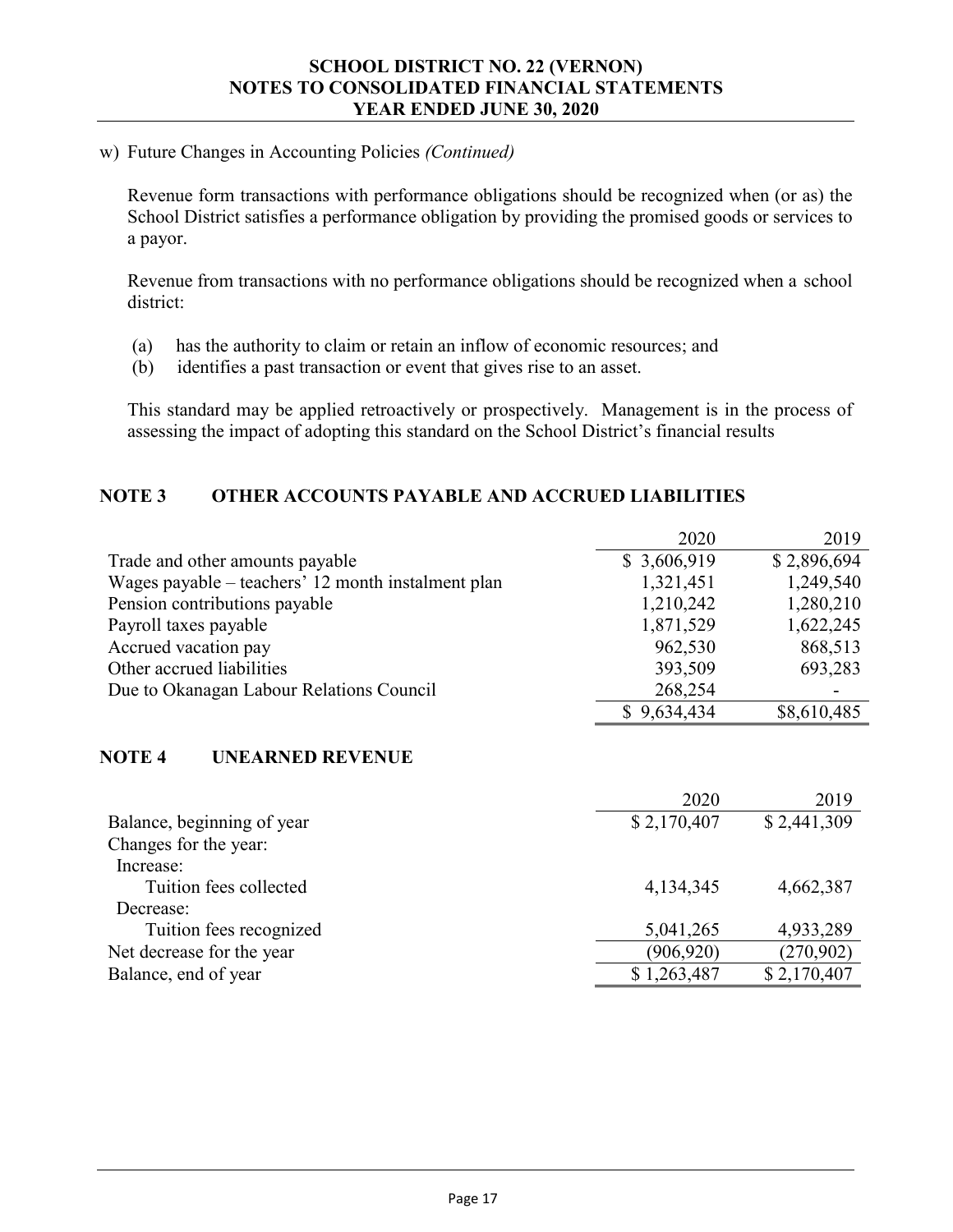#### **NOTE 5 DEFERRED REVENUE**

Deferred revenue includes unspent grants and contributions received that meet the description of a restricted contribution in the Restricted Contributions Regulation 198/2011 issued by Treasury Board, i.e., the stipulations associated with those grants and contributions have not yet been fulfilled.

|                                                          | 2020        | 2019        |
|----------------------------------------------------------|-------------|-------------|
| Balance, beginning of year                               | \$1,716,296 | \$1,173,304 |
| Changes for the year:                                    |             |             |
| Increase:                                                |             |             |
| Grants: Provincial – Ministry of Education               | 8,759,664   | 8,477,777   |
| School generated funds                                   | 2,586,489   | 3,062,333   |
| Other                                                    | 180,359     | 216,738     |
| Interest                                                 | 24,673      | 52,449      |
|                                                          | 11,551,185  | 11,809,297  |
| Decrease:                                                |             |             |
| Allocated to Revenue: Provincial – Ministry of Education | 8,598,141   | 8,164,994   |
| Other                                                    | 2,642,746   | 3,101,311   |
| Recovered                                                | 306,694     |             |
|                                                          | 11,547,581  | 11,266,305  |
| Net changes for the year                                 | 3,604       | 542,992     |
| Balance, end of year                                     | \$1,719,900 | \$1,716,296 |
|                                                          |             |             |

#### **NOTE 6 DEFERRED CAPITAL REVENUE**

Deferred capital revenue includes grants and contributions received that are restricted by the contributor for the acquisition of tangible capital assets that meet the description of a restricted contribution in the Restricted Contributions Regulation 198/2011 issued by Treasury Board. Once spent, the contributions are amortized into revenue over the life of the asset acquired.

| 2020                                       | 2019         |
|--------------------------------------------|--------------|
| Deferred capital revenue - spent           |              |
| Balance, beginning of year<br>\$89,187,662 | \$90,609,598 |
| Increase:                                  |              |
| Capital additions<br>4,348,463             | 2,674,041    |
| Decrease:                                  |              |
| Amortization<br>5,358,506                  | 4,095,977    |
| (1,010,043)<br>Net decrease for the year   | (1,421,936)  |
| \$88,177,619<br>Balance, end of year       | \$89,187,662 |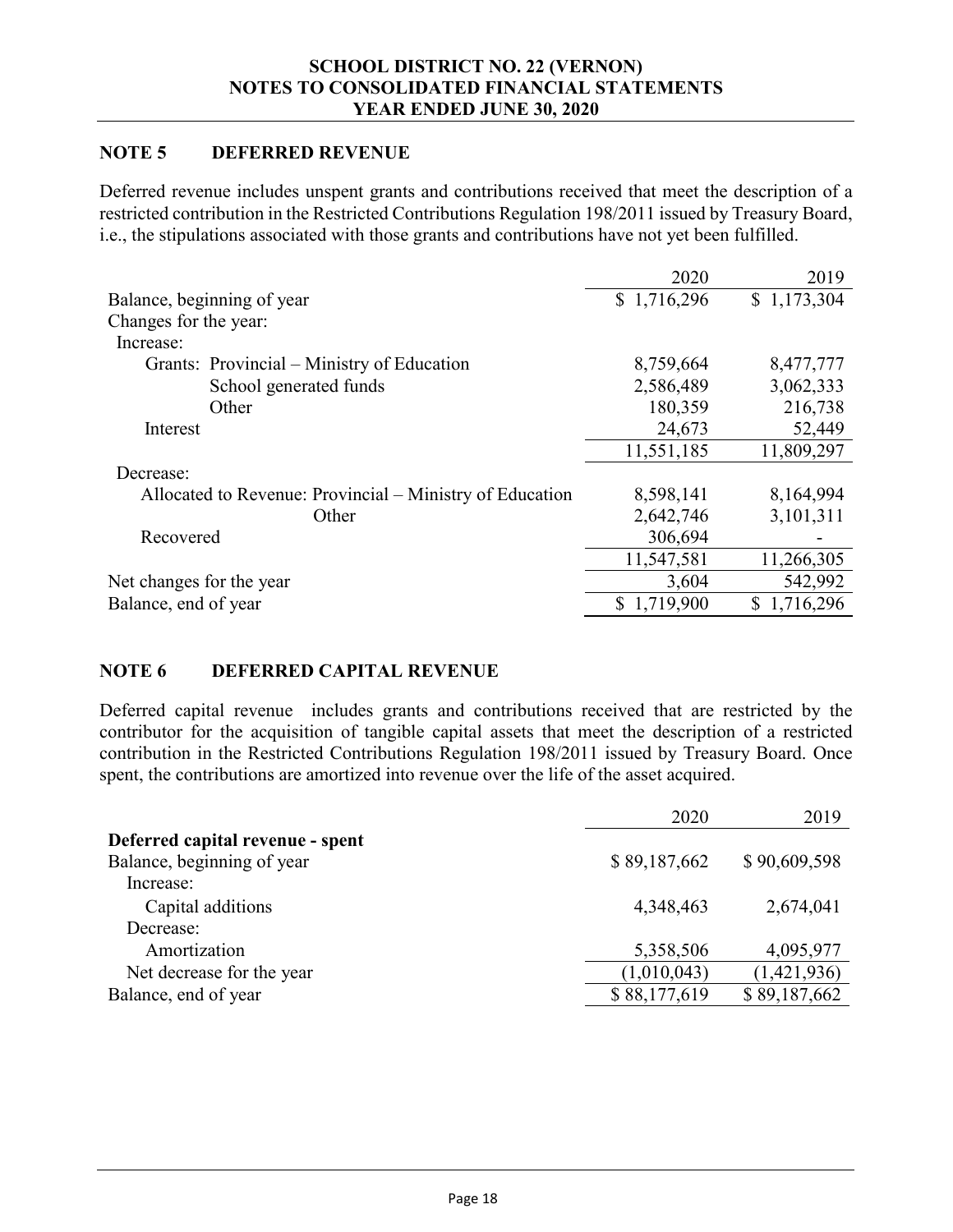#### **NOTE 6 DEFERRED CAPITAL REVENUE** *(Continued)*

|                                                     | 2020          | 2019          |
|-----------------------------------------------------|---------------|---------------|
| Deferred capital revenue - unspent                  |               |               |
| Balance, beginning of year                          | \$<br>459,950 | \$<br>361,084 |
| Increases:                                          |               |               |
| Provincial grants – Ministry of Education           | 4,315,708     | 2,749,103     |
| Provincial grants – Other Ministries                |               | 21,869        |
| Investment income                                   | 1,802         | 1,935         |
| Decrease:                                           |               |               |
| Transfer to deferred capital revenue - spent        | 4,348,463     | 2,674,041     |
| Net (decrease) increase for the year                | (30, 953)     | 98,866        |
| Balance, end of year                                | 428,997       | 459,950       |
|                                                     |               |               |
| Total deferred capital revenue balance, end of year | \$88,606,616  | \$89,647,612  |

#### **NOTE 7 EMPLOYEE FUTURE BENEFITS**

Benefits include accumulating non-vested sick leave, retirement/severance and death benefits. Funding is provided when the benefits are paid and accordingly, there are no plan assets. Although no plan assets are uniquely identified, the School District has provided for the payment of these benefits.

| <b>Reconciliation of Accrued Benefit Obligation</b>                    | \$3,398,812 |
|------------------------------------------------------------------------|-------------|
|                                                                        |             |
| Accrued Benefit Obligation - April 1<br>\$4,256,222                    |             |
| Service Cost<br>339,780                                                | 254,402     |
| <b>Interest Cost</b><br>109,380                                        | 95,966      |
| <b>Benefit Payments</b><br>(197, 185)<br>(362,670)                     |             |
| Decrease in Obligation due to Plan Amendment                           | (14,232)    |
| Actuarial Loss (Gain)<br>(171, 622)                                    | 883,944     |
| \$4,336,575<br>Accrued Benefit Obligation - March 31<br>\$4,256,222    |             |
|                                                                        |             |
| <b>Reconciliation of Funded Status at End of Fiscal Year</b>           |             |
| \$4,336,575<br>\$4,256,222<br>Accrued Benefit Obligation – March 31    |             |
| Market Value of Plan Assets - March 31                                 |             |
| (4,336,575)<br>(4,256,222)<br>Funded Status - Deficit                  |             |
| <b>Employer Contributions After Measurement Date</b><br>85,526         | 6,656       |
| Benefits Expense After Measurement Date<br>(112,290)<br>(114, 583)     |             |
| 549,830<br>Unamortized Net Actuarial Loss (Gain)                       | 822,072     |
| \$ (3,815,802)<br>Accrued Benefit Liability - June 30<br>\$(3,539,784) |             |
|                                                                        |             |
| <b>Reconciliation of Change in Accrued Benefit Liability</b>           |             |
| Accrued Benefit Liability - July 1<br>\$3,539,784<br>\$3,406,985       |             |
| Net Expense for Fiscal Year<br>552,073                                 | 365,374     |
| <b>Employer Contributions</b><br>(276, 055)<br>(232, 575)              |             |
| \$3,815,802<br>Accrued Benefit Liability - June 30<br>\$3,539,784      |             |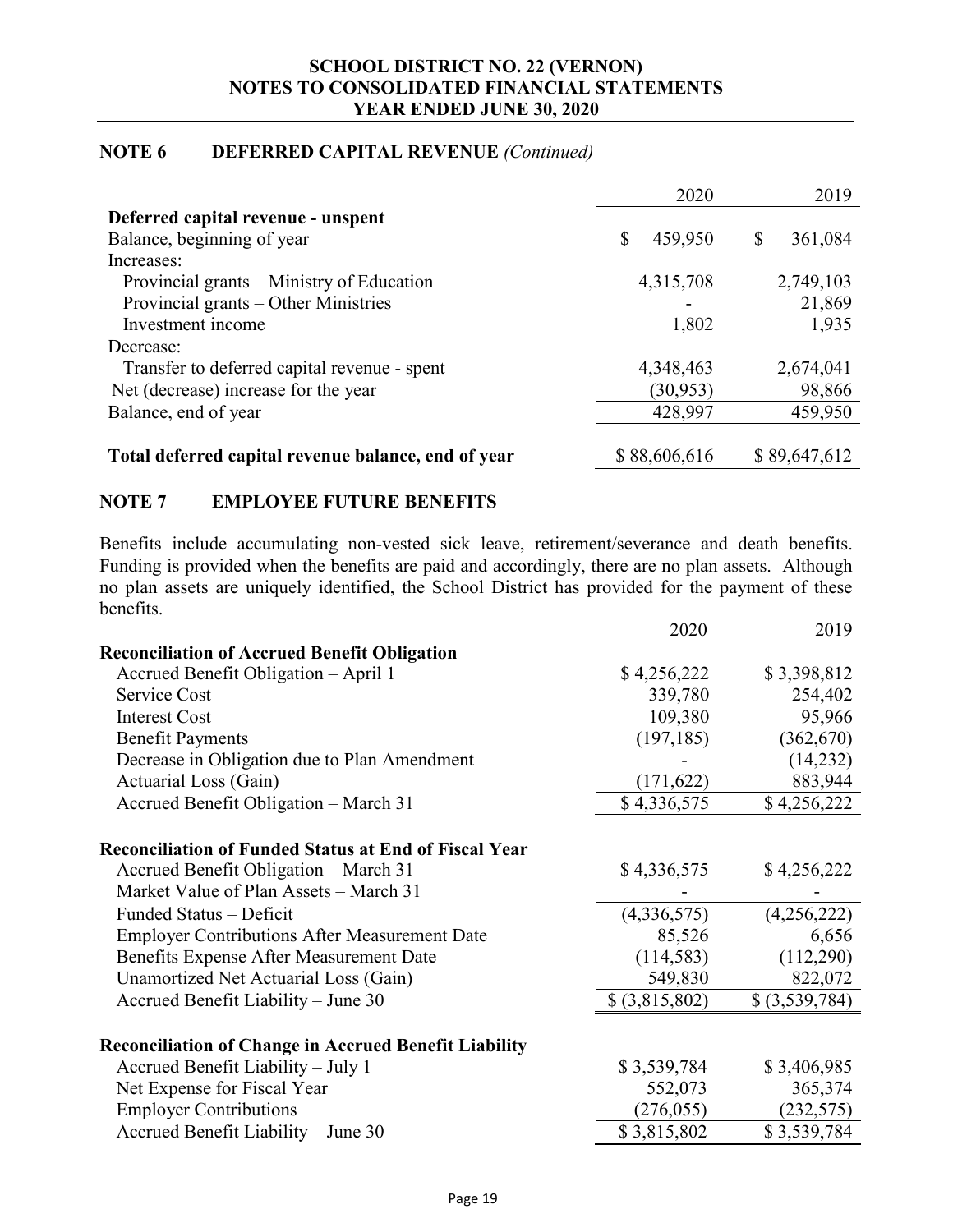#### **NOTE 7 EMPLOYEE FUTURE BENEFITS** *(Continued)*

|                                           | 2020      | 2019      |
|-------------------------------------------|-----------|-----------|
| <b>Components of Net Benefit Expense</b>  |           |           |
| Service Cost                              | \$344,139 | \$275,747 |
| Interest Cost                             | 107,314   | 99,320    |
| Immediate Recognition of Plan Amendment   |           | (14,232)  |
| <b>Amortization of Net Actuarial Loss</b> | 100,620   | 4,539     |
| Net Benefit Expense                       | \$552,073 | \$365,374 |

The significant actuarial assumptions adopted for measuring the School District's accrued benefit obligations are:

|                                    | 2020                                      | 2019      |
|------------------------------------|-------------------------------------------|-----------|
| Discount Rate – March 31           | 2.25%                                     | 2.50%     |
| Long Term Salary Growth – March 31 | $2.50\%$ + seniority $2.50\%$ + seniority |           |
| EARSL – March 31                   | 9.2 years                                 | 9.2 years |

#### **NOTE 8 TANGIBLE CAPITAL ASSETS**

#### **June 30, 2020**

|                                  | Balance at      | Disposals and    |                  | Balance at June           |  |
|----------------------------------|-----------------|------------------|------------------|---------------------------|--|
| Cost:                            | June 30, 2019   | <b>Additions</b> | transfers        | 30, 2020                  |  |
| <b>Sites</b>                     | 8,816,960<br>\$ | \$               | \$               | $\mathbb{S}$<br>8,816,960 |  |
| <b>Buildings</b>                 | 172,285,147     | 1,377,723        | 9,653,000        | 183,315,870               |  |
| Buildings $-$ Work-in-           | 7,101,388       | 4,319,750        | (9,653,000)      | 1,768,138                 |  |
| progress                         |                 |                  |                  |                           |  |
| Furniture & Equipment            | 4,559,284       | 674,664          | (66, 354)        | 5,167,594                 |  |
| Vehicles                         | 4,284,162       | 780,013          |                  | 5,064,175                 |  |
| <b>Computer Software</b>         | 359,470         | 7,287            |                  | 366,757                   |  |
| Computer Hardware                | 3,414,310       | 1,015,883        | (684, 811)       | 3,745,382                 |  |
| Total                            | \$200,820,721   | \$8,175,320      | \$<br>(751, 165) | \$208,244,876             |  |
|                                  |                 |                  |                  |                           |  |
|                                  | Balance at      |                  |                  | <b>Balance at June</b>    |  |
| <b>Accumulated Amortization:</b> | June 30, 2019   | Additions        | Disposals        | 30, 2020                  |  |
| <b>Buildings</b>                 | \$79,570,235    | \$5,225,443      | $\mathcal{S}$    | \$84,795,678              |  |
| Furniture & Equipment            | 1,744,424       | 620,294          | (66, 354)        | 2,298,364                 |  |
| Vehicles                         | 2,363,384       | 469,702          |                  | 2,833,086                 |  |
| <b>Computer Software</b>         | 106,512         | 79,998           |                  | 186,510                   |  |
| Computer Hardware                | 1,336,451       | 871,181          | (684, 811)       | 1,522,821                 |  |

Total \$ 85,121,006 \$ 7,266,709 \$ (751,346) \$ 91,636,459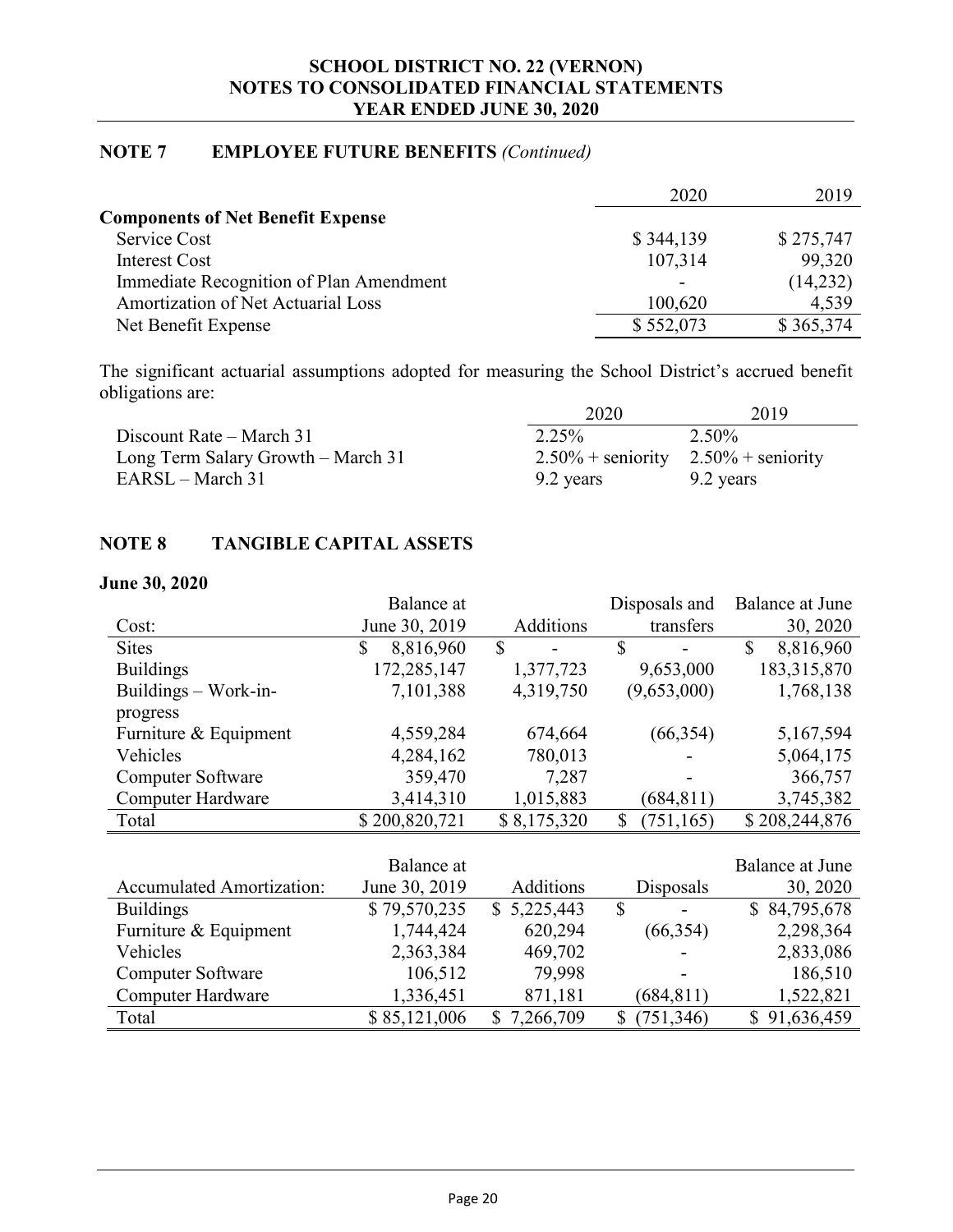#### **NOTE 8 TANGIBLE CAPITAL ASSETS** *(Continued)*

#### **June 30, 2019**

|                                  | Balance at      |              |               | Balance at      |
|----------------------------------|-----------------|--------------|---------------|-----------------|
| Cost:                            | June 30, 2018   | Additions    | Disposals     | June 30, 2019   |
| <b>Sites</b>                     | 8,816,960<br>\$ | S            | \$            | 8,816,960<br>\$ |
| <b>Buildings</b>                 | 169,375,943     | 2,909,204    |               | 172,285,147     |
| Buildings $-$ Work-in-           | 951,885         | 6,149,503    |               | 7,101,388       |
| progress                         |                 |              |               |                 |
| Furniture & Equipment            | 4,358,675       | 275,921      | 75,312        | 4,559,284       |
| Vehicles                         | 4,916,857       | 254,579      | 887,274       | 4,284,162       |
| Computer Software                | 391,931         | 89,197       | 121,658       | 359,470         |
| <b>Computer Hardware</b>         | 5,133,246       | 933,301      | 2,652,237     | 3,414,310       |
| Total                            | \$193,945,497   | \$10,611,705 | \$3,736,481   | 200,820,721     |
|                                  |                 |              |               |                 |
|                                  | Balance at      |              |               | Balance at      |
| <b>Accumulated Amortization:</b> | June 30, 2018   | Additions    | Disposals     | June 30, 2019   |
| <b>Ruildings</b>                 | \$75843376      | \$3726859    | $\mathcal{L}$ | \$79570235      |

| $\Lambda$ ccumulated $\Lambda$ mortization. | $J$ ulle $J_{\rm V}$ , $\angle$ UTO | Augundis    | Lisposais                      | $J$ ulit $J_{\rm V}$ , $\angle$ UIJ |
|---------------------------------------------|-------------------------------------|-------------|--------------------------------|-------------------------------------|
| <b>Buildings</b>                            | \$75,843,376                        | \$3,726,859 | \$<br>$\overline{\phantom{a}}$ | \$79,570,235                        |
| Furniture & Equipment                       | 1,383,869                           | 435,867     | 75,312                         | 1,744,424                           |
| Vehicles                                    | 2,758,972                           | 491,686     | 887,274                        | 2,363,384                           |
| <b>Computer Software</b>                    | 149,784                             | 78,386      | 121,658                        | 106,512                             |
| Computer Hardware                           | 2,962,039                           | 1,026,649   | 2,652,237                      | 1,336,451                           |
| Total                                       | \$83,098,040                        | \$5,759,447 | \$3,736,481                    | \$85,121,006                        |

#### **Net Book Value:**

|                              | June 30, 2020   |                           |  |
|------------------------------|-----------------|---------------------------|--|
| <b>Sites</b>                 | 8,816,960<br>\$ | 8,816,960<br>$\mathbb{S}$ |  |
| <b>Buildings</b>             | 98,520,192      | 92,714,912                |  |
| Buildings – Work-in-progress | 1,768,138       | 7,101,388                 |  |
| Furniture & Equipment        | 2,869,230       | 2,814,860                 |  |
| Vehicles                     | 2,231,089       | 1,920,778                 |  |
| <b>Computer Software</b>     | 180,247         | 252,958                   |  |
| <b>Computer Hardware</b>     | 2,222,561       | 2,077,859                 |  |
| Total                        | \$116,608,417   | \$115,699,715             |  |

#### **NOTE 9 ACCUMULATED SURPLUS**

The School District has established a number of funds to demonstrate compliance with legislation and to reflect the School District's intentions to undertake identified future activities.

|                                  | 2020         | 2019         |
|----------------------------------|--------------|--------------|
| Operating fund                   | \$5,176,022  | \$3,905,864  |
| Special purpose funds            | 441,563      | 57,343       |
| Capital funds                    | \$31,334,769 | 28,934,979   |
| <b>Total Accumulated Surplus</b> | \$36,952,354 | \$32,898,186 |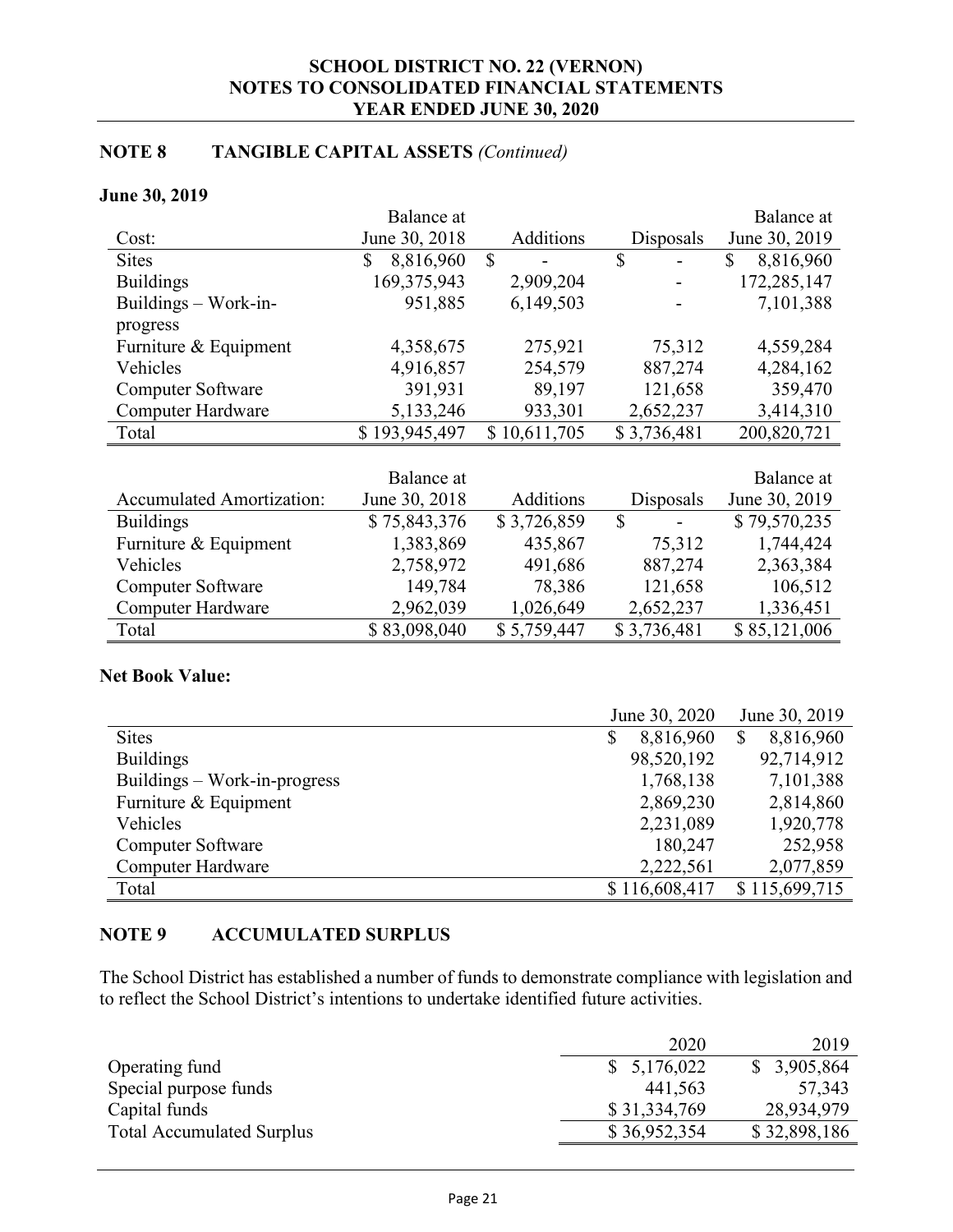#### **NOTE 9 ACCUMULATED SURPLUS** *(Continued)*

Amounts not restricted by agreement with a third party may be transferred between funds to reflect future intentions of the School District. Externally restricted surpluses are amounts for which an agreement with a third party targets the use of the surplus to a particular activity. Internally restricted surpluses have been allocated to a particular activity.

#### **Operating Fund**

The Operating Fund accounts for the School District's operating grants and other operating revenues. Legislation requires that the School District present a balanced budget for the Operating Fund, whereby budgeted expenditure does not exceed the total of budgeted revenue and any surplus in the operating fund carried forward from previous years.

|                                      | 2020          | 2019          |
|--------------------------------------|---------------|---------------|
| Internally restricted:               |               |               |
| School budget balances               | 716,070<br>S. | 392,648<br>\$ |
| Trustee travel                       | 18,836        | 4,293         |
| Department budget balances           | 87,605        |               |
| Appropriated by 2020/21 budget bylaw | 1,179,756     | 1,693,680     |
| Budget allocations                   | 881,416       |               |
| Contingency reserve                  | 1,000,000     | 1,000,000     |
| Union commitments                    | 694,115       | 643,885       |
| Indigenous Education commitments     | 598,224       | 171,358       |
| <b>Total Operating Fund</b>          | \$5,176,022   | \$3,905,864   |

#### **Special Purpose Funds**

The Special Purpose Funds account for grants and contributions received which are directed by agreement with a third party towards specific activities. As these are targeted grants, any unspent funding is typically accounted for as deferred revenue, not as accumulated surplus. The Special Purpose Funds also account for the operating revenues, expenses and surplus of 554210 BC Ltd, a related entity which owns a woodlot license.

|                                    | 2020      | 2019      |
|------------------------------------|-----------|-----------|
| Internally restricted:             |           |           |
| 554210 BC Ltd. operating surplus   | \$441,563 | \$ 57,343 |
| <b>Total Special Purpose Funds</b> | \$441,563 | \$57,343  |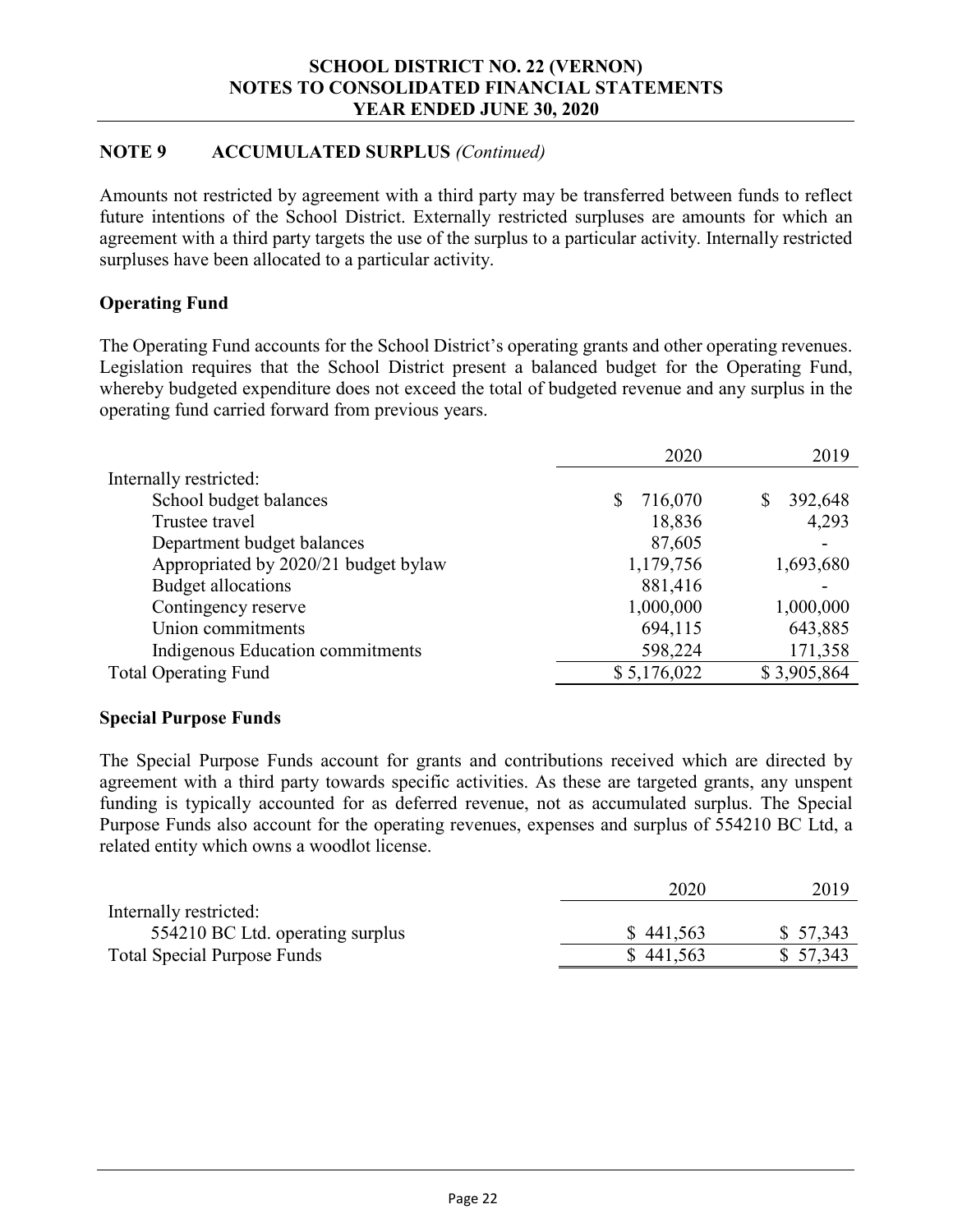#### **NOTE 9 ACCUMULATED SURPLUS** *(Continued)*

#### **Capital Fund**

The Capital Fund accounts for the School District's investment in its existing capital infrastructure, including the existing buildings, furniture, computers and equipment. It also reflects local capital, which represent surpluses internally restricted to fund future capital purchases.

|                                     | 2020         | 2019         |
|-------------------------------------|--------------|--------------|
| Local capital                       | \$2,903,971  | \$2,422,926  |
| Invested in tangible capital assets | 28,430,798   | 26,512,053   |
| Total Capital Fund                  | \$31,334,769 | \$28,934,979 |

The amounts within local capital represent cumulative unspent amounts transferred to the capital fund from the operating fund, interest earned on the local capital balance, and proceeds from the sale of certain assets.

The School District has transferred the following amounts from the Operating Fund to the Local Capital Fund:

|                          | <b>Budget</b> | Actual      | Variance   |
|--------------------------|---------------|-------------|------------|
| Year ended June 30, 2020 | \$2,493,000   | \$3,403,814 | \$910,814  |
| Year ended June 30, 2019 | \$1,133,000   | \$1,914,258 | \$ 781,258 |

\$55,675 (2019 - \$67,245) of the variance reflects transfers into local capital to fund the replacement of the School District's photocopiers. \$855,139 reflects the transfer of the profit from the International Program to local capital to fund facility improvements. In 2019, \$714,013 from excess international program revenues earned in 2019 was allocated to finance the Board Office renovation and portable replacement project.

The School District has allocated existing local capital to fund the following projects in future years:

|                                                                  | 2020          |   | 2019        |
|------------------------------------------------------------------|---------------|---|-------------|
| Technology                                                       | \$<br>128,460 | S | 217,853     |
| Facility improvements                                            | 855,139       |   |             |
| Maintenance, custodial and transportation equipment and vehicles | 67,060        |   | 105,342     |
| School classroom improvements                                    | 97,726        |   | 117,655     |
| Finance enterprise resource planning software                    | 400,000       |   | 400,000     |
| Photocopier fleet replacement                                    | 74,664        |   | 54,192      |
| Board office renovation and portable replacement                 |               |   | 1,527,884   |
| Learning commons creation                                        | 370,000       |   |             |
| Electric bus acquisition                                         | 300,000       |   |             |
| Portable acquisition                                             | 594,752       |   |             |
| School shop equipment replacement                                | 16,170        |   |             |
| <b>Total Local Capital</b>                                       | \$2,903,971   |   | \$2,422,926 |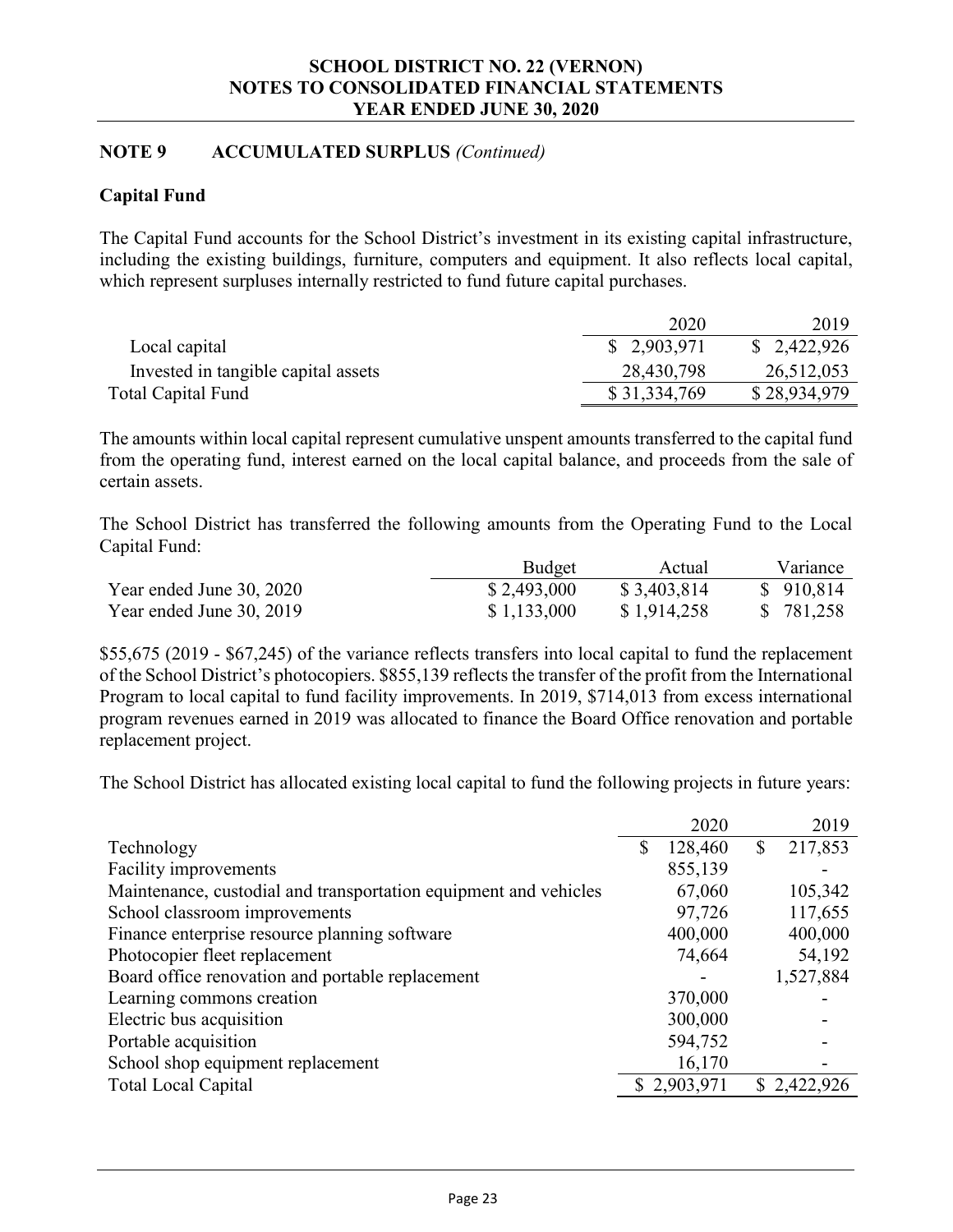#### **NOTE 10 CONTRACTUAL OBLIGATIONS AND CONTINGENCIES**

The School District has approximately \$1.9 million of purchase orders which remain outstanding at June 30, 2020.

The School District has approximately \$3.5 million at June 30, 2020 of contractual commitments relating to the construction of an extension to BX Elementary School.

The School District, through its Scholarships and Bursaries special purpose fund, has committed to providing \$278,000 of post-secondary scholarships and bursaries at June 30, 2020.

The School District has contractual obligations in collective agreements with employee unions to provide certain future funds for employee professional development and collective agreement administration. The total of these commitments is \$854,362 at June 30, 2020.

The School District receives certain targeted funding from the Provincial Government which the School District is required to spend on enhancing the education of Aboriginal students. Unspent amounts at June 30, 2020 are \$598,224. The School District is committed to spending this amount on enhancing the education of Aboriginal students, in addition to any future relevant targeted grants received.

Certain schools in the School District contain asbestos. No amount has been recorded in these financial statements with regard to this potential liability since the fair value of future removal costs cannot be reasonably estimated due to unknown timelines.

The nature of the School District's activities are such that there is usually litigation pending or in process at any time. With respect to unsettled claims at June 30, 2020, management believes the School District has valid defenses and appropriate insurance coverage in place. In the event that any claims are successful, management believes that such claims are not expected to have a material effect on the School District's financial position or operations.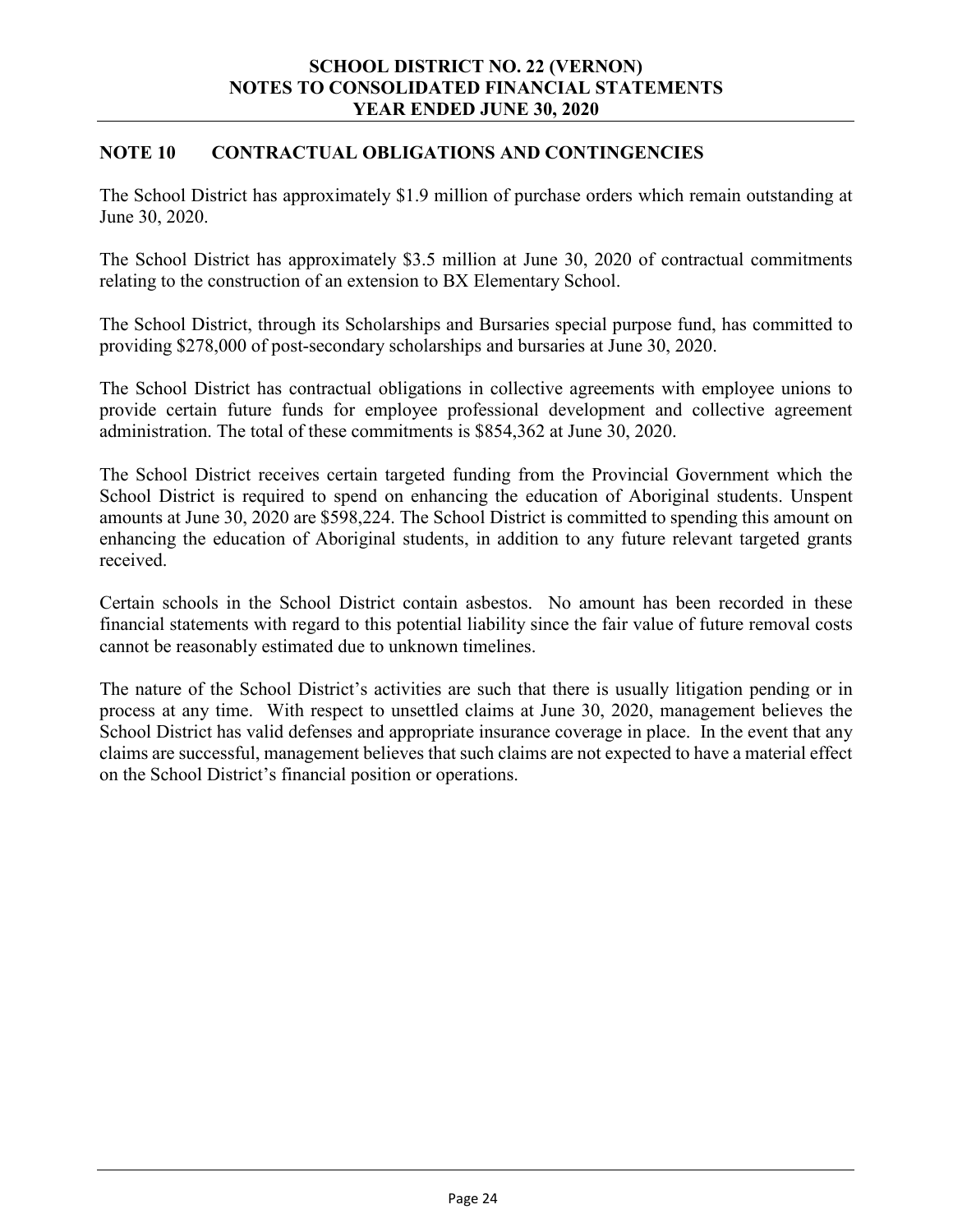#### **NOTE 11 BUDGET FIGURES**

Budget figures included in the financial statements were approved by the Board through the adoption of an amended annual budget on January 15th, 2020. The original annual budget was adopted on May 15<sup>th</sup>, 2019. The original and amended budgets are presented below.

|                                          | 2020 Annual      | 2020 Annual     |
|------------------------------------------|------------------|-----------------|
|                                          | Amended Budget   | Original Budget |
| <b>Revenues</b>                          |                  |                 |
| <b>Provincial Grants</b>                 |                  |                 |
| Ministry of Education                    | \$92,772,943     | \$90,977,985    |
| Other                                    | 317,864          | 344,464         |
| Tuition                                  | 5,278,828        | 5,302,328       |
| <b>Other Revenue</b>                     | 5,097,897        | 4,942,337       |
| <b>Rentals and Leases</b>                | 50,000           | 50,000          |
| <b>Investment</b> Income                 | 345,000          | 270,000         |
| Amortization of Deferred Capital Revenue | 4,052,769        | 4,072,145       |
|                                          | 107,915,301      | 105,959,259     |
| <b>Expenses</b>                          |                  |                 |
| Instruction                              | 87, 137, 484     | 84,923,034      |
| District Administration                  | 3,259,250        | 3,183,447       |
| <b>Operations and Maintenance</b>        | 15,373,328       | 15,026,732      |
| <b>Transportation and Housing</b>        | 2,686,685        | 2,797,085       |
|                                          | 108,456,747      | 105,930,298     |
| (Deficit) surplus for the year           | (541, 446)<br>\$ | \$<br>28,961    |

#### **NOTE 12 EMPLOYEE PENSION PLANS**

The School District and its employees contribute to the Teachers' Pension Plan and Municipal Pension Plan (jointly trusteed pension plans). The boards of trustees for these plans, representing plan members and employers, are responsible for administering the pension plans, including investing assets and administering benefits. The plans are multi-employer defined benefit pension plans. Basic pension benefits are based on a formula. As at December 31, 2018, the Teachers' Pension Plan has about 48,000 active members and approximately 38,000 retired members. As of December 31, 2018, the Municipal Pension Plan has about 205,000 active members, including approximately 26,000 from school districts.

Every three years, an actuarial valuation is performed to assess the financial position of the plans and adequacy of plan funding. The actuary determines an appropriate combined employer and member contribution rate to fund the plans. The actuary's calculated contribution rate is based on the entryage normal cost method, which produces the long-term rate of member and employer contributions sufficient to provide benefits for average future entrants to the plans. This rate may be adjusted for the amortization of any actuarial funding surplus and will be adjusted for the amortization of any unfunded actuarial liability.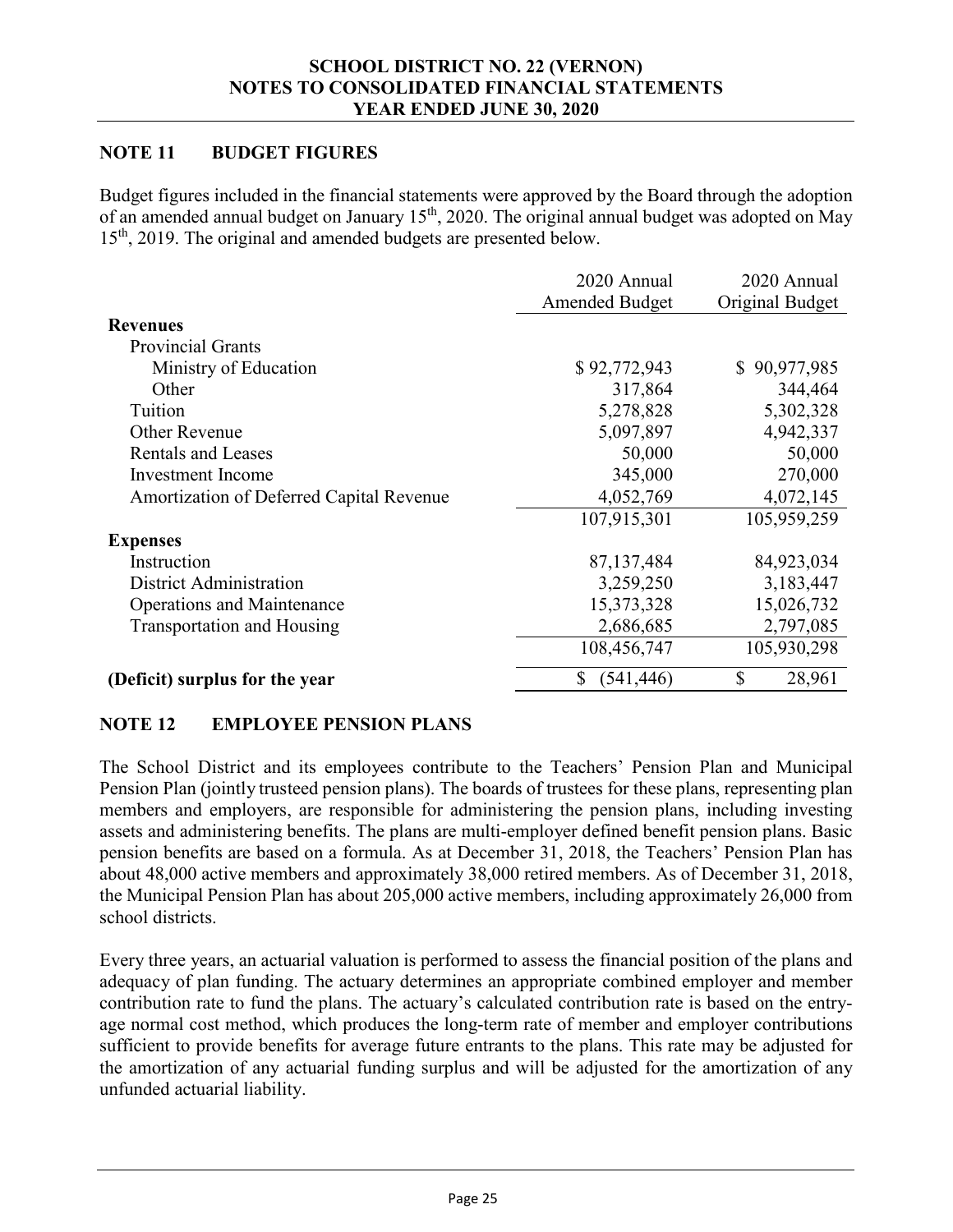#### **NOTE 12 EMPLOYEE PENSION PLANS** *(Continued)*

The most recent actuarial valuation of the Teachers' Pension Plan as at December 31, 2017, indicated a \$1,656 million surplus for basic pension benefits on a going concern basis. As a result of the 2017 basic account actuarial valuation surplus, plan enhancements and contribution rate adjustments were made; the remaining \$644 million surplus was transferred to the rate stabilization account.

The most recent actuarial valuation for the Municipal Pension Plan as at December 31, 2018, indicated a \$2,866 million funding surplus for basic pension benefits on a going concern basis.

The School District paid \$6,962,016 for employer contributions to the plans for the year ended June 30, 2020 (2019: \$6,974,632).

The next valuation for the Teachers' Pension Plan will be as at December 31, 2020, with results available in 2021. The next valuation for the Municipal Pension Plan will be as at December 31, 2021, with results available in 2022.

Employers participating in the plans record their pension expense as the amount of employer contributions made during the fiscal year (defined contribution pension plan accounting). This is because the plans record accrued liabilities and accrued assets for each plan in aggregate, resulting in no consistent and reliable basis for allocating the obligation, assets and cost to individual employers participating in the plans.

#### **NOTE 13 EXPENSE BY OBJECT**

|                       | 2020          | 2019          |
|-----------------------|---------------|---------------|
| Salaries and benefits | \$ 84,068,091 | \$79,821,894  |
| Services and supplies | 14,347,580    | 14,487,731    |
| Amortization          | 7,266,618     | 5,759,447     |
|                       | \$105,682,289 | \$100,069,072 |

#### **NOTE 14 ECONOMIC DEPENDENCE**

The operations of the School District are dependent on continued funding from the Ministry of Education and various governmental agencies to carry out its programs. These consolidated financial statements have been prepared on a going concern basis.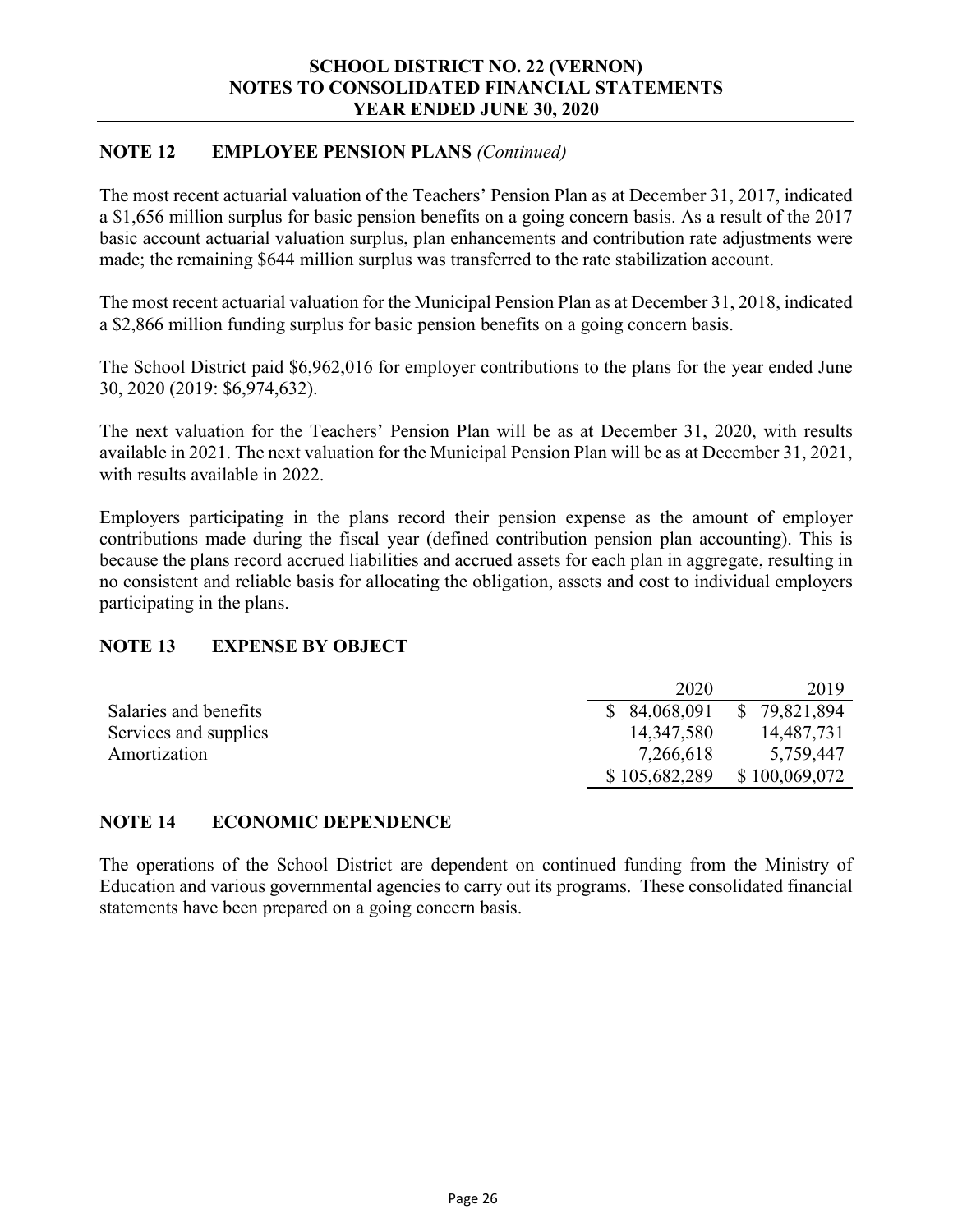#### **NOTE 15 RISK MANAGEMENT**

The Board ensures that the School District has identified its risks and ensures that management monitors and controls them. The School District has exposure to the following risks from its use of financial instruments: credit risk, market risk and liquidity risk.

a) Credit risk:

Credit risk is the risk of financial loss to an institution if a customer or counterparty to a financial instrument fails to meet its contractual obligations. Such risks arise principally from certain financial assets held consisting of cash and amounts receivable.

The School District is exposed to credit risk in the event of non-performance by a borrower. This risk is mitigated as the School District does not have significant amounts receivable from any one borrower or class of borrowers.

It is management's opinion that the School District is not exposed to significant credit risk associated with its cash deposits as they are placed in Chartered Bank instruments or with the Provincial Government's Central Deposit Program.

b) Market risk:

Market risk is the risk that the fair value or future cash flows of a financial instrument will fluctuate because of changes in market prices. Market risk is comprised of currency risk and interest rate risk.

Currency risk is the risk that the fair value or future cash flows of a financial instrument will fluctuate because of changes in the foreign exchange rates. It is management's opinion that the School District is not exposed to significant currency risk, as amounts held and purchases made in foreign currency are insignificant.

It is management's opinion that the School District is not exposed to significant market risk associated with interest rate risk as the School District has no borrowings and interest earned on existing deposits is not significant to the School District's operations.

c) Liquidity risk:

Liquidity risk is the risk that the School District will not be able to meet its financial obligations as they become due. The School District manages liquidity risk by continually monitoring actual and forecasted cash flows from operations and anticipated investing activities to ensure, as far as possible, that it will always have sufficient liquidity to meet its liabilities when due, under both normal and stressed conditions, without incurring unacceptable losses or risking damage to the School District's reputation.

Risk Management and insurance services for all School Districts in British Columbia are provided by the Risk Management Branch of the Ministry of Finance.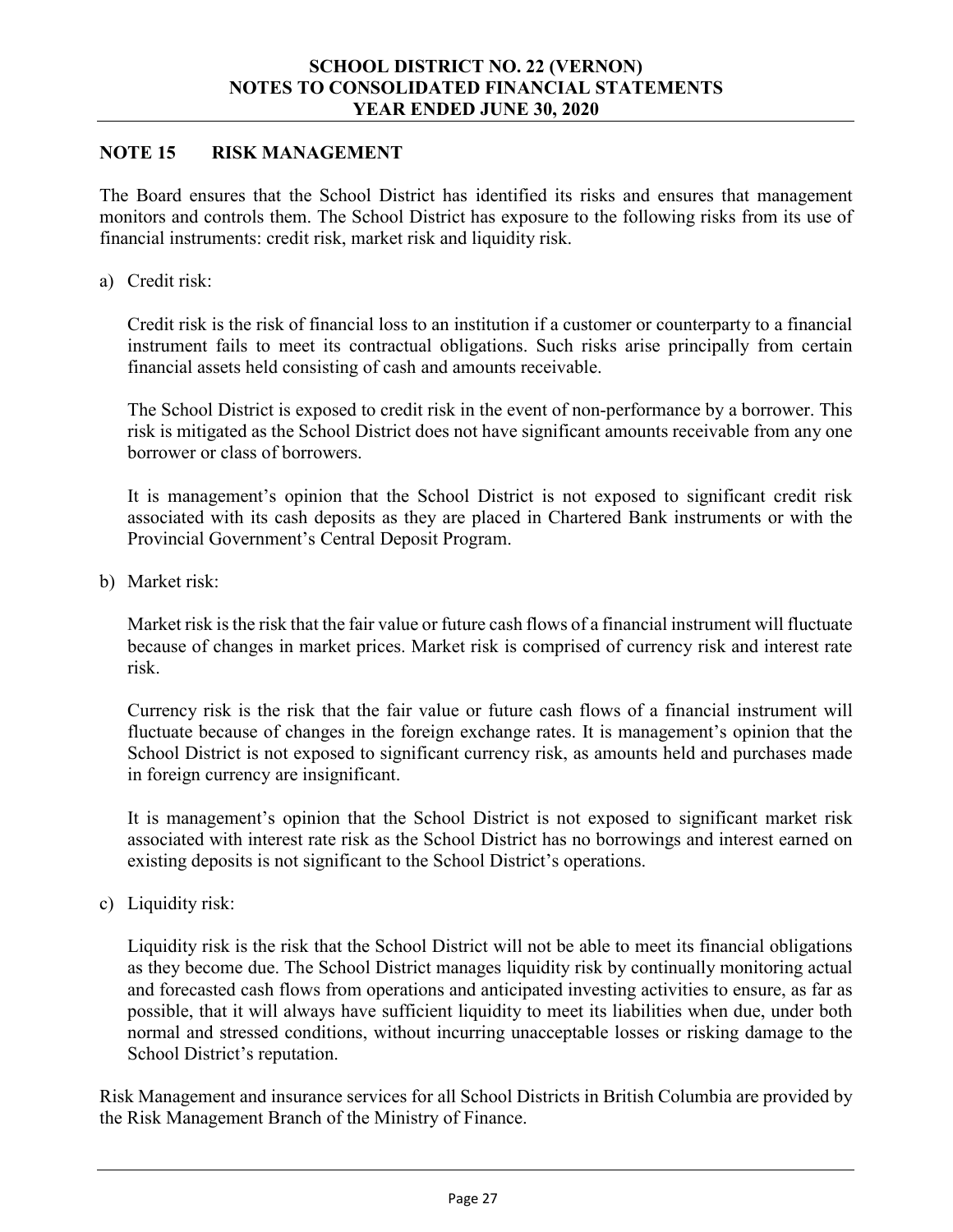#### **NOTE 17 OTHER MATTERS**

The COVID-19 outbreak was declared a pandemic by the World Health Organization in March 2020 and has had a significant financial, market and social dislocating impact worldwide. Under direction of the Provincial Health Officer, all schools suspended in-class instruction in March 2020 and the District remained open to continue to support students and families in a variety of ways. Parents were given the choice to send their children back to school on a gradual and part-time basis beginning June 1 with new health and safety guidelines. The ongoing impact of the pandemic presents uncertainty over future cash flows, may have a significant impact on future operations including decreases in revenue, impairment of receivables, reduction in investment income and delays in completing capital project work. As the situation is dynamic and the ultimate duration and magnitude of the impact are not known, an estimate of the future financial effect on the District is not practicable at this time.

#### **NOTE 18 SCHEDULES BY FUND**

The School District accounts for its financial activities using funds. The schedules on pages 28 to 41 of these consolidated financial statements provide financial information on those funds. They are prepared in a format prescribed by the Ministry of Education.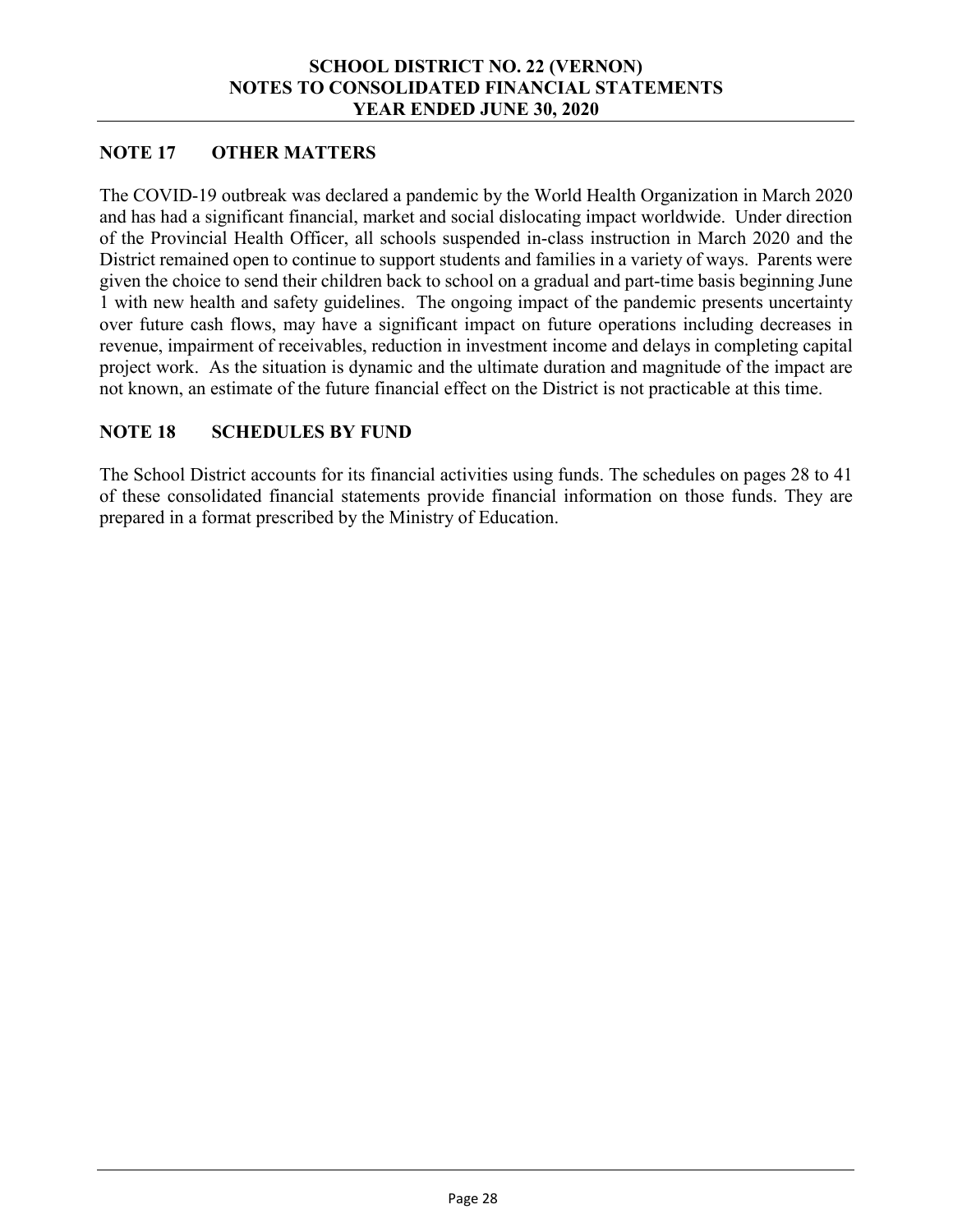Schedule of Changes in Accumulated Surplus (Deficit) by Fund Year Ended June 30, 2020

|                                                                 | <b>Operating</b> | <b>Special Purpose</b> | Capital     | 2020           | 2019       |
|-----------------------------------------------------------------|------------------|------------------------|-------------|----------------|------------|
|                                                                 | Fund             | Fund                   | Fund        | <b>Actual</b>  | Actual     |
|                                                                 |                  |                        |             |                |            |
| <b>Accumulated Surplus (Deficit), beginning of year</b>         | 3,905,864        | 57,343                 | 28,934,979  | 32,898,186     | 30,190,820 |
| <b>Changes for the year</b>                                     |                  |                        |             |                |            |
| Surplus (Deficit) for the year                                  | 5,117,834        | 772,970                | (1,836,636) | 4,054,168      | 2,707,366  |
| <b>Interfund Transfers</b>                                      |                  |                        |             |                |            |
| <b>Tangible Capital Assets Purchased</b>                        | (473, 862)       | (358,750)              | 832,612     | $\blacksquare$ |            |
| <b>Local Capital</b>                                            | (3,403,814)      |                        | 3,403,814   | $\blacksquare$ |            |
| Other                                                           | 30,000           | (30,000)               |             |                |            |
| Net Changes for the year                                        | 1,270,158        | 384,220                | 2,399,790   | 4,054,168      | 2,707,366  |
| <b>Accumulated Surplus (Deficit), end of year - Statement 2</b> | 5,176,022        | 441,563                | 31,334,769  | 36,952,354     | 32,898,186 |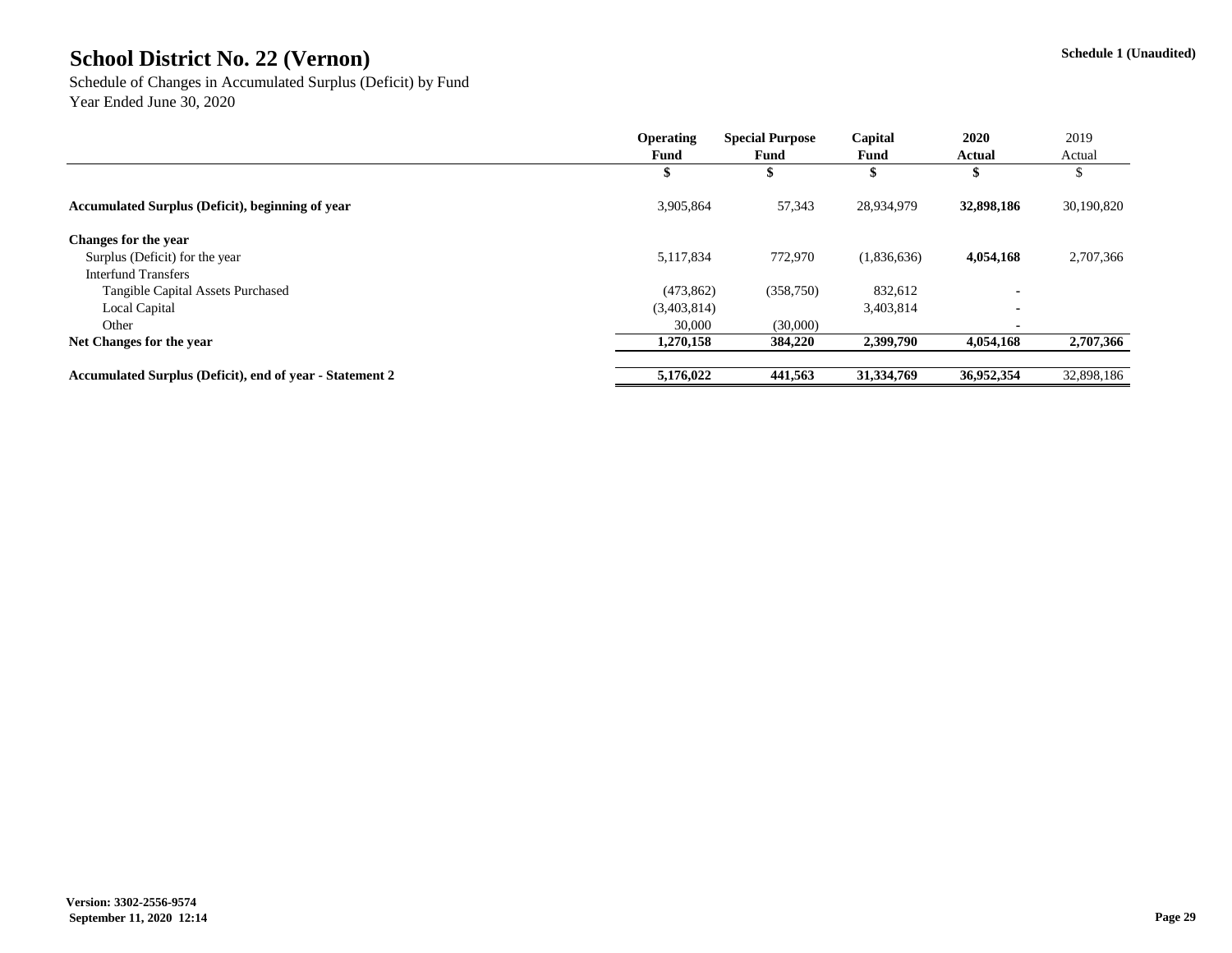|                                                                 | 2020          | 2020          | 2019         |  |
|-----------------------------------------------------------------|---------------|---------------|--------------|--|
|                                                                 | <b>Budget</b> | <b>Actual</b> | Actual       |  |
|                                                                 | \$            | \$            | \$           |  |
| <b>Revenues</b>                                                 |               |               |              |  |
| <b>Provincial Grants</b>                                        |               |               |              |  |
| Ministry of Education                                           | 83,992,938    | 85,058,940    | 80, 343, 450 |  |
| Other                                                           | 317,864       | 308,448       | 316,874      |  |
| <b>Federal Grants</b>                                           |               | 27,586        |              |  |
| Tuition                                                         | 5,278,828     | 5,041,265     | 4,933,289    |  |
| <b>Other Revenue</b>                                            | 1,182,897     | 1,163,745     | 1,234,693    |  |
| <b>Rentals and Leases</b>                                       | 50,000        | 52,432        | 54,426       |  |
| <b>Investment Income</b>                                        | 250,000       | 302,940       | 303,473      |  |
| <b>Total Revenue</b>                                            | 91,072,527    | 91,955,356    | 87,186,205   |  |
| <b>Expenses</b>                                                 |               |               |              |  |
| Instruction                                                     | 76,272,513    | 72,754,192    | 69,178,492   |  |
| <b>District Administration</b>                                  | 3,233,250     | 3,072,296     | 2,928,721    |  |
| <b>Operations and Maintenance</b>                               | 9,530,420     | 9,190,901     | 9,254,752    |  |
| <b>Transportation and Housing</b>                               | 2,071,481     | 1,820,133     | 1,974,754    |  |
| <b>Total Expense</b>                                            | 91,107,664    | 86,837,522    | 83,336,719   |  |
| <b>Operating Surplus (Deficit) for the year</b>                 | (35, 137)     | 5,117,834     | 3,849,486    |  |
| <b>Budgeted Appropriation (Retirement) of Surplus (Deficit)</b> | 2,905,864     |               |              |  |
| Net Transfers (to) from other funds                             |               |               |              |  |
| <b>Tangible Capital Assets Purchased</b>                        | (407, 727)    | (473, 862)    | (522, 789)   |  |
| Local Capital                                                   | (2,493,000)   | (3,403,814)   | (1,914,258)  |  |
| Other                                                           | 30,000        | 30,000        | 30,000       |  |
| <b>Total Net Transfers</b>                                      | (2,870,727)   | (3,847,676)   | (2,407,047)  |  |
| <b>Total Operating Surplus (Deficit), for the year</b>          |               | 1,270,158     | 1,442,439    |  |
| <b>Operating Surplus (Deficit), beginning of year</b>           |               | 3,905,864     | 2,463,425    |  |
| <b>Operating Surplus (Deficit), end of year</b>                 |               | 5,176,022     |              |  |
|                                                                 |               |               | 3,905,864    |  |
| <b>Operating Surplus (Deficit), end of year</b>                 |               |               |              |  |
| <b>Internally Restricted</b>                                    |               | 5,176,022     | 3,905,864    |  |
| <b>Total Operating Surplus (Deficit), end of year</b>           |               | 5,176,022     | 3,905,864    |  |

Schedule of Operating Operations Year Ended June 30, 2020

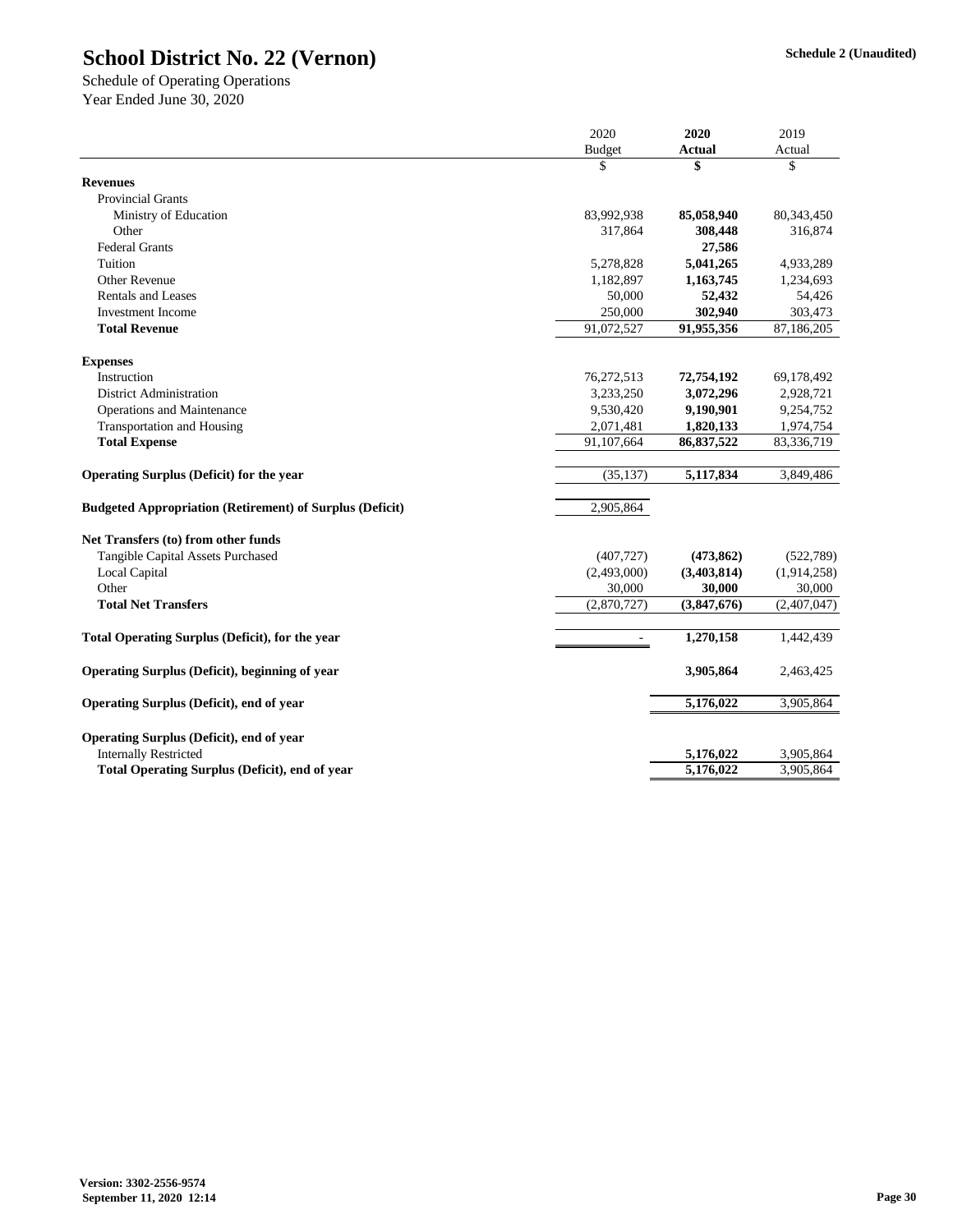|                                                        | 2020          | 2020          | 2019         |
|--------------------------------------------------------|---------------|---------------|--------------|
|                                                        | <b>Budget</b> | <b>Actual</b> | Actual       |
|                                                        | \$            | \$            | \$           |
| <b>Provincial Grants - Ministry of Education</b>       |               |               |              |
| Operating Grant, Ministry of Education                 | 83,423,678    | 83,511,574    | 80,440,964   |
| <b>ISC/LEA Recovery</b>                                | (998, 994)    | (970, 380)    | (998, 994)   |
| Other Ministry of Education Grants                     |               |               |              |
| Pay Equity                                             | 85,865        | 85,865        | 85,865       |
| <b>Funding for Graduated Adults</b>                    | 9,691         | 40,571        | 29,353       |
| <b>Transportation Supplement</b>                       | 361,094       | 361,094       | 361,094      |
| Economic Stability Dividend                            |               |               | 96,491       |
| Carbon Tax Grant                                       | 50,000        | 75,716        | 75,716       |
| <b>Employer Health Tax Grant</b>                       | 648,766       | 648,766       | 197,147      |
| Strategic Priorities - Mental Health Grant             |               |               | 33,000       |
| <b>BCTEA - LEA Capacity Building Grant</b>             |               |               | 6,850        |
| <b>Support Staff Wage Increase Funding</b>             | 330,000       | 321,761       |              |
| Teachers' Labour Settlement Funding                    |               | 961,275       |              |
| FSA and Monitored Marking                              | 12,964        | 12,964        | 12,964       |
| <b>Other Grants</b>                                    | 4,000         | 9,734         | 3,000        |
| Special Needs Enrolment Growth                         | 65,874        |               |              |
| <b>Total Provincial Grants - Ministry of Education</b> | 83,992,938    | 85,058,940    | 80, 343, 450 |
|                                                        |               |               |              |
| <b>Provincial Grants - Other</b>                       | 317,864       | 308,448       | 316,874      |
| <b>Federal Grants</b>                                  |               | 27,586        |              |
| <b>Tuition</b>                                         |               |               |              |
| International and Out of Province Students             | 5,278,828     | 5,041,265     | 4,933,289    |
| <b>Total Tuition</b>                                   | 5,278,828     | 5,041,265     | 4,933,289    |
| <b>Other Revenues</b>                                  |               |               |              |
| Funding from First Nations                             | 998,994       | 970,380       | 998,994      |
| Miscellaneous                                          |               |               |              |
| Fees                                                   | 150,000       | 120,547       | 132,820      |
| Miscellaneous                                          | 23,303        | 62,218        | 72,642       |
| Other Governmental Organisations                       | 1,000         | 1,000         | 20,637       |
| Artists in Education (ArtStarts)                       | 9,600         | 9,600         | 9,600        |
| <b>Total Other Revenue</b>                             | 1,182,897     | 1,163,745     | 1,234,693    |
|                                                        |               |               |              |
| <b>Rentals and Leases</b>                              | 50,000        | 52,432        | 54,426       |
| <b>Investment Income</b>                               | 250,000       | 302,940       | 303,473      |
| <b>Total Operating Revenue</b>                         | 91,072,527    | 91,955,356    | 87,186,205   |
|                                                        |               |               |              |

Schedule of Operating Revenue by Source Year Ended June 30, 2020

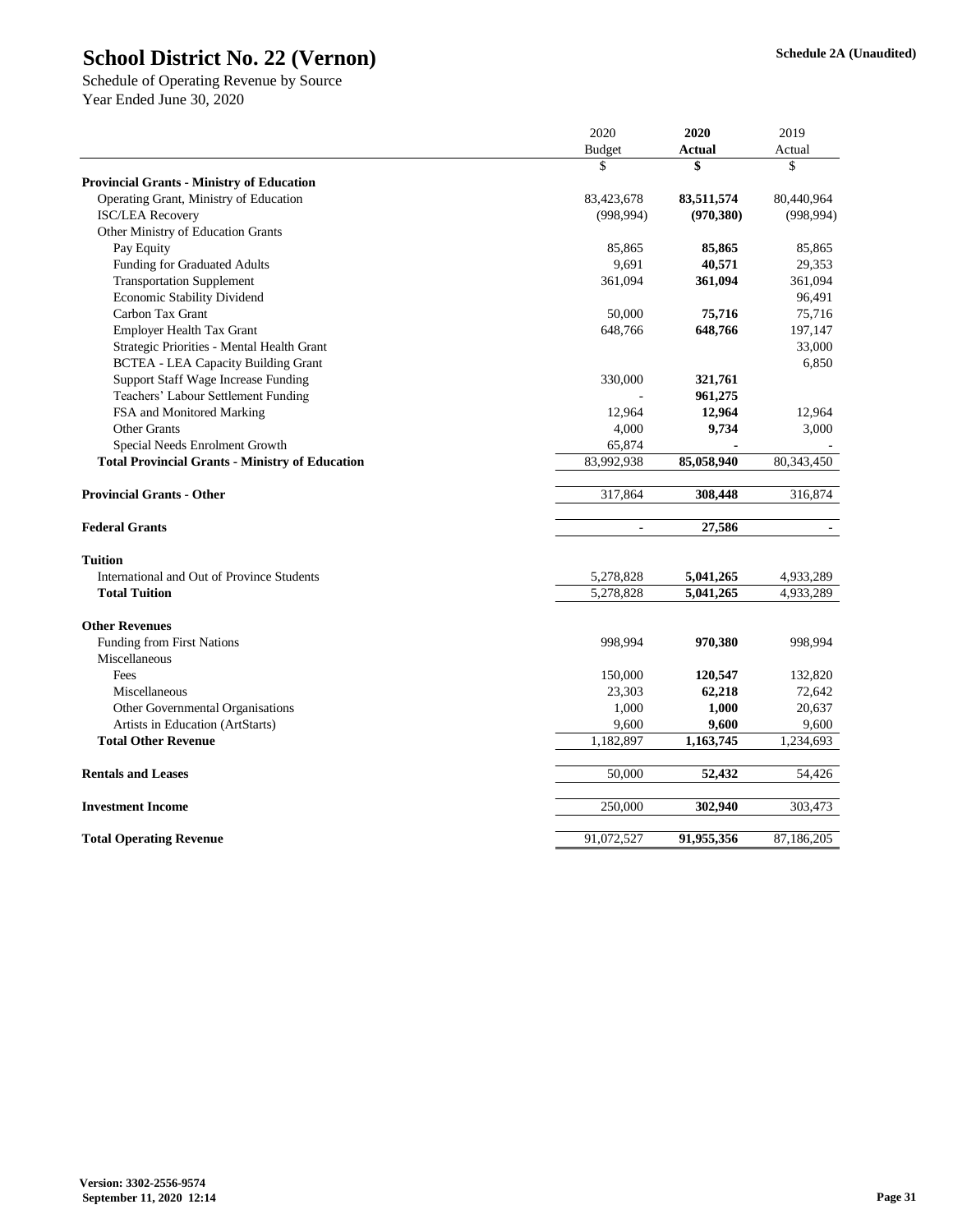|                                     | 2020          | 2020          | 2019       |
|-------------------------------------|---------------|---------------|------------|
|                                     | <b>Budget</b> | <b>Actual</b> | Actual     |
|                                     | \$            | \$            | \$         |
| <b>Salaries</b>                     |               |               |            |
| Teachers                            | 39,575,216    | 39, 313, 757  | 36,991,986 |
| Principals and Vice Principals      | 4,894,992     | 4,635,564     | 4,392,128  |
| <b>Educational Assistants</b>       | 5,226,229     | 5,170,998     | 4,475,282  |
| <b>Support Staff</b>                | 7,824,605     | 7,681,987     | 7,731,396  |
| <b>Other Professionals</b>          | 2,128,598     | 2,037,973     | 1,984,680  |
| Substitutes                         | 3,204,971     | 2,335,139     | 2,448,966  |
| <b>Total Salaries</b>               | 62,854,611    | 61,175,418    | 58,024,438 |
| <b>Employee Benefits</b>            | 15,955,404    | 15,519,915    | 14,813,854 |
| <b>Total Salaries and Benefits</b>  | 78,810,015    | 76,695,333    | 72,838,292 |
| <b>Services and Supplies</b>        |               |               |            |
| Services                            | 5,335,469     | 4,613,505     | 4,452,203  |
| <b>Student Transportation</b>       | 8,815         | 6,558         | 7,826      |
| Professional Development and Travel | 782,571       | 577,605       | 696,678    |
| <b>Rentals and Leases</b>           | 122,675       | 102,802       | 130,639    |
| Dues and Fees                       | 86,439        | 115,659       | 71,330     |
| Insurance                           | 488,647       | 351,737       | 304,007    |
| <b>Supplies</b>                     | 3,437,995     | 2,428,768     | 2,781,983  |
| <b>Utilities</b>                    | 2,035,038     | 1,945,555     | 2,053,761  |
| <b>Total Services and Supplies</b>  | 12,297,649    | 10,142,189    | 10,498,427 |
| <b>Total Operating Expense</b>      | 91,107,664    | 86,837,522    | 83,336,719 |

Year Ended June 30, 2020 Schedule of Operating Expense by Object

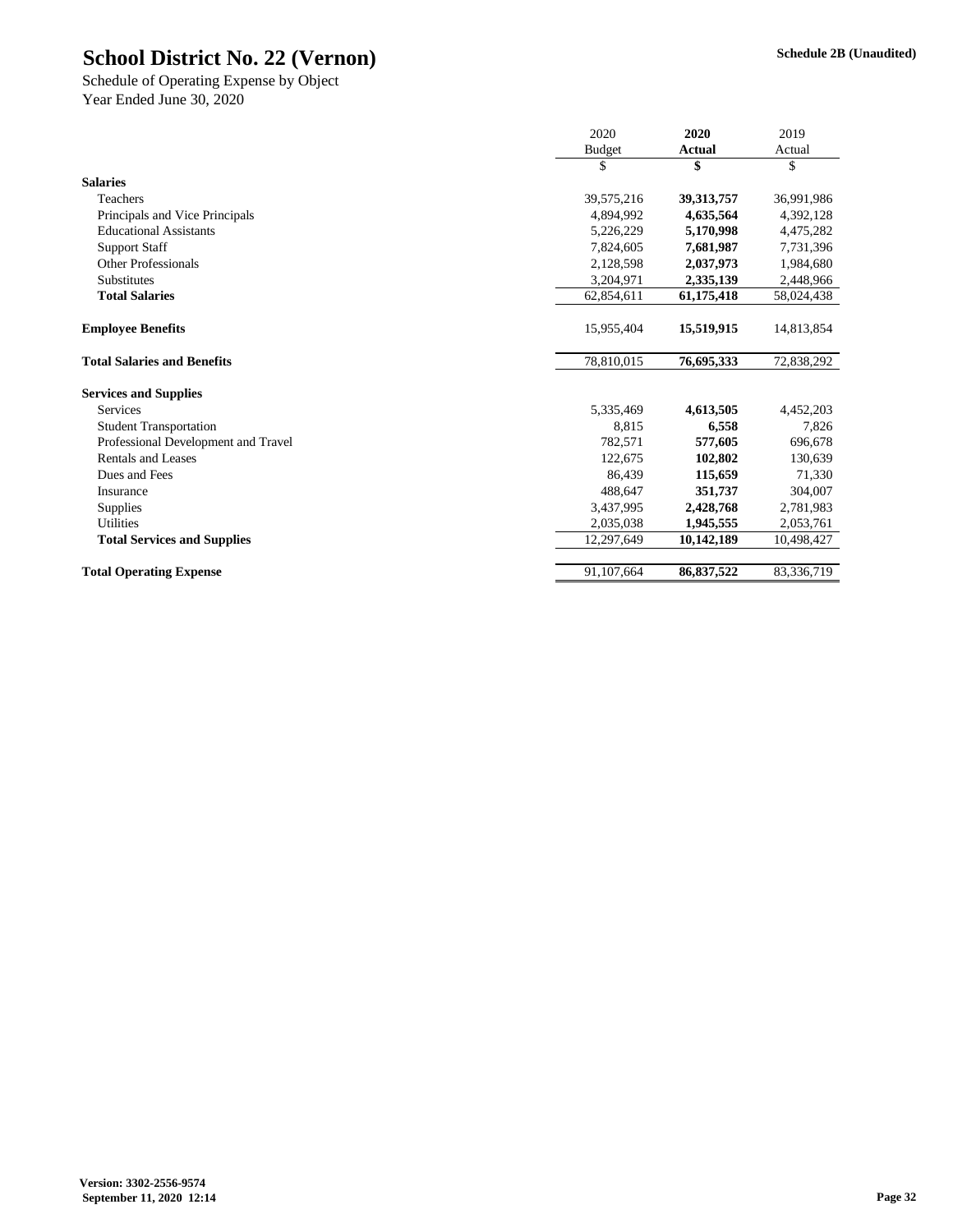## **Schedule 2C (Unaudited) School District No. 22 (Vernon)**

Operating Expense by Function, Program and Object

| <b>Teachers</b><br><b>Salaries</b> | <b>Principals and</b><br><b>Vice Principals</b><br><b>Salaries</b> | <b>Educational</b><br><b>Assistants</b><br><b>Salaries</b> | <b>Support</b><br><b>Staff</b><br><b>Salaries</b> | <b>Other</b><br><b>Professionals</b><br><b>Salaries</b>                                        | <b>Substitutes</b><br><b>Salaries</b>                         | <b>Total</b><br><b>Salaries</b>                          |
|------------------------------------|--------------------------------------------------------------------|------------------------------------------------------------|---------------------------------------------------|------------------------------------------------------------------------------------------------|---------------------------------------------------------------|----------------------------------------------------------|
| S                                  |                                                                    | \$                                                         | S                                                 |                                                                                                |                                                               | ж                                                        |
|                                    |                                                                    |                                                            |                                                   |                                                                                                |                                                               |                                                          |
|                                    |                                                                    |                                                            |                                                   |                                                                                                |                                                               | 33,503,266                                               |
|                                    |                                                                    |                                                            |                                                   |                                                                                                |                                                               | 494,292                                                  |
|                                    | 3,450                                                              |                                                            | 268,554                                           |                                                                                                | 1,619                                                         | 1,081,621                                                |
| 1,627,484                          |                                                                    |                                                            |                                                   |                                                                                                |                                                               | 1,627,484                                                |
| 4,935,108                          | 123,665                                                            | 4,580,925                                                  | 74,964                                            | 163,820                                                                                        | 231,421                                                       | 10,109,903                                               |
| 276,070                            |                                                                    |                                                            |                                                   |                                                                                                |                                                               | 276,070                                                  |
| 189,429                            | $\overline{\phantom{a}}$                                           | 590,073                                                    | 49,875                                            | 116,311                                                                                        | 4,345                                                         | 950,033                                                  |
|                                    | 3,044,422                                                          |                                                            | 1,371,462                                         |                                                                                                | 69,858                                                        | 4,485,742                                                |
| 22,100                             |                                                                    |                                                            |                                                   |                                                                                                |                                                               | 22,100                                                   |
| 1,125,196                          | 129,071                                                            |                                                            | 78,224                                            | 97,773                                                                                         | 22,069                                                        | 1,452,333                                                |
| 39, 313, 757                       | 4,571,028                                                          | 5,170,998                                                  | 2,326,380                                         | 394,854                                                                                        | 2,225,827                                                     | 54,002,844                                               |
|                                    |                                                                    |                                                            |                                                   |                                                                                                |                                                               |                                                          |
|                                    |                                                                    |                                                            |                                                   |                                                                                                |                                                               | 801,409                                                  |
|                                    |                                                                    |                                                            |                                                   |                                                                                                |                                                               | 132,902                                                  |
|                                    |                                                                    |                                                            |                                                   |                                                                                                |                                                               | 966,376                                                  |
|                                    | 64,536                                                             | Ξ.                                                         | 592,159                                           | 1,241,051                                                                                      | 2,941                                                         | 1,900,687                                                |
|                                    |                                                                    |                                                            |                                                   |                                                                                                |                                                               |                                                          |
|                                    |                                                                    |                                                            |                                                   |                                                                                                |                                                               | 391,790                                                  |
|                                    |                                                                    | $\overline{\phantom{a}}$                                   |                                                   |                                                                                                |                                                               | 3,498,974                                                |
|                                    |                                                                    |                                                            |                                                   |                                                                                                |                                                               | 225,123                                                  |
|                                    |                                                                    |                                                            |                                                   |                                                                                                |                                                               |                                                          |
| $\blacksquare$                     | $\blacksquare$                                                     | $\blacksquare$                                             | 3,754,026                                         | 301,499                                                                                        | 60,362                                                        | 4,115,887                                                |
|                                    |                                                                    |                                                            |                                                   |                                                                                                |                                                               |                                                          |
|                                    |                                                                    |                                                            |                                                   |                                                                                                |                                                               | 167,653                                                  |
|                                    |                                                                    |                                                            |                                                   |                                                                                                |                                                               | 988,347                                                  |
|                                    |                                                                    | $\blacksquare$                                             | 1,009,422                                         | 100,569                                                                                        | 46,009                                                        | 1,156,000                                                |
|                                    |                                                                    |                                                            |                                                   |                                                                                                |                                                               |                                                          |
| $\sim$                             | $\blacksquare$                                                     | $\blacksquare$                                             | $\blacksquare$                                    | $\blacksquare$                                                                                 | $\blacksquare$                                                |                                                          |
|                                    | 4,635,564                                                          | 5,170,998                                                  | 7,681,987                                         | 2,037,973                                                                                      | 2,335,139                                                     | 61,175,418                                               |
|                                    | 29,960,366<br>370,006<br>807,998<br>39, 313, 757                   | 1,205,884<br>64,536<br>64,536                              |                                                   | 449,584<br>33,717<br>143,140<br>449,019<br>90,291<br>3,438,612<br>225,123<br>65,279<br>944,143 | 16,950<br>590,792<br>132,902<br>517,357<br>301,499<br>100,569 | 1,887,432<br>9,083<br>2,941<br>60,362<br>1,805<br>44,204 |

Year Ended June 30, 2020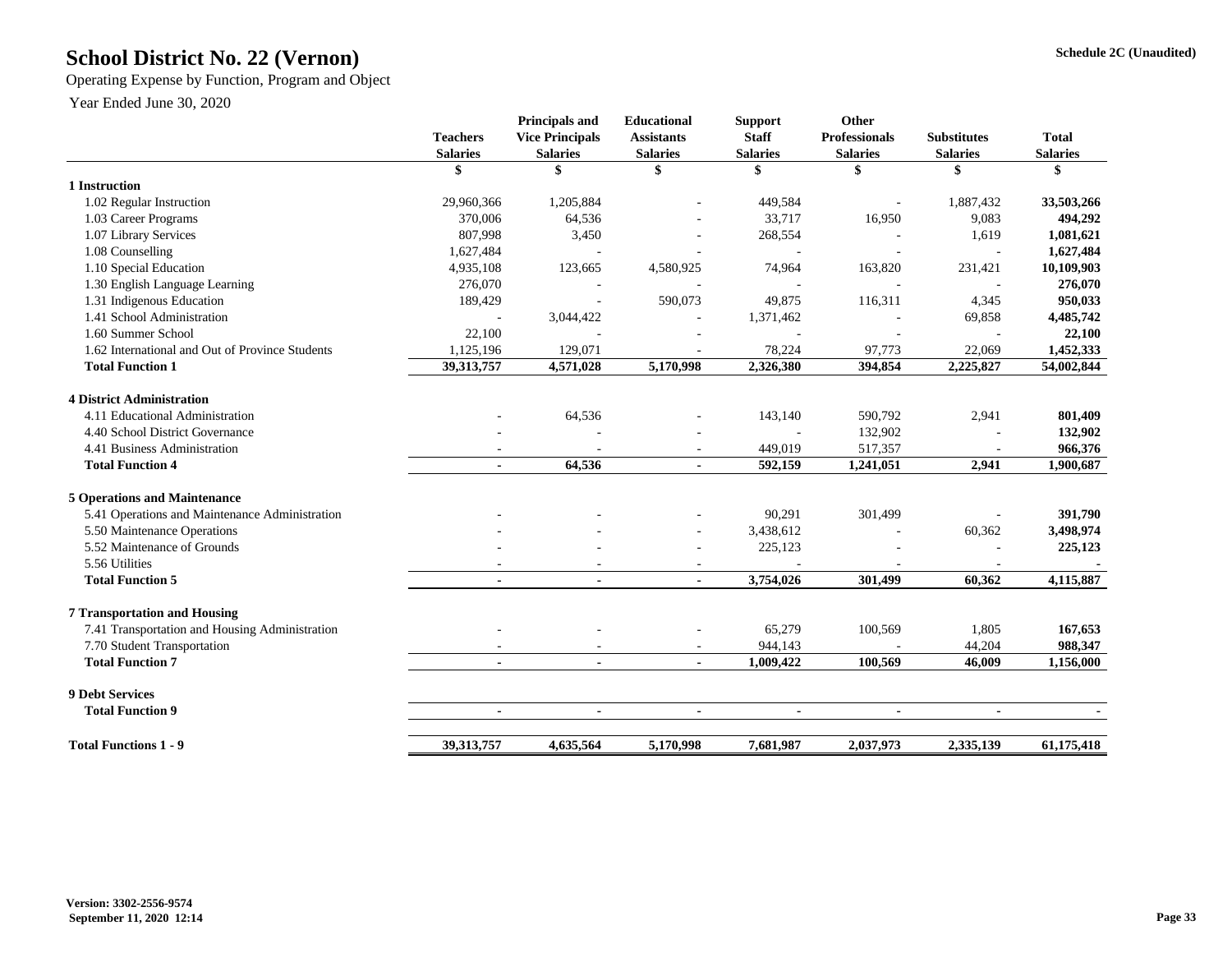## **Schedule 2C (Unaudited) School District No. 22 (Vernon)**

Operating Expense by Function, Program and Object

Year Ended June 30, 2020

|                                                                                       | <b>Total</b>    | <b>Employee</b> | <b>Total Salaries</b> | <b>Services and</b> | 2020           | 2020                     | 2019       |
|---------------------------------------------------------------------------------------|-----------------|-----------------|-----------------------|---------------------|----------------|--------------------------|------------|
|                                                                                       | <b>Salaries</b> | <b>Benefits</b> | and Benefits          | <b>Supplies</b>     | <b>Actual</b>  | <b>Budget</b>            | Actual     |
|                                                                                       |                 | \$              | \$                    |                     | $\mathbf{\$}$  | $\mathbb{S}$             | \$         |
| 1 Instruction                                                                         |                 |                 |                       |                     |                |                          |            |
| 1.02 Regular Instruction                                                              | 33,503,266      | 7,984,150       | 41,487,416            | 1,369,990           | 42,857,406     | 44,156,435               | 41,134,336 |
| 1.03 Career Programs                                                                  | 494,292         | 115,832         | 610,124               | 227,204             | 837,328        | 900,854                  | 843,260    |
| 1.07 Library Services                                                                 | 1,081,621       | 310,282         | 1,391,903             | 43,421              | 1,435,324      | 1,385,518                | 1,505,698  |
| 1.08 Counselling                                                                      | 1,627,484       | 386,355         | 2,013,839             | 14,349              | 2,028,188      | 1,920,003                | 1,881,683  |
| 1.10 Special Education                                                                | 10,109,903      | 2,974,927       | 13,084,830            | 648,859             | 13,733,689     | 14,091,065               | 12,399,645 |
| 1.30 English Language Learning                                                        | 276,070         | 70,274          | 346,344               |                     | 346,344        | 366,020                  | 104,457    |
| 1.31 Indigenous Education                                                             | 950,033         | 307,172         | 1,257,205             | 170,011             | 1,427,216      | 2,002,440                | 1,404,547  |
| 1.41 School Administration                                                            | 4,485,742       | 1,147,597       | 5,633,339             | 245,213             | 5,878,552      | 6,143,350                | 5,657,017  |
| 1.60 Summer School                                                                    | 22,100          | 1,742           | 23,842                | 177                 | 24,019         | 30,500                   | 25,398     |
| 1.62 International and Out of Province Students                                       | 1,452,333       | 352,233         | 1,804,566             | 2,381,560           | 4,186,126      | 5,276,328                | 4,222,451  |
| <b>Total Function 1</b>                                                               | 54,002,844      | 13,650,564      | 67,653,408            | 5,100,784           | 72,754,192     | 76,272,513               | 69,178,492 |
| <b>4 District Administration</b>                                                      |                 |                 |                       |                     |                |                          |            |
| 4.11 Educational Administration                                                       | 801,409         | 136,679         | 938,088               | 137,397             | 1,075,485      | 1,128,805                | 1,225,239  |
| 4.40 School District Governance                                                       | 132,902         | 6,105           | 139,007               | 76,897              | 215,904        | 237,055                  | 190,589    |
| 4.41 Business Administration                                                          | 966,376         | 255,674         | 1,222,050             | 558,857             | 1,780,907      | 1,867,390                | 1,512,893  |
| <b>Total Function 4</b>                                                               | 1,900,687       | 398,458         | 2,299,145             | 773,151             | 3,072,296      | 3,233,250                | 2,928,721  |
| <b>5 Operations and Maintenance</b>                                                   |                 |                 |                       |                     |                |                          |            |
| 5.41 Operations and Maintenance Administration                                        | 391,790         | 83,408          | 475,198               | 108,287             | 583,485        | 630,089                  | 570,589    |
| 5.50 Maintenance Operations                                                           | 3,498,974       | 964,862         | 4,463,836             | 1,884,841           | 6,348,677      | 6,578,260                | 6,368,684  |
| 5.52 Maintenance of Grounds                                                           | 225,123         | 74,148          | 299,271               | 64,058              | 363,329        | 287,033                  | 335,713    |
| 5.56 Utilities                                                                        |                 |                 |                       | 1,895,410           | 1,895,410      | 2,035,038                | 1,979,766  |
| <b>Total Function 5</b>                                                               | 4,115,887       | 1,122,418       | 5,238,305             | 3,952,596           | 9,190,901      | 9,530,420                | 9,254,752  |
|                                                                                       |                 |                 |                       |                     |                |                          |            |
| <b>7 Transportation and Housing</b><br>7.41 Transportation and Housing Administration | 167,653         | 37,688          | 205,341               | 4,127               | 209,468        | 195,101                  | 191,213    |
|                                                                                       |                 |                 |                       |                     |                |                          |            |
| 7.70 Student Transportation                                                           | 988,347         | 310,787         | 1,299,134             | 311,531             | 1,610,665      | 1,876,380                | 1,783,541  |
| <b>Total Function 7</b>                                                               | 1,156,000       | 348,475         | 1,504,475             | 315,658             | 1,820,133      | 2,071,481                | 1,974,754  |
| <b>9 Debt Services</b>                                                                |                 |                 |                       |                     |                |                          |            |
| <b>Total Function 9</b>                                                               | $\blacksquare$  | $\sim$          | $\blacksquare$        | $\blacksquare$      | $\blacksquare$ | $\overline{\phantom{a}}$ |            |
| <b>Total Functions 1 - 9</b>                                                          | 61, 175, 418    | 15,519,915      | 76,695,333            | 10,142,189          | 86,837,522     | 91,107,664               | 83,336,719 |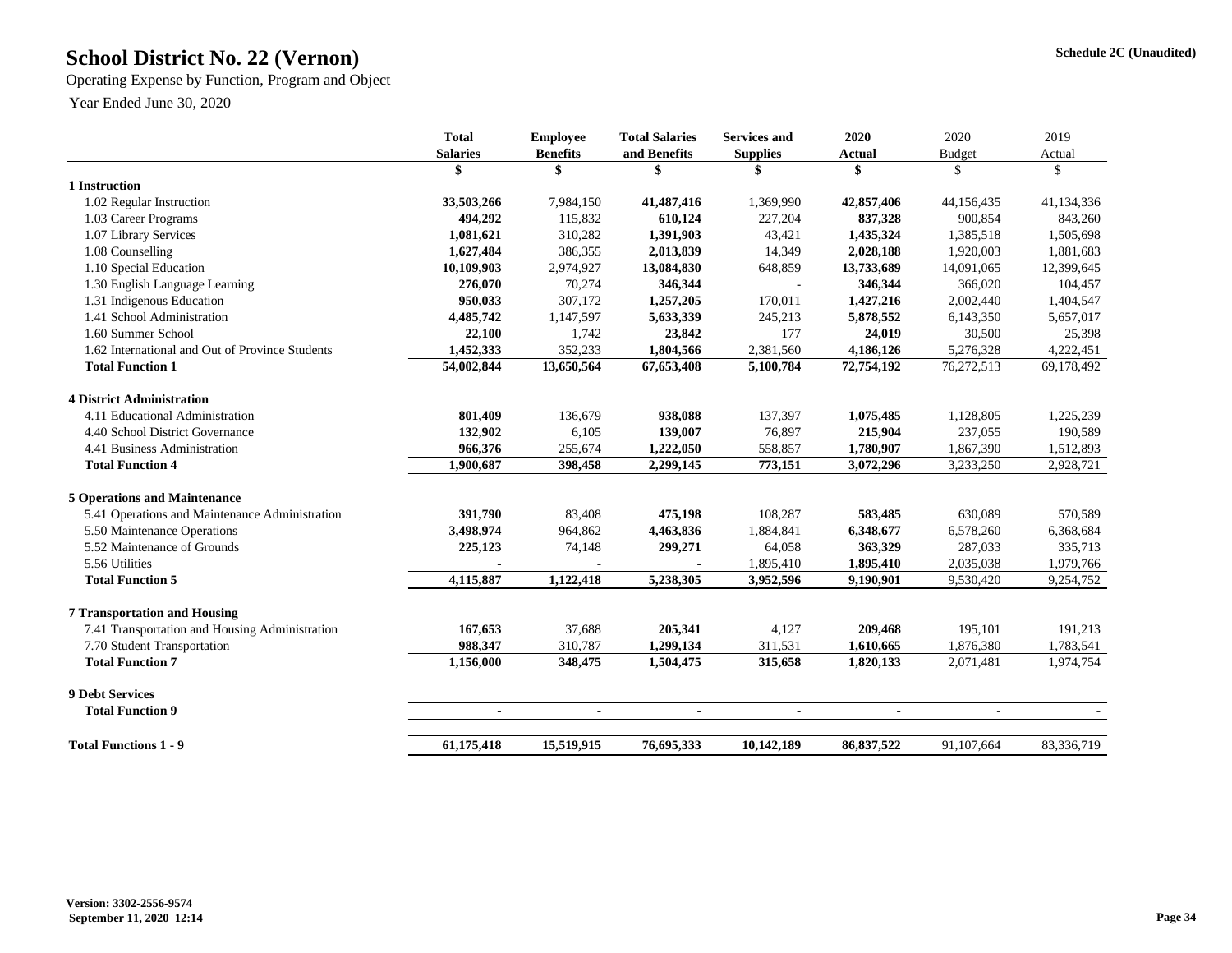|                                                             | 2020          | 2020          | 2019       |
|-------------------------------------------------------------|---------------|---------------|------------|
|                                                             | <b>Budget</b> | <b>Actual</b> | Actual     |
|                                                             | \$            | \$            | \$         |
| <b>Revenues</b>                                             |               |               |            |
| <b>Provincial Grants</b>                                    |               |               |            |
| Ministry of Education                                       | 8,780,005     | 8,598,141     | 8,164,994  |
| <b>Other Revenue</b>                                        | 3,915,000     | 3,717,627     | 3,147,919  |
| <b>Investment Income</b>                                    | 15,000        | 35,351        | 28,721     |
| <b>Total Revenue</b>                                        | 12,710,005    | 12,351,119    | 11,341,634 |
| <b>Expenses</b>                                             |               |               |            |
| Instruction                                                 | 10,864,971    | 10,618,067    | 10,844,184 |
| <b>District Administration</b>                              | 26,000        | 43,507        | 12,023     |
| <b>Operations and Maintenance</b>                           | 848,496       | 800,770       | 116,699    |
| <b>Transportation and Housing</b>                           | 186,788       | 115,805       |            |
| <b>Total Expense</b>                                        | 11,926,255    | 11,578,149    | 10,972,906 |
| Special Purpose Surplus (Deficit) for the year              | 783,750       | 772,970       | 368,728    |
| Net Transfers (to) from other funds                         |               |               |            |
| <b>Tangible Capital Assets Purchased</b>                    | (333,750)     | (358, 750)    | (340,276)  |
| Other                                                       | (30,000)      | (30,000)      | (30,000)   |
| <b>Total Net Transfers</b>                                  | (363, 750)    | (388, 750)    | (370, 276) |
| <b>Total Special Purpose Surplus (Deficit) for the year</b> | 420,000       | 384,220       | (1,548)    |
| Special Purpose Surplus (Deficit), beginning of year        |               | 57,343        | 58,891     |
| Special Purpose Surplus (Deficit), end of year              |               | 441,563       | 57,343     |
| Special Purpose Surplus (Deficit), end of year              |               |               |            |
| <b>Related Entities</b>                                     |               | 441,563       | 57,343     |
| <b>Total Special Purpose Surplus (Deficit), end of year</b> |               | 441,563       | 57,343     |

Year Ended June 30, 2020 Schedule of Special Purpose Operations

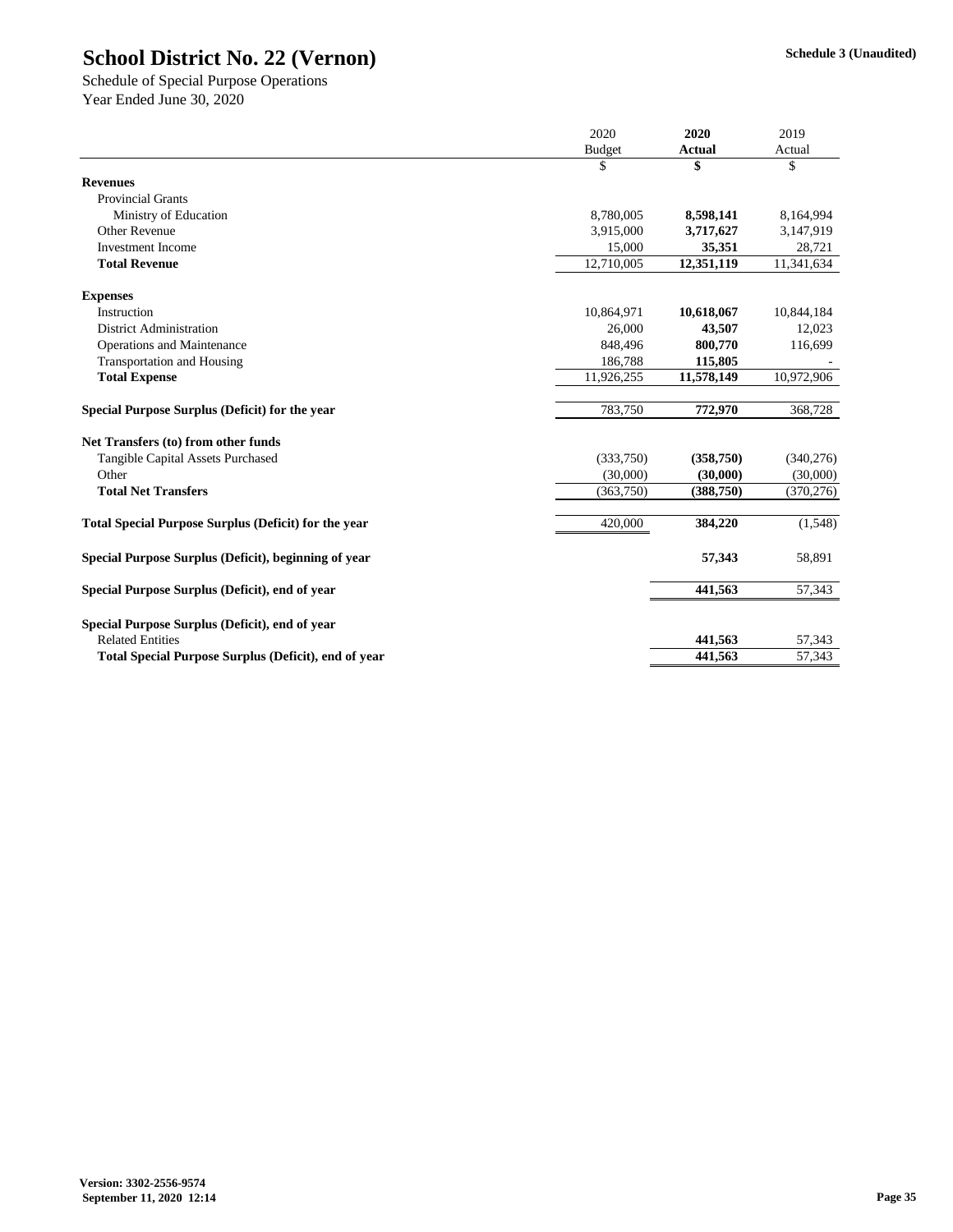### **Schedule 3A (Unaudited) School District No. 22 (Vernon)**

Changes in Special Purpose Funds and Expense by Object

|                                                                    | <b>Annual</b>     | <b>Learning</b> | Scholarships     | <b>School</b>            |                          |                          | Ready,                   |                          |                          |
|--------------------------------------------------------------------|-------------------|-----------------|------------------|--------------------------|--------------------------|--------------------------|--------------------------|--------------------------|--------------------------|
|                                                                    | <b>Facility</b>   | Improvement     | and              | Generated                | <b>Related</b>           | <b>Strong</b>            | Set,                     |                          |                          |
|                                                                    | Grant             | <b>Fund</b>     | <b>Bursaries</b> | <b>Funds</b>             | <b>Entities</b>          | <b>Start</b>             | Learn                    | <b>OLEP</b>              | <b>CommunityLINK</b>     |
| Deferred Revenue, beginning of year                                | $\boldsymbol{\$}$ | \$              | 409,070          | \$<br>975,909            | \$                       | \$                       | \$                       | 22,352                   | \$                       |
| <b>Add:</b> Restricted Grants                                      |                   |                 |                  |                          |                          |                          |                          |                          |                          |
| Provincial Grants - Ministry of Education                          | 356,510           | 307,600         |                  |                          | $\overline{\phantom{a}}$ | 128,632                  | 34,689                   | 170,911                  | 645,144                  |
| Other                                                              |                   |                 | 129,520          | 2,586,489                |                          |                          |                          |                          | 5,539                    |
| Investment Income                                                  |                   |                 |                  | 24,673                   | $\overline{\phantom{0}}$ |                          |                          |                          |                          |
|                                                                    | 356,510           | 307,600         | 129,520          | 2,611,162                | $\sim$                   | 128,632                  | 34,689                   | 170,911                  | 650,683                  |
| Less: Allocated to Revenue                                         | 356,510           | 307,600         | 167,620          | 2,426,809                |                          | 128,632                  | 34,689                   | 141,116                  | 650,683                  |
| Recovered                                                          |                   |                 |                  |                          |                          | $\overline{\phantom{a}}$ |                          |                          |                          |
| Deferred Revenue, end of year                                      | $\sim$            | $\sim$          | 370,970          | 1,160,262                | $\sim$                   | $\sim$                   | $\sim$                   | 52,147                   | $\sim$                   |
| <b>Revenues</b>                                                    |                   |                 |                  |                          |                          |                          |                          |                          |                          |
| Provincial Grants - Ministry of Education                          | 356,510           | 307,600         |                  | $\overline{\phantom{a}}$ |                          | 128,632                  | 34,689                   | 141,116                  | 645,143                  |
| <b>Other Revenue</b>                                               |                   |                 | 167,620          | 2,402,136                | 1,099,554                |                          |                          |                          | 5,540                    |
| <b>Investment Income</b>                                           |                   |                 |                  | 24,673                   | 10,678                   | $\overline{\phantom{a}}$ |                          |                          |                          |
|                                                                    | 356,510           | 307,600         | 167,620          | 2,426,809                | 1,110,232                | 128,632                  | 34,689                   | 141,116                  | 650,683                  |
| <b>Expenses</b>                                                    |                   |                 |                  |                          |                          |                          |                          |                          |                          |
| Salaries                                                           |                   |                 |                  |                          |                          |                          |                          |                          |                          |
| Teachers                                                           |                   |                 |                  |                          | $\overline{\phantom{a}}$ |                          | $\overline{\phantom{a}}$ | 23,051                   | $\overline{\phantom{a}}$ |
| Principals and Vice Principals                                     |                   |                 |                  |                          | $\overline{\phantom{a}}$ |                          | $\overline{\phantom{a}}$ | 20,337                   |                          |
| <b>Educational Assistants</b>                                      |                   | 242,803         |                  |                          | $\overline{\phantom{a}}$ | 79,023                   | $\overline{\phantom{a}}$ | 19,288                   |                          |
| <b>Support Staff</b>                                               |                   |                 |                  |                          | $\overline{\phantom{a}}$ |                          | $\overline{\phantom{a}}$ |                          | 4,628                    |
| <b>Other Professionals</b>                                         |                   |                 |                  |                          | $\overline{\phantom{a}}$ |                          |                          |                          |                          |
| Substitutes                                                        |                   | 14,893          |                  |                          | $\overline{\phantom{a}}$ |                          | $\overline{\phantom{a}}$ | 10,291                   |                          |
|                                                                    | $\sim$            | 257,696         |                  | $\overline{\phantom{a}}$ | $\overline{\phantom{a}}$ | 79,023                   | $\overline{\phantom{a}}$ | 72,967                   | 4,628                    |
| <b>Employee Benefits</b>                                           |                   | 49,904          |                  |                          |                          | 26,833                   | $\overline{\phantom{a}}$ | 19,085                   | 499                      |
| Services and Supplies                                              | 22,760            |                 | 167,620          | 2,426,809                | 671,012                  | 22,776                   | 34,689                   | 49,064                   | 645,556                  |
|                                                                    | 22,760            | 307,600         | 167,620          | 2,426,809                | 671,012                  | 128,632                  | 34,689                   | 141,116                  | 650,683                  |
| <b>Net Revenue (Expense) before Interfund Transfers</b>            | 333,750           |                 |                  |                          | 439,220                  |                          |                          |                          |                          |
| <b>Interfund Transfers</b>                                         |                   |                 |                  |                          |                          |                          |                          |                          |                          |
| Tangible Capital Assets Purchased                                  | (333,750)         |                 |                  |                          | (25,000)                 |                          |                          |                          |                          |
| Other                                                              |                   |                 |                  | $\overline{\phantom{a}}$ | (30,000)                 |                          |                          |                          |                          |
|                                                                    | (333,750)         |                 |                  | $\overline{\phantom{a}}$ | (55,000)                 | $\overline{\phantom{a}}$ | $\sim$                   | $\overline{\phantom{a}}$ | $\sim$                   |
|                                                                    |                   |                 |                  |                          |                          |                          |                          |                          |                          |
| <b>Net Revenue (Expense)</b>                                       | $\blacksquare$    | $\blacksquare$  | $\blacksquare$   | $\sim$                   | 384,220                  | $\blacksquare$           | $\blacksquare$           | $\sim$                   | $\sim$                   |
| Additional Expenses funded by, and reported in, the Operating Fund |                   |                 |                  |                          |                          |                          |                          |                          | 178,091                  |
|                                                                    |                   |                 |                  |                          |                          |                          |                          |                          |                          |

Year Ended June 30, 2020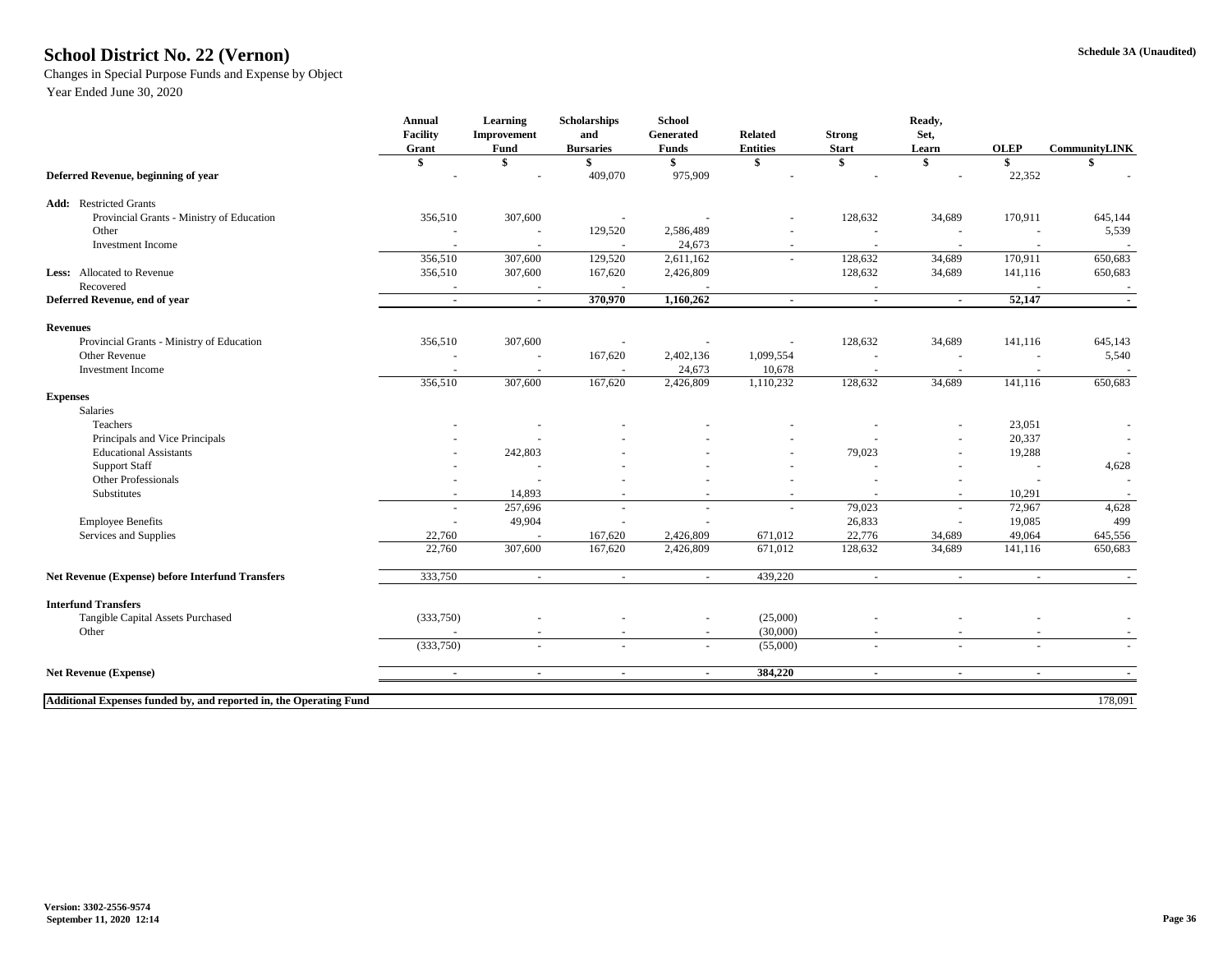### **Schedule 3A (Unaudited) School District No. 22 (Vernon)**

Changes in Special Purpose Funds and Expense by Object

Year Ended June 30, 2020

|                                                                    | <b>Rural Education</b><br><b>Enhancement</b><br><b>Fund</b> | <b>Classroom</b><br><b>Enhancement</b> | <b>Classroom</b><br><b>Enhancement</b> | <b>Classroom</b><br><b>Enhancement</b><br>Fund - Overhead Fund - Staffing Fund - Remedies Transportation | <b>First Nation</b><br><b>Student</b> | <b>Mental</b><br><b>Health</b><br>in Schools | <b>Changing</b><br><b>Results for</b><br><b>Young Children</b> | Other<br><b>Grants</b>   | <b>TOTAL</b> |
|--------------------------------------------------------------------|-------------------------------------------------------------|----------------------------------------|----------------------------------------|----------------------------------------------------------------------------------------------------------|---------------------------------------|----------------------------------------------|----------------------------------------------------------------|--------------------------|--------------|
|                                                                    | \$                                                          |                                        |                                        |                                                                                                          |                                       |                                              |                                                                |                          |              |
| Deferred Revenue, beginning of year                                |                                                             |                                        | 306,694                                |                                                                                                          |                                       |                                              |                                                                | 2,271                    | 1,716,296    |
| <b>Add:</b> Restricted Grants                                      |                                                             |                                        |                                        |                                                                                                          |                                       |                                              |                                                                |                          |              |
| Provincial Grants - Ministry of Education                          | 475,680                                                     | 781,455                                | 5,418,232                              | 199,534                                                                                                  | 203,288                               | 28,500                                       | 9,489                                                          |                          | 8,759,664    |
| Other                                                              |                                                             |                                        |                                        |                                                                                                          |                                       |                                              |                                                                | 45,300                   | 2,766,848    |
| Investment Income                                                  |                                                             |                                        |                                        |                                                                                                          |                                       |                                              |                                                                |                          | 24,673       |
|                                                                    | 475,680                                                     | 781,455                                | 5,418,232                              | 199,534                                                                                                  | 203,288                               | 28,500                                       | 9,489                                                          | 45,300                   | 11,551,185   |
| <b>Less:</b> Allocated to Revenue                                  | 475,680                                                     | 781,455                                | 5,418,232                              | 155,290                                                                                                  | 115,805                               | 28,500                                       | 9,489                                                          | 42,777                   | 11,240,887   |
| Recovered                                                          |                                                             |                                        | 306,694                                |                                                                                                          |                                       |                                              |                                                                |                          | 306,694      |
| Deferred Revenue, end of year                                      | $\sim$                                                      | $\sim$                                 | $\sim$                                 | 44,244                                                                                                   | 87,483                                | $\blacksquare$                               | $\sim$                                                         | 4,794                    | 1,719,900    |
| <b>Revenues</b>                                                    |                                                             |                                        |                                        |                                                                                                          |                                       |                                              |                                                                |                          |              |
| Provincial Grants - Ministry of Education                          | 475,680                                                     | 781,455                                | 5,418,232                              | 155,290                                                                                                  | 115,805                               | 28,500                                       | 9,489                                                          |                          | 8,598,141    |
| Other Revenue                                                      |                                                             |                                        |                                        |                                                                                                          |                                       |                                              |                                                                | 42,777                   | 3,717,627    |
| <b>Investment Income</b>                                           |                                                             |                                        |                                        |                                                                                                          |                                       |                                              |                                                                |                          | 35,351       |
|                                                                    | 475,680                                                     | 781,455                                | 5,418,232                              | 155,290                                                                                                  | 115,805                               | 28,500                                       | 9,489                                                          | 42,777                   | 12,351,119   |
| <b>Expenses</b>                                                    |                                                             |                                        |                                        |                                                                                                          |                                       |                                              |                                                                |                          |              |
| Salaries                                                           |                                                             |                                        |                                        |                                                                                                          |                                       |                                              |                                                                |                          |              |
| Teachers                                                           | 78,605                                                      |                                        | 4,341,321                              |                                                                                                          |                                       |                                              |                                                                | $\overline{\phantom{a}}$ | 4,442,977    |
| Principals and Vice Principals                                     | 123,455                                                     | 43,507                                 |                                        |                                                                                                          |                                       |                                              |                                                                |                          | 187,299      |
| <b>Educational Assistants</b>                                      | 34,282                                                      | 268,732                                |                                        | $\overline{\phantom{a}}$                                                                                 |                                       |                                              |                                                                |                          | 644,128      |
| <b>Support Staff</b>                                               | 63,710                                                      | 43,288                                 |                                        | $\overline{\phantom{a}}$                                                                                 | 66,581                                |                                              |                                                                | 18,672                   | 196,879      |
| <b>Other Professionals</b>                                         |                                                             |                                        |                                        |                                                                                                          |                                       |                                              |                                                                |                          |              |
| Substitutes                                                        | 2,057                                                       | 255,992                                | 14,417                                 | 107,531                                                                                                  |                                       | 20,000                                       | 8,500                                                          | 12,402                   | 446,083      |
|                                                                    | 302,109                                                     | 611,519                                | 4,355,738                              | 107,531                                                                                                  | 66,581                                | 20,000                                       | 8,500                                                          | 31,074                   | 5,917,366    |
| <b>Employee Benefits</b>                                           | 77,388                                                      | 160,936                                | 1,062,494                              | 17,124                                                                                                   | 20,273                                | 8,500                                        | 989                                                            | 11,369                   | 1,455,394    |
| Services and Supplies                                              | 96,183                                                      | 9,000                                  |                                        | 30,635                                                                                                   | 28,951                                |                                              |                                                                | 334                      | 4,205,389    |
|                                                                    | 475,680                                                     | 781,455                                | 5,418,232                              | 155,290                                                                                                  | 115,805                               | 28,500                                       | 9,489                                                          | 42,777                   | 11,578,149   |
| <b>Net Revenue (Expense) before Interfund Transfers</b>            |                                                             | $\sim$                                 | $\sim$                                 | $\sim$                                                                                                   | $\sim$                                | $\sim$                                       | $\sim$                                                         | $\sim$                   | 772,970      |
| <b>Interfund Transfers</b>                                         |                                                             |                                        |                                        |                                                                                                          |                                       |                                              |                                                                |                          |              |
| Tangible Capital Assets Purchased                                  |                                                             |                                        |                                        |                                                                                                          |                                       |                                              |                                                                | $\overline{\phantom{a}}$ | (358, 750)   |
| Other                                                              |                                                             |                                        |                                        |                                                                                                          | $\overline{\phantom{a}}$              |                                              |                                                                | $\overline{\phantom{a}}$ | (30,000)     |
|                                                                    | $\sim$                                                      | $\sim$                                 | $\sim$                                 | $\sim$                                                                                                   | $\sim$                                | $\overline{a}$                               | $\sim$                                                         | $\overline{\phantom{a}}$ | (388, 750)   |
| <b>Net Revenue (Expense)</b>                                       |                                                             |                                        |                                        |                                                                                                          | $\sim$                                | $\sim$                                       |                                                                | $\blacksquare$           | 384,220      |
|                                                                    |                                                             |                                        |                                        |                                                                                                          |                                       |                                              |                                                                |                          |              |
| Additional Expenses funded by, and reported in, the Operating Fund | 6,042                                                       | 24,461                                 |                                        |                                                                                                          |                                       |                                              |                                                                |                          | 208,594      |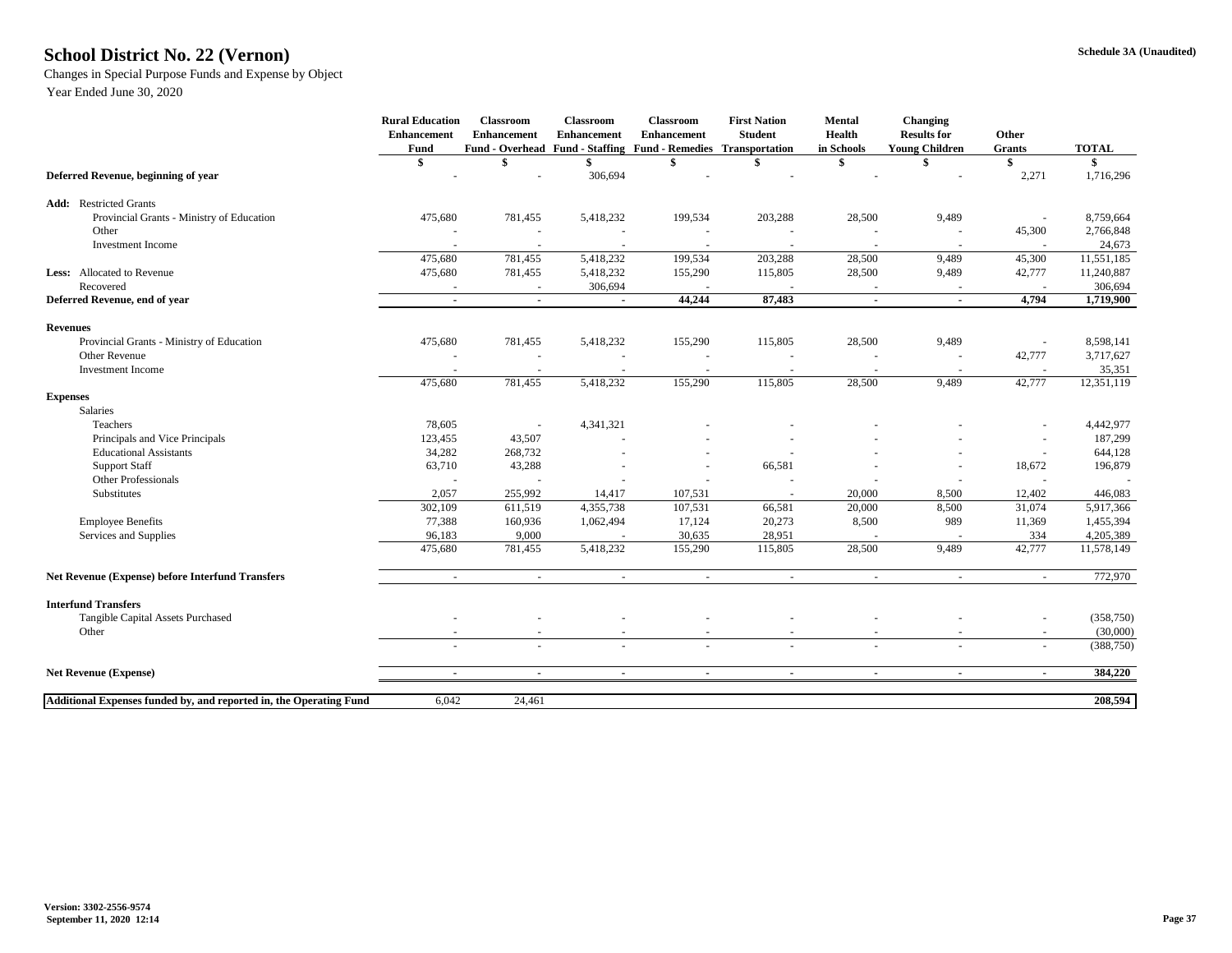|                                                          |               | 2020 Actual                 |             |                |             |
|----------------------------------------------------------|---------------|-----------------------------|-------------|----------------|-------------|
|                                                          | 2020          | <b>Invested in Tangible</b> | Local       | <b>Fund</b>    | 2019        |
|                                                          | <b>Budget</b> | <b>Capital Assets</b>       | Capital     | <b>Balance</b> | Actual      |
|                                                          | \$            | \$                          | \$          | \$             | \$          |
| <b>Revenues</b>                                          |               |                             |             |                |             |
| <b>Investment Income</b>                                 | 80,000        |                             | 71,476      | 71,476         | 152,622     |
| Amortization of Deferred Capital Revenue                 | 4,052,769     | 5,358,506                   |             | 5,358,506      | 4,095,977   |
| <b>Total Revenue</b>                                     | 4,132,769     | 5,358,506                   | 71,476      | 5,429,982      | 4,248,599   |
| <b>Expenses</b>                                          |               |                             |             |                |             |
| <b>Amortization of Tangible Capital Assets</b>           |               |                             |             |                |             |
| <b>Operations and Maintenance</b>                        | 4,994,412     | 6,796,916                   |             | 6,796,916      | 5,267,761   |
| <b>Transportation and Housing</b>                        | 428,416       | 469,702                     |             | 469,702        | 491,686     |
| <b>Total Expense</b>                                     | 5,422,828     | 7,266,618                   |             | 7,266,618      | 5,759,447   |
| Capital Surplus (Deficit) for the year                   | (1,290,059)   | (1,908,112)                 | 71,476      | (1,836,636)    | (1,510,848) |
| Net Transfers (to) from other funds                      |               |                             |             |                |             |
| Tangible Capital Assets Purchased                        | 741,477       | 832,612                     |             | 832,612        | 863,065     |
| Local Capital                                            | 2,493,000     |                             | 3,403,814   | 3,403,814      | 1,914,258   |
| <b>Total Net Transfers</b>                               | 3,234,477     | 832,612                     | 3,403,814   | 4,236,426      | 2,777,323   |
| <b>Other Adjustments to Fund Balances</b>                |               |                             |             |                |             |
| Tangible Capital Assets Purchased from Local Capital     |               | 1,441,231                   | (1,441,231) |                |             |
| Tangible Capital Assets WIP Purchased from Local Capital |               | 1,553,014                   | (1,553,014) |                |             |
| <b>Total Other Adjustments to Fund Balances</b>          |               | 2,994,245                   | (2,994,245) |                |             |
| <b>Total Capital Surplus (Deficit) for the year</b>      | 1,944,418     | 1,918,745                   | 481,045     | 2,399,790      | 1,266,475   |
| Capital Surplus (Deficit), beginning of year             |               | 26,512,053                  | 2,422,926   | 28,934,979     | 27,668,504  |
| Capital Surplus (Deficit), end of year                   |               | 28,430,798                  | 2,903,971   | 31,334,769     | 28,934,979  |

Year Ended June 30, 2020

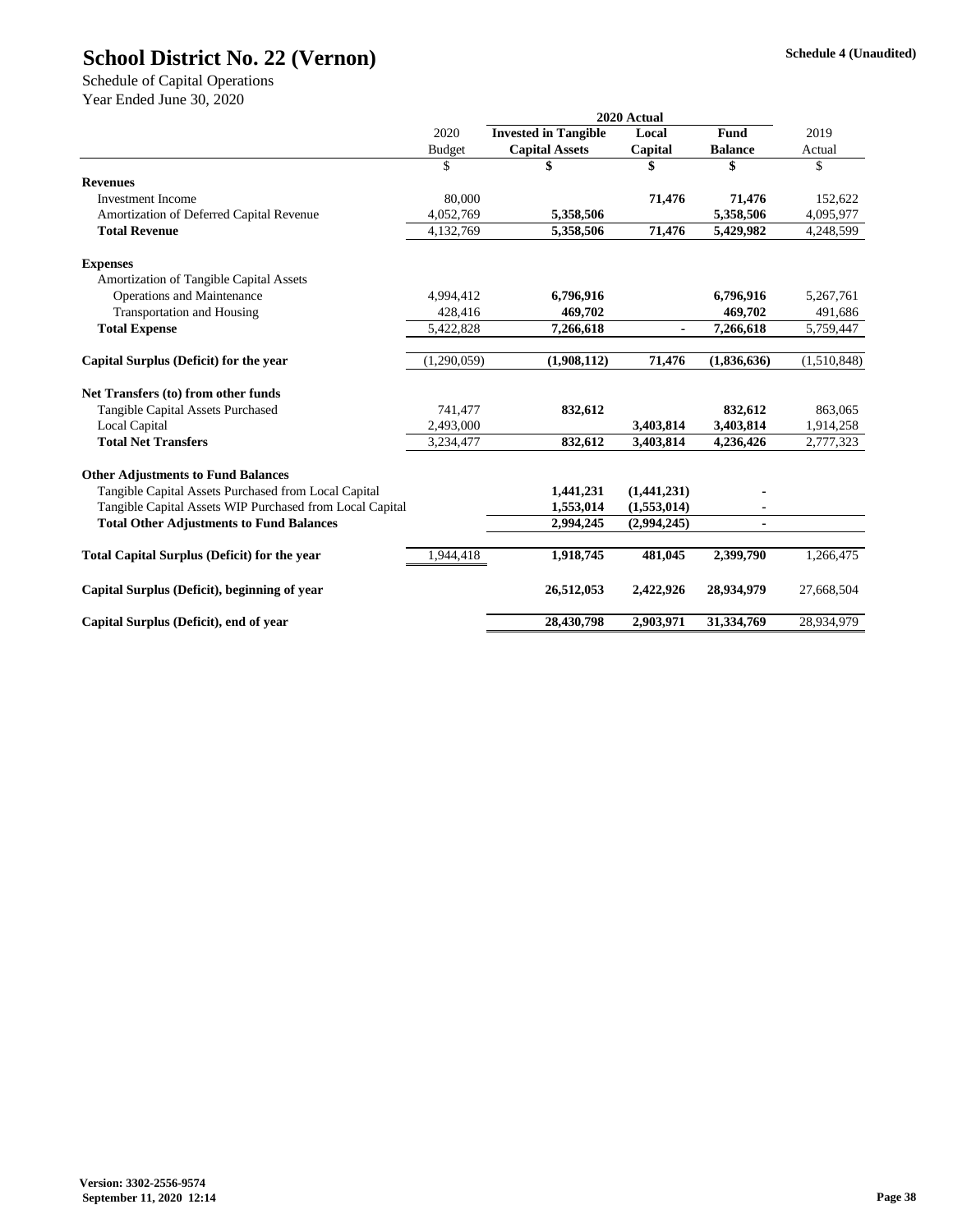#### **Schedule 4A (Unaudited)**

|              |                  |           |                                                     | Computer        | Computer        |                               |
|--------------|------------------|-----------|-----------------------------------------------------|-----------------|-----------------|-------------------------------|
| <b>Sites</b> | <b>Buildings</b> | Equipment | <b>Vehicles</b>                                     | <b>Software</b> | <b>Hardware</b> | <b>Total</b>                  |
| S            | S                |           | S                                                   | \$              | \$              | \$                            |
| 8,816,960    | 172,285,147      | 4,559,284 | 4,284,162                                           | 359,470         | 3,414,310       | 193,719,333                   |
|              |                  |           |                                                     |                 |                 |                               |
|              |                  |           |                                                     |                 |                 |                               |
|              |                  |           |                                                     |                 |                 |                               |
|              | 763,341          | 222,759   | 562,872                                             |                 |                 | 1,548,972                     |
|              |                  | 32,755    |                                                     |                 |                 | 32,755                        |
|              | 49,109           | 343,263   |                                                     |                 | 81,490          | 473,862                       |
|              | 333,750          |           | 25,000                                              |                 |                 | 358,750                       |
|              | 231,523          | 75,887    | 192,141                                             | 7,287           | 934,393         | 1,441,231                     |
|              | 9,653,000        |           |                                                     |                 |                 | 9,653,000                     |
| $\sim$       | 11,030,723       | 674,664   | 780,013                                             | 7,287           | 1,015,883       | 13,508,570                    |
|              |                  |           |                                                     |                 |                 |                               |
|              |                  | 66,354    |                                                     |                 | 684,811         | 751,165                       |
|              |                  | 66,354    |                                                     |                 | 684,811         | 751,165                       |
| 8,816,960    | 183,315,870      | 5,167,594 | 5,064,175                                           | 366,757         | 3,745,382       | 206,476,738                   |
|              | 1,768,138        |           |                                                     |                 |                 | 1,768,138                     |
| 8,816,960    | 185,084,008      | 5,167,594 | 5,064,175                                           | 366,757         | 3,745,382       | 208,244,876                   |
|              | 79,570,235       | 1,744,424 | 2,363,384                                           | 106,512         | 1,336,451       | 85,121,006                    |
|              |                  |           |                                                     |                 |                 |                               |
|              |                  |           |                                                     |                 |                 | 7,266,618                     |
|              |                  |           | $\overline{\phantom{a}}$                            |                 |                 | 751,165                       |
|              |                  |           |                                                     |                 |                 | 751,165                       |
|              | 84,795,678       | 2,298,364 | 2,833,086                                           | 186,510         | 1,522,821       | 91,636,459                    |
| 8,816,960    | 100,288,330      | 2,869,230 | 2,231,089                                           | 180,247         | 2,222,561       | 116,608,417                   |
|              |                  | 5,225,443 | <b>Furniture and</b><br>620,294<br>66,354<br>66,354 | 469,702         | 79,998          | 871,181<br>684,811<br>684,811 |

Tangible Capital Assets Year Ended June 30, 2020

### **School District No. 22 (Vernon)**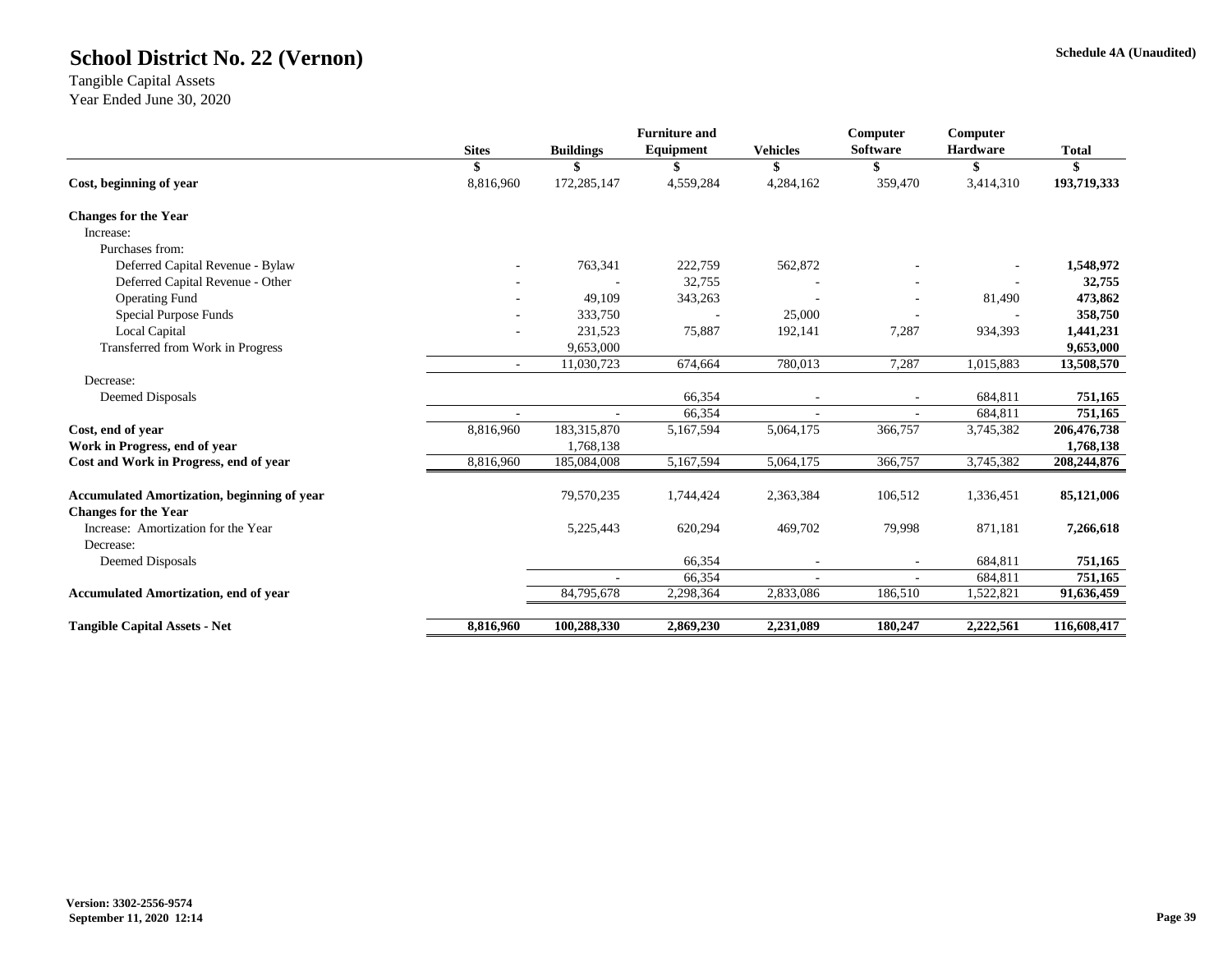|                                               |                  | <b>Furniture and</b> | Computer<br><b>Software</b> | Computer<br><b>Hardware</b> | <b>Total</b> |
|-----------------------------------------------|------------------|----------------------|-----------------------------|-----------------------------|--------------|
|                                               | <b>Buildings</b> | Equipment            |                             |                             |              |
|                                               | \$               | \$                   | \$                          | \$                          | \$           |
| Work in Progress, beginning of year           | 7,101,388        |                      |                             |                             | 7,101,388    |
| <b>Changes for the Year</b>                   |                  |                      |                             |                             |              |
| Increase:                                     |                  |                      |                             |                             |              |
| Deferred Capital Revenue - Bylaw              | 2,766,736        |                      |                             |                             | 2,766,736    |
| Local Capital                                 | 1,553,014        |                      |                             |                             | 1,553,014    |
|                                               | 4,319,750        |                      |                             |                             | 4,319,750    |
| Decrease:                                     |                  |                      |                             |                             |              |
| <b>Transferred to Tangible Capital Assets</b> | 9,653,000        |                      |                             |                             | 9,653,000    |
|                                               | 9,653,000        |                      |                             |                             | 9,653,000    |
| <b>Net Changes for the Year</b>               | (5,333,250)      | -                    | $\overline{\phantom{a}}$    |                             | (5,333,250)  |
| Work in Progress, end of year                 | 1,768,138        |                      |                             |                             | 1,768,138    |

Tangible Capital Assets - Work in Progress Year Ended June 30, 2020

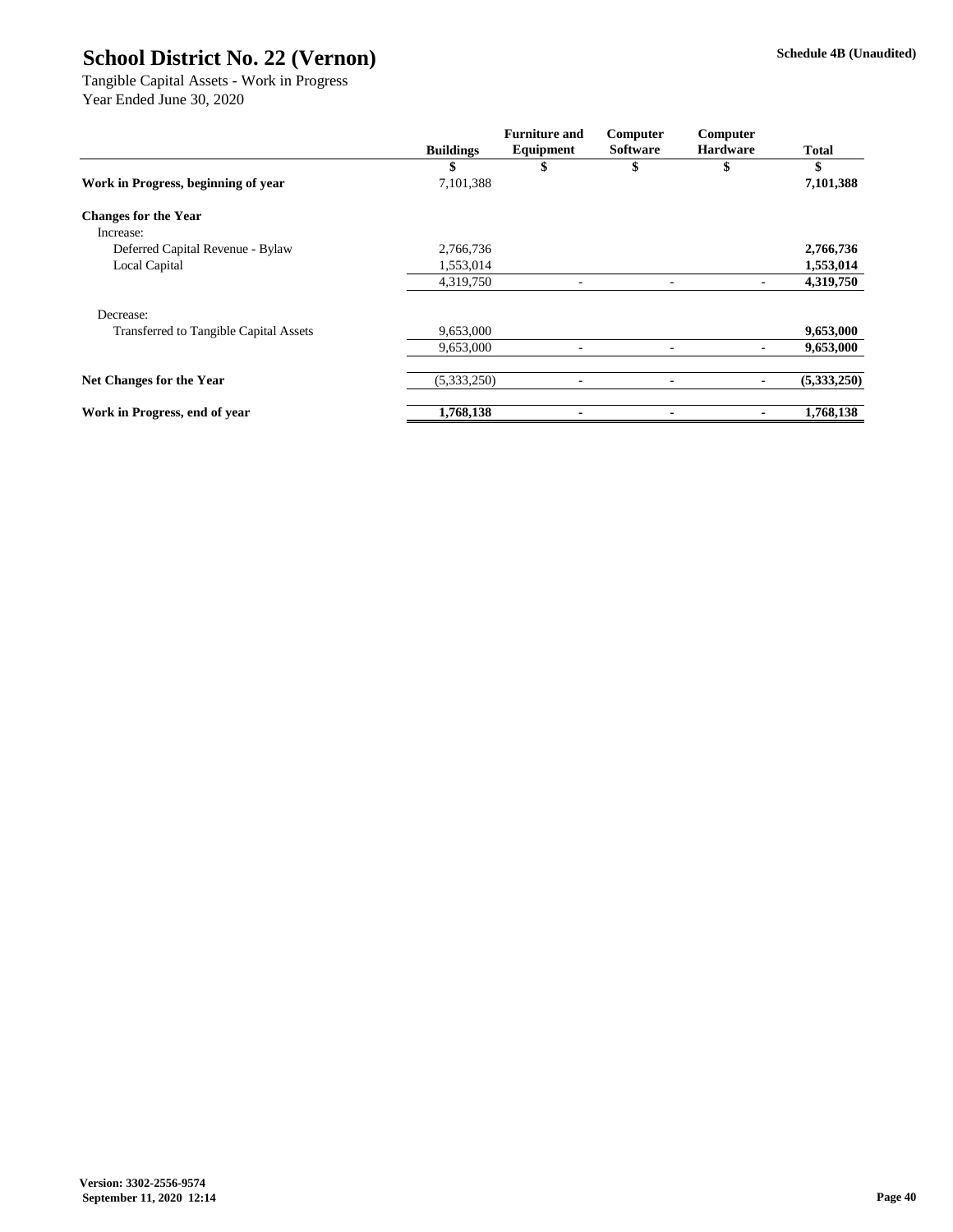| <b>Bylaw</b><br>Capital | <b>Other</b><br><b>Provincial</b> | <b>Other</b>             | <b>Total</b><br>Capital |
|-------------------------|-----------------------------------|--------------------------|-------------------------|
| \$                      | \$                                | \$                       | \$                      |
| 88,749,457              | 136,070                           |                          | 88, 885, 527            |
|                         |                                   |                          |                         |
|                         |                                   |                          |                         |
| 1,548,972               | 32,755                            |                          | 1,581,727               |
| 1,365,129               |                                   |                          | 1,365,129               |
| 2,914,101               | 32,755                            | $\overline{\phantom{a}}$ | 2,946,856               |
|                         |                                   |                          |                         |
| 5,334,691               | 23,815                            |                          | 5,358,506               |
| 5,334,691               | 23,815                            | $\overline{\phantom{a}}$ | 5,358,506               |
| (2,420,590)             | 8,940                             | $\overline{\phantom{a}}$ | (2,411,650)             |
| 86,328,867              | 145,010                           | $\overline{\phantom{a}}$ | 86,473,877              |
| 302,135                 |                                   |                          | 302,135                 |
|                         |                                   |                          |                         |
|                         |                                   |                          | 2,766,736               |
| 2,766,736               | $\overline{\phantom{a}}$          | $\blacksquare$           | 2,766,736               |
|                         |                                   |                          |                         |
| 1,365,129               |                                   |                          | 1,365,129               |
| 1,365,129               | $\overline{\phantom{a}}$          | $\overline{\phantom{a}}$ | 1,365,129               |
| 1,401,607               | $\overline{\phantom{0}}$          | $\overline{\phantom{a}}$ | 1,401,607               |
| 1,703,742               | $\overline{\phantom{a}}$          | $\overline{\phantom{a}}$ | 1,703,742               |
| 88,032,609              | 145,010                           | $\blacksquare$           | 88,177,619              |
|                         | 2,766,736                         |                          | Capital                 |

Deferred Capital Revenue Year Ended June 30, 2020